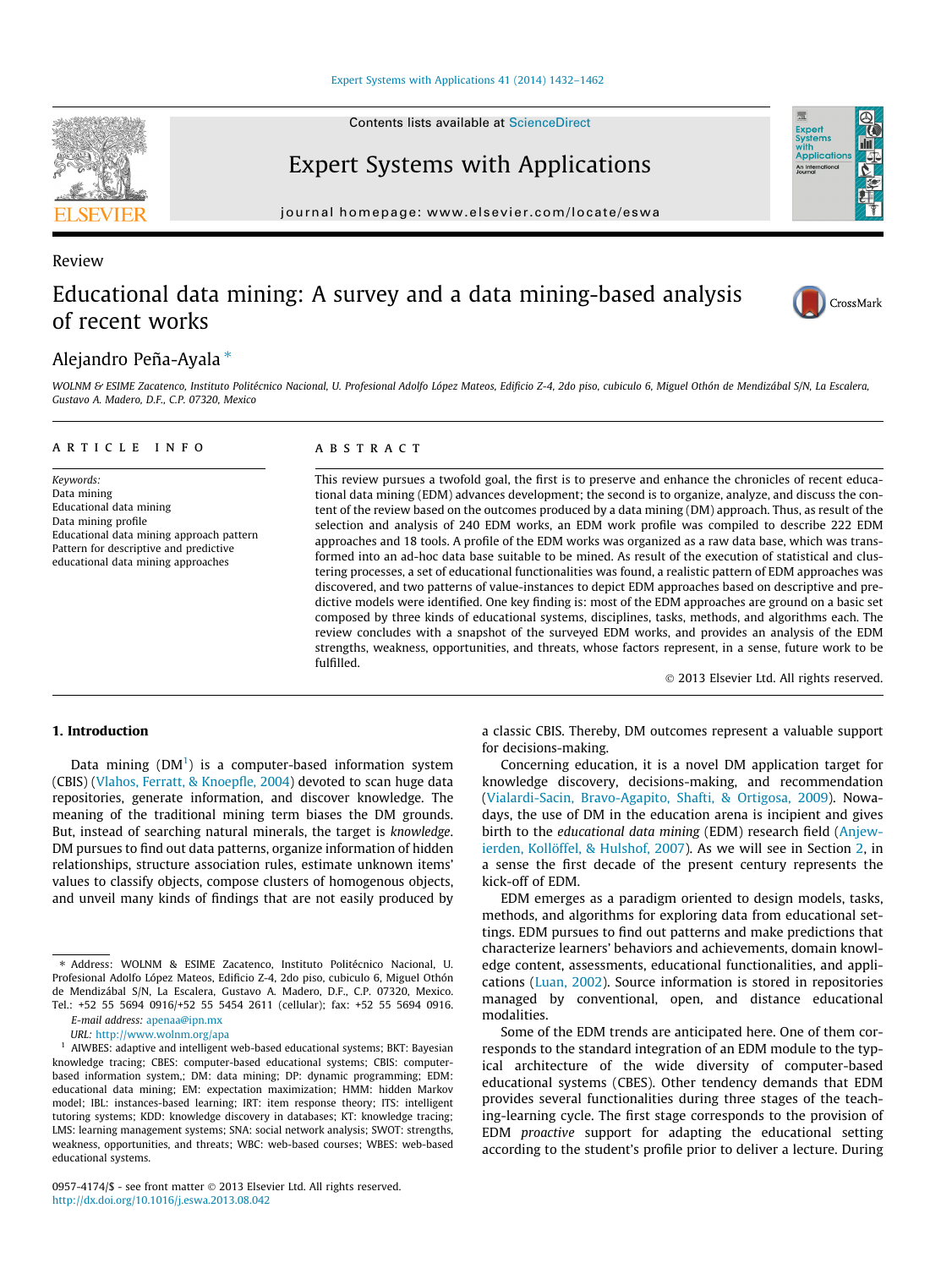<span id="page-1-0"></span>the student-system interaction stage, it is desirable that EDM acquires log-data and interprets their meaning in order to suggest recommendations, which can be used by the CBES for personalizing services to users at real-time. In the next stage, EDM should carry out the evaluation of the provided education concerning: delivered services, achieved outcomes, degree of user's satisfaction, and usefulness of the resources employed. What is more, several challenges (i.e., targets, environments, modalities, functionalities, kinds of data, ...) wait to be tackled or have been recently considered by EDM, such as: big data, cloud computing, social networks, web mining, text mining, virtual 3-D environments, spatial mining, semantic mining, collaborative learning, learning companions, ...

The present work extends the period described by earlier surveys, summarized in Section [2.2](#page-2-0), that cover from 1995 up to 2009. The aim is to preserve and update the chronicles of recent EDM development. The scope of the work is limited and provides a partial image of the EDM activity published in all celebrated events and available media. In spite of this, the work provides a snapshot of the EDM labor that several members have been achieving. Inclusively, it applies the essential subject, DM, to organize, analyze, and discuss the content of the overview. Such a policy is a novelty: to preach through example.

As result of the application of such a policy, the next four contributions are offered to be used by the EDM community: a DM profile, an EDM approach profile, a pattern for EDM approaches based on descriptive models, and a pattern for EDM approaches based on predictive models. The first facilitates the description of the DM baseline that supports an EDM approach. The second is useful to define the nature and baseline of an EDM approach. The third and four are patterns to design EDM approaches, which are useful as a reference to develop similar versions of descriptive and predictive models.

In this paper a survey of EDM works fulfilled from 2010 up to 2013 1st Qtr. is presented. In addition, the method followed for producing the overview is outlined in Section 2, as well as the gathered material is stated. A sample of 240 EDM works is summarized in Section [3.](#page-6-0) Such a collection is organized according to typical functionalities fulfilled by CBES that were found from the material. In Section [4,](#page-21-0) an analysis of the sampled works is provided to shape the recent status and evolution of the EDM field, and some EDM approach patterns are highlighted. Finally, the conclusions Section tailors a snapshot of the sample and a critical analysis of the EDM arena that are useful to inspire future work.

### 2. Method and materials

In this section, the method and the materials of the overview are described. The method is a framework devoted to gather and mine EDM works. The materials tailor the survey domain through five subjects: a reference to prior EDM reviews, the scope of the collected EDM works, a profile of DM, a summary of CBES, and the data representation of EDM approaches used for mining.

As a result of the method application, a sample of 240 EDM works published between 2010 and the first quarter of 2013 was gathered. It is made up of two sub-samples, one of 222 EDM approaches and another of 18 EDM tools (i.e., the first represents EDM applications and the second software). The sample symbolizes a valuable source that is used to provide a highlight of the EDM arena in Section [3](#page-6-0) and a brief analysis in Section [4](#page-21-0). Moreover, the sample is examined to produce statistics and discover some findings, which are illustrated in the following subsections as well as in Sections [3 to 5](#page-6-0).

# 2.1. Framework applied for knowledge discovery of educational data mining works

The method used to carry out this survey is a framework designed to gather, analyze, and mine EDM works. It follows a workflow to lead the activities oriented to knowledge discovery in databases (KDD). The workflow is split into three stages. The development of each stage is achieved by three tasks. Thus, nine tasks compose the whole KDD workflow pictured in Fig. 1, whose purpose and outcomes are explained as follows:

The ''EDM work collection'' stage performs three tasks. The first task seeks source references that publish EDM works. As a result, a collection of EDM works is gathered. The second evaluates EDM works and produces an EDM approach profile per each chosen EDM work. The third analyzes the EDM approach profiles and organizes a raw EDM database.

The ''data processing stage'' encompasses the tasks labeled as fourth, fifth, and sixth in Fig. 1. The fourth task transforms the raw EDM database into an ad-hoc EDM database to facilitate statis-



Fig. 1. Workflow of the DM approach performed to analyse, classify, represent, and mine data of the EDM related works.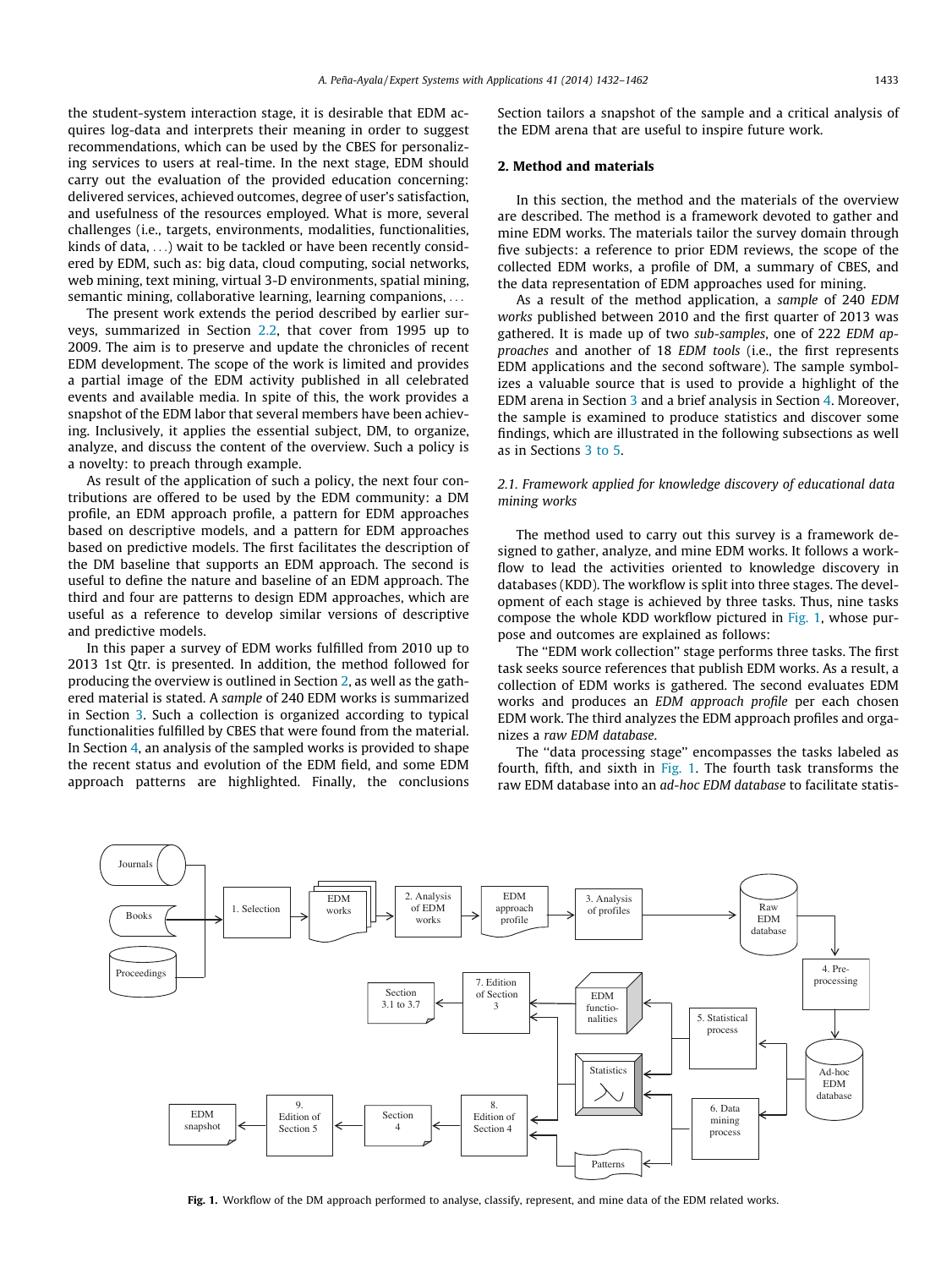<span id="page-2-0"></span>tical and mining processes. The fifth performs statistical processes to generate seven kinds of EDM functionalities to gather homogeneous related works and statistics. The sixth mines the ad-hoc EDM database to find out patterns that characterize the gathered EDM works.

The stage oriented to ''edit and interpret the results'' contains the tasks labeled as seven to nine in [Fig. 1.](#page-1-0) The seventh task classifies the EDM works according to the educational functionalities they most focus on. As result, seven topics are organized in balanced proportions of homogeneous EDM works to outline seven Sections presented as 3.1 to 3.7. The eighth interprets the patterns produced by the DM approach to discover relationships between the traits value-instances that characterize the EDM approaches. The last task analyzes the discovered knowledge from the EDM works to tailor a snapshot of the EDM arena that is described in Sections [2 to 5](#page-1-0).

#### 2.2. Previous reviews of data mining and educational data mining

As the starting point of this work, prior reviews of DM and EDM were examined to tailor a conceptual frame about the domain study. Therefore, five reviews are introduced in this subsection, where one is oriented to DM, and the other four cover the period from 1995 up to 2009.<sup>2</sup>

As EDM is based on DM, a review of DM techniques and applications achieved during 2000 to 2011 is summarized as follows. [Shu-Hsien, Pei-Hui, and Pei-Yuan \(2012\)](#page-29-0) present a state of the art about DM that concerns a series of works fulfilled throughout the past decade. The paper surveys and classifies 216 works using nine categories that are presented with their respective counting of works: (a) neural networks: 9; (b) algorithm architecture: 22, (c) dynamic prediction: 17; (d) analysis of system architecture: 23; (e) intelligent agent systems: 14; (f) modeling: 15; (g) knowledge-based systems: 19; (h) systems optimization: 14; (i) information systems: 28. The authors recognize the broad baseline that supports DM models, tasks, methods, techniques, and algorithms. Finally, three suggestions are made: (1) include social sciences methodologies; (2) integrate several methodologies into a holistic one; (3) change the policy to guide future development of DM.

Regarding EDM, [Romero and Ventura \(2007\)](#page-29-0) present a review of 81 works published from 1995 up to 2005, where only seven correspond to the 1990s. They identify statistics-visualization and web mining as a couple of DM techniques to classify the application of DM to CBES. As for statistics, several tools are identified and seven EDM works cited. Concerning visualization, four works are referenced and one tool is recognized. Regarding web mining, it is split into three kinds of tasks: (1) clustering, classification, and outlier detection; (2) association rules and sequential pattern; (3) text mining. A sample of EDM works is given for each kind of task. However, the sample is partitioned into three variants of e-Learning systems: particular web-based courses (WBC), wellknown learning management systems (LMS), and adaptive and intelligent web-based educational systems (AIWBES). So, nine collections of EDM works are provided in the review with the next statistic: (a) 15 works of clustering, classification, and outlier detection tasks split into: 3 WBC, 3 LMS, 9 AIWBES; (b) 14 papers about association rules and sequential pattern tasks divided into: 6 WBC, 4 LMS, 4 AIWBES; (c) 7 works related to text mining partitioned into: 4 WBC, 2 LMS, 1 AIWBES. As future trends, they demand: friendly EDM tools for non-technical users, the standardization of DM methods and data; the integration of DM functionalities in CBES, and the design of techniques devoted to EDM.

A couple of reviews appeared in 2009 to shape a state of the EDM. The first is the work made by [Baker and Yacef \(2009\).](#page-26-0) They celebrate the nascent EDM research community, define DM and EDM, and provide 45 EDM references, where one corresponds to 1973, another to 1995, and one more to 1999. The review identifies some EDM targets, such as: student models, models of domain knowledge, pedagogical support, and impacts on learning; where 8, 4, 3, and 4 related works are respectively cited. The second review published in 2009 was presented by [Peña-Ayala, Domínguez,](#page-29-0) [and Medel \(2009\).](#page-29-0) It offers 91 references about three topics: CBES, DM, and EDM. Concerning the former, approaches such as computer-assisted instruction, intelligent tutoring systems (ITS), LMS, and web-based educational systems (WBES) are considered. Regarding DM, several models, tasks, and techniques are identified; where mathematical, rules-based, and soft computing techniques are the target of analysis. As for EDM works, they are organized into four functionalities: student modeling, tutoring, content, and assessment.

The fourth EDM review corresponds to [Romero and Ventura](#page-29-0) [\(2010\),](#page-29-0) who enhanced their prior EDM survey adding 225 works, keeping the former seven references of the 1990s, and including three papers published in 2010. One novelty concerns a list of 235 works classified and counted in the following way: 36 in traditional education, 54 WBES, 29 LMS, 31 ITS, 26 adaptive educational systems, 23 test-questionnaires, 14 text-contents, and 22 others. Concerning EDM applications, they are gathered into eleven educational categories with the next counting: (a) analysis and visualization of data: 35; (b) providing feedback for supporting instruction: 40; (c) recommendations for students: 37; (d) predicting students' performance: 76; (e) student modeling: 28; (f) detecting undesirable student behaviors: 23; (g) grouping students: 26; (h) social network analysis: 15; (i) developing concept maps: 10; (j) constructing courseware: 9; (k) planning and scheduling: 11. At the end of the review, authors assert: ''EDM is now approaching its adolescence...''

#### 2.3. Scope of the present survey of educational data mining works

An interpretation of the four EDM reviews published up to 2010 shows that: the current century represents the start of EDM, because near to 98% of the cited works have appeared since 2000. In consequence, EDM is living its teenage period. During its growth, EDM has shifted from isolated papers published in conferences and journals, to dedicated workshops, $3$  an international conference on educational data mining, $4$  a specialized journal of EDM, $5$  a handbook ([Romero, Ventura, Pechenizkiy, & Ryan, 2011\)](#page-29-0), and a society of experts and partisans, $6$  as well as one edited book ([Romero & Ventura,](#page-29-0) [2006](#page-29-0)) and another in press ([Peña-Ayala, 2013\)](#page-29-0). This synergy reveals the increasing interest in EDM and is the main reason to update the review by means of the present survey.

Therefore, the scope of the current overview is constrained to a sample of representative EDM works published in journals, chapter books related to EDM, as well as papers presented in EDM conferences and workshops. The chosen references have been published during the period from 2010 to the first quarter of 2013. In this way, the EDM chronicles are extended and refreshed.

<sup>3</sup> See [https://pslcdatashop.web.cmu.edu/KDD2011/](https://www.pslcdatashop.web.cmu.edu/KDD2011/)

<sup>4</sup> See <http://edm2013.iismemphis.org/>

<sup>5</sup> See <http://www.educationaldatamining.org/JEDM/>

<sup>6</sup> See <http://www.educationaldatamining.org/>

As none of the works that are cited by the five reviews is included in the references of this paper, readers are encouraged to seek such papers to analyze the EDM background.

 $7$  Most of the journals are indexed by  $^{\circ}$  Thompson Reuters Journal Citation Reports and are published by prestigious editorials such as: Elsevier, Springer, IEEE, and Sage.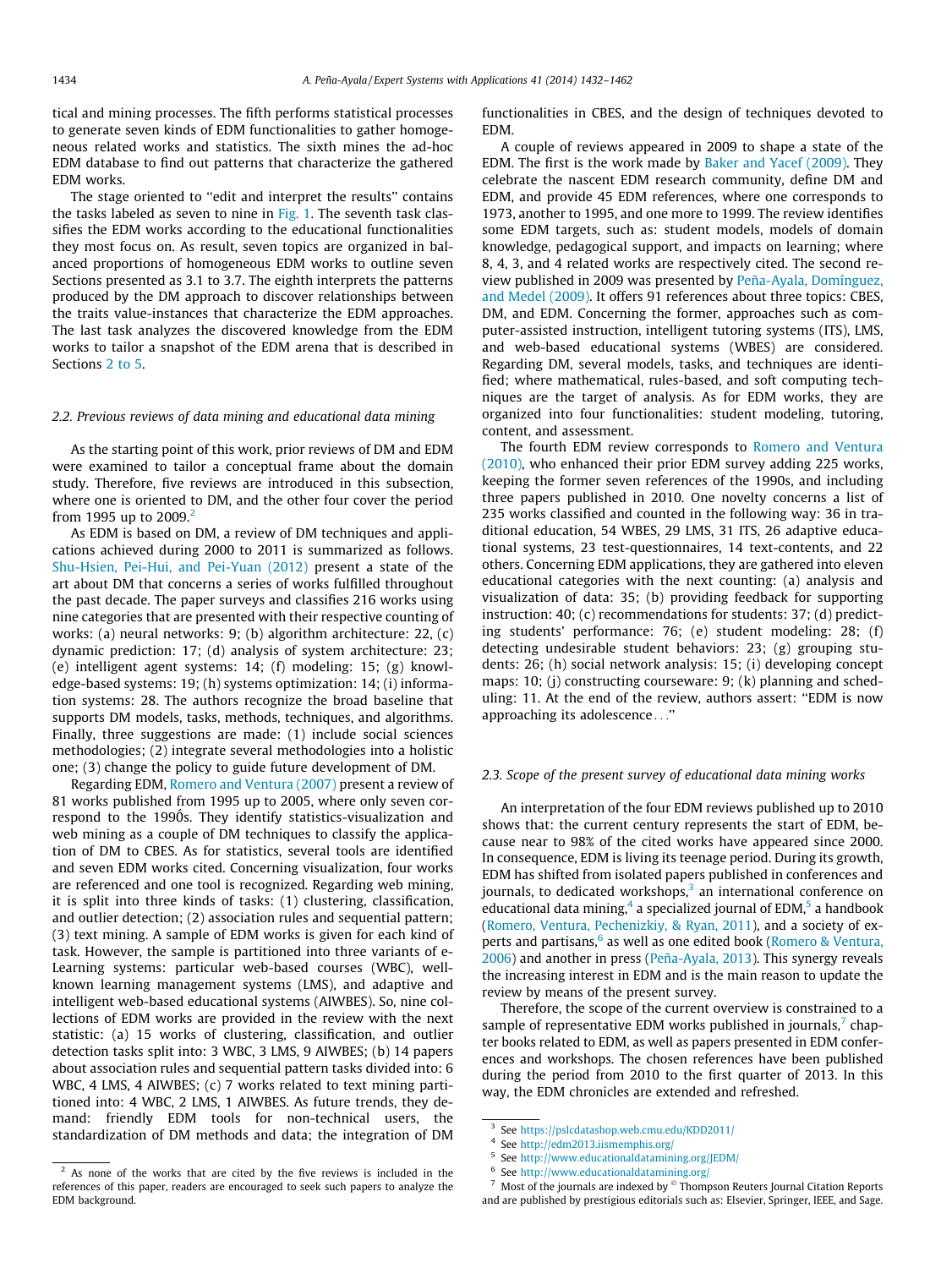<span id="page-3-0"></span>Counting of EDM approaches introduced in Sections [3.1 to 3.6,](#page-7-0) which are organized according nine disciplines (i.e., due several approaches apply more than one discipline, the total counting is 271).

| <b>Disciplines</b>                  | Items | Counting | Percentage (%) | Accumulative counting | Accumulative percentage (%) |
|-------------------------------------|-------|----------|----------------|-----------------------|-----------------------------|
| 1. Probability                      |       | 101      | 37.27          | 101                   | 37.27                       |
| 2. Machine learning                 |       | 90       | 33.21          | 191                   | 70.48                       |
| 3. Statistic                        |       | 47       | 17.34          | 238                   | 87.82                       |
| 4. Dynamic programming              |       | 18       | 6.64           | 256                   | 94.46                       |
| 5. Others with counting from 5 to 9 |       |          | 1.85           | 261                   | 96.31                       |
| 6. Others with counting from 2 to 4 |       | 10       | 3.69           | 271                   | 100.00                      |
| 7. Others with counting 1           |       | 0        | 0.00           | 271                   | 100.00                      |
| Total                               |       | 271      | 100.00         |                       |                             |

### 2.4. Data mining in a nutshell

According to [Witten and Frank \(2000\),](#page-30-0) DM is the process oriented to extract useful and comprehensible knowledge, previously unknown, from huge and heterogeneous data repositories. Thus, the design of a DM work demands the instantiation of several characteristics to shape the approach, such as: disciplines to tailor the theoretical baseline, the sort of model to be built, tasks to perform, methods and techniques to mechanize the proposal, as well as the algorithms, equations, and frames (e.g., data structures, frameworks) to deploy the approach on computers and internet settings. In consequence, this subsection is oriented to define those attributes, provide some of their instances, and reveal the statistics of their occurrence among the sub-sample of 222 EDM approaches.

#### 2.4.1. Disciplines involved in data mining

The DM baseline is grounded by disciplines such as: probability ([Karegar, Isazadeh, Fartash, Saderi, & Navin, 2008](#page-27-0)), machine learning ([Witten, Frank, & Hall, 2011\)](#page-30-0), statistic [\(Hill & Lewicki, 2006\)](#page-27-0), soft computing [\(Mitra & Acharya, 2003](#page-28-0)), artificial intelligence ([Bhattacharyya & Hazarika, 2006\)](#page-26-0), and natural language ([McCarthy](#page-28-0)



Fig. 2. Counting histogram of EDM approaches introduced in Sections [3.1 to 3.6](#page-7-0), which are classified according two DM models (i.e., due several works apply more than one model the total counting is 231).

[& Boonthum-Denecke, 2011](#page-28-0)). Concerning the sub-sample, Table 1 asserts: probability, machine learning, and statistic offer the grounds of 88% EDM approaches!

#### 2.4.2. Data mining models

Essentially, two kinds of DM models are designed: descriptive and predictive [\(Kantardzic, 2011](#page-27-0)). Descriptive models usually apply unsupervised learning functions to produce patterns that explain or generalize the intrinsic structure, relations, and interconnectedness of the mined data ([Peng, Kou, Shi, & Chen,](#page-29-0) [2008](#page-29-0)). Predictive models frequently apply supervised learning functions to estimate unknown or future values of dependent variables based on the features of related independent variables ([Hand,](#page-27-0) [Mannila, & Smyth, 2001\)](#page-27-0). As for the sub-sample, Fig. 2 shows a three years tendency, from 2010 up to 2012, where 60% of the approaches depicts predictive models and 40% shapes descriptive models.

#### 2.4.3. Data mining tasks

Usually, the implementation of a model is made by a task. For instance, clustering [\(Berkhin, 2006](#page-26-0)), association rules ([Hong, Lin,](#page-27-0) [& Wang, 2003](#page-27-0)), correlation analysis [\(Hardoon, Shawe-Taylor, &](#page-27-0) [Szedmak, 2004\)](#page-27-0), produce descriptive models; whilst, classification ([Chau, Cheng, Kao, & Ng, 2006](#page-26-0)), regression ([Wu & Li, 2007](#page-30-0)), and categorization generate predictive models [\(Genkin, Lewis, & Madi](#page-27-0)[gan, 2007\)](#page-27-0). As for the sub-sample, Table 2 informs that: the most typical tasks are classification and clustering because together they reach 69% of the DM tasks used by EDM approaches!

#### 2.4.4. Data mining methods and techniques

Once the DM model and tasks have been defined, the methods and techniques to build the approach are chosen according to the discipline. For instance, Bayes theorem ([Pardos & Heffernan,](#page-28-0) [2010b](#page-28-0)), decision trees [\(McCuaig & Baldwin, 2012](#page-28-0)), instances-based learning (IBL) [\(Brighton & Mellish, 2002](#page-26-0)), and hidden Markov model (HMM) [\(Lee & Brunskill, 2012](#page-28-0)) are the most popular methods used by the approaches of the sub-sample, as [Table 3](#page-4-0) shows. Whereas, logistic ([D'Mello & Graesser, 2010\)](#page-26-0), linear regression [\(González-Brenes & Mostow, 2010\)](#page-27-0), frequencies [\(Merceron, 2011\)](#page-28-0),

Counting of EDM approaches introduced in Sections [3.1 to 3.6,](#page-7-0) which are organized according 10 tasks (i.e., due several approaches apply more than one task, the total counting is 242).

| Tasks                                | Items | Counting | Percentage (%) | Accumulative counting | Accumulative percentage (%) |
|--------------------------------------|-------|----------|----------------|-----------------------|-----------------------------|
| 1. Classification                    |       | 102      | 42.15          | 102                   | 42.15                       |
| 2. Clustering                        |       | 65       | 26.86          | 167                   | 69.01                       |
| 3. Regression                        |       | 37       | 15.29          | 204                   | 84.30                       |
| 4. Association rules                 |       | 16       | 6.61           | 220                   | 90.91                       |
| 5. Others with counting from 5 to 11 |       |          | 7.02           | 237                   | 97.93                       |
| 6. Others with counting from 2 to 4  |       |          | 0.83           | 239                   | 98.76                       |
| 7. Others with counting 1            |       |          | 1.24           | 242                   | 100.00                      |
| Total                                | 10    | 242      | 100.00         |                       |                             |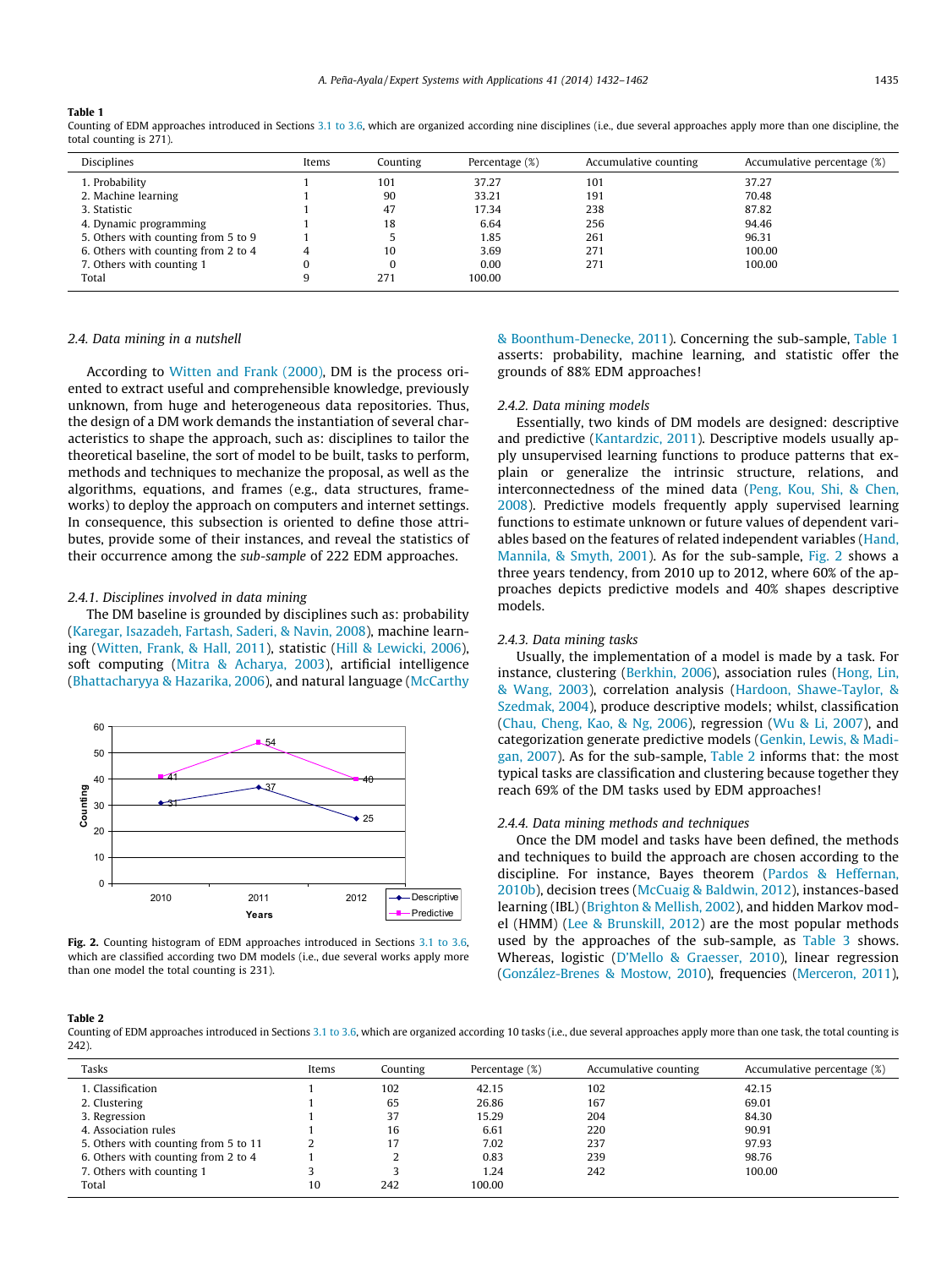<span id="page-4-0"></span>and hierarchical clustering [\(Huei-Tse, 2011](#page-27-0)) techniques provide support for 45% of the sub-sample, as Table 4 shows.

#### 2.4.5. Algorithms, equations, and frames used for data mining

After some method and/or technique are chosen to solve a specific DM task, an algorithm, equation, and/or frame are implemented to mine the source data ([Wu et al., 2008](#page-30-0)). According to the EDM approaches that compose the sub-sample, the most popular algorithms, equations, and frames are respectively shown in Tables 5–7. Where, they respectively unveil: K-means [\(Bian,](#page-26-0) [2010\)](#page-26-0), expectation maximization (EM) [\(Pardos & Heffernan,](#page-28-0) [2010a](#page-28-0)), J48 [\(Baker et al., 2012](#page-26-0)), and Naive–Bayes ([Anaya & Boticario,](#page-25-0) [2011a](#page-25-0)) are the top-four most deployed algorithms; statistical equations, including descriptive, ([Baker & Gowda, 2010](#page-26-0)) are the most used equations; several versions of Bayesian networks [\(Xu & Mostow,](#page-30-0) [2011a](#page-30-0)) are the most popular frames.

#### 2.5. A glance at educational systems

CBES have evolved during more than sixty years, as an object of research, experimentation, development, and application, as well as commercial purposes. They represent an alternative to conventional education systems that deploy academic programs on-site. CBES represent an attempt to automate instruction and follow

#### Table 3

Counting of EDM approaches introduced in Sections [3.1 to 3.6](#page-7-0), which are organized according a 52 methods (i.e., due many approaches do not apply any method and others use more than one, the total counting is 244).

| Methods                              | Items | Counting | Percentage (%) | Accumulative counting | Accumulative percentage (%) |
|--------------------------------------|-------|----------|----------------|-----------------------|-----------------------------|
| 1. Bayes theorem                     |       | 48       | 19.67          | 48                    | 19.67                       |
| 2. Decision trees                    |       | 44       | 18.03          | 92                    | 37.70                       |
| 3. Instances-based learning          |       | 22       | 9.02           | 114                   | 46.72                       |
| 4. Hidden Markov model               |       | 20       | 8.20           | 134                   | 54.92                       |
| 5. Others with counting from 5 to 13 |       | 54       | 22.13          | 188                   | 77.05                       |
| 6. Others with counting from 2 to 4  | 11    | 25       | 10.25          | 213                   | 87.30                       |
| 7. Others with counting 1            | 32    | 31       | 12.70          | 244                   | 100.00                      |
| Total                                | 52    | 244      | 100.00         |                       |                             |

#### Table 4

Counting of EDM approaches introduced in Sections [3.1 to 3.6,](#page-7-0) which are organized according 43 techniques (i.e., due many approaches do not apply any technique and others use more than one, the total counting is 112).

| Techniques                          | Items | Counting | Percentage (%)<br>Accumulative counting |     | Accumulative percentage (%) |
|-------------------------------------|-------|----------|-----------------------------------------|-----|-----------------------------|
| 1. Logistic regression              |       | 20       | 17.86                                   | 20  | 17.86                       |
| 2. Linear regression                |       | 13       | 11.61                                   | 33  | 29.46                       |
| 3. Frequencies                      |       | 10       | 8.93                                    | 43  | 38.39                       |
| 4. Hierarchical clustering          |       |          | 6.25                                    | 50  | 44.64                       |
| 5. Others with counting from 5 to 6 |       | 10       | 8.93                                    | 60  | 53.57                       |
| 6. Others with counting from 2 to 4 | 10    | 25       | 22.32                                   | 85  | 75.89                       |
| 7. Others with counting 1           | 27    | 27       | 24.11                                   | 112 | 100.00                      |
| Total                               | 43    | 112      | 100.00                                  |     |                             |

#### Table 5

Counting of EDM approaches introduced in Sections [3.1 to 3.6,](#page-7-0) which are organized according 143 algorithms (i.e., due many approaches do not apply any algorithm and others use more than one, the total counting is 274).

| Algorithms                          | Items | Counting | Percentage (%)<br>Accumulative counting |     | Accumulative percentage (%) |
|-------------------------------------|-------|----------|-----------------------------------------|-----|-----------------------------|
| 1. K-means                          |       | 19       | 6.93                                    | 19  | 6.93                        |
| 2. Expectation maximization         |       | 15       | 5.47                                    | 34  | 12.41                       |
| 3.148                               |       | 15       | 5.47                                    | 49  | 17.88                       |
| 4. NaiveBayes                       |       | 13       | 4.74                                    | 62  | 22.63                       |
| 5. Others with counting from 5 to 9 |       | 51       | 18.61                                   | 113 | 41.24                       |
| 6. Others with counting from 2 to 4 | 22    | 55       | 20.07                                   | 168 | 61.31                       |
| 7. Others with counting 1           | 109   | 106      | 38.69                                   | 274 | 100.00                      |
| Total                               | 143   | 274      | 100.00                                  |     |                             |

### Table 6

Counting of EDM approaches introduced in Sections [3.1 to 3.6,](#page-7-0) which are organized according 40 equations (i.e., due many approaches do not apply any equation and others use more than one, the total counting is 78).

| Equations                  | Items | Counting<br>Percentage (%) |        | Accumulative counting |        |  | Accumulative percentage (%) |
|----------------------------|-------|----------------------------|--------|-----------------------|--------|--|-----------------------------|
| 1. Statistical             |       | 21                         | 26.92  | 21                    | 26.92  |  |                             |
| 1. Descriptive statistical |       |                            | 7.69   | 27                    | 34.62  |  |                             |
| 2. Logistic regression     |       |                            | 6.41   | 32                    | 41.03  |  |                             |
| 3. Others with counting 3  |       |                            | 7.69   | 38                    | 48.72  |  |                             |
| 4. Others with counting 2  |       | 10                         | 12.82  | 48                    | 61.54  |  |                             |
| 5. Others with counting 1  | 30    | 30                         | 38.46  | 78                    | 100.00 |  |                             |
| Total                      | 40    | 78                         | 100.00 |                       |        |  |                             |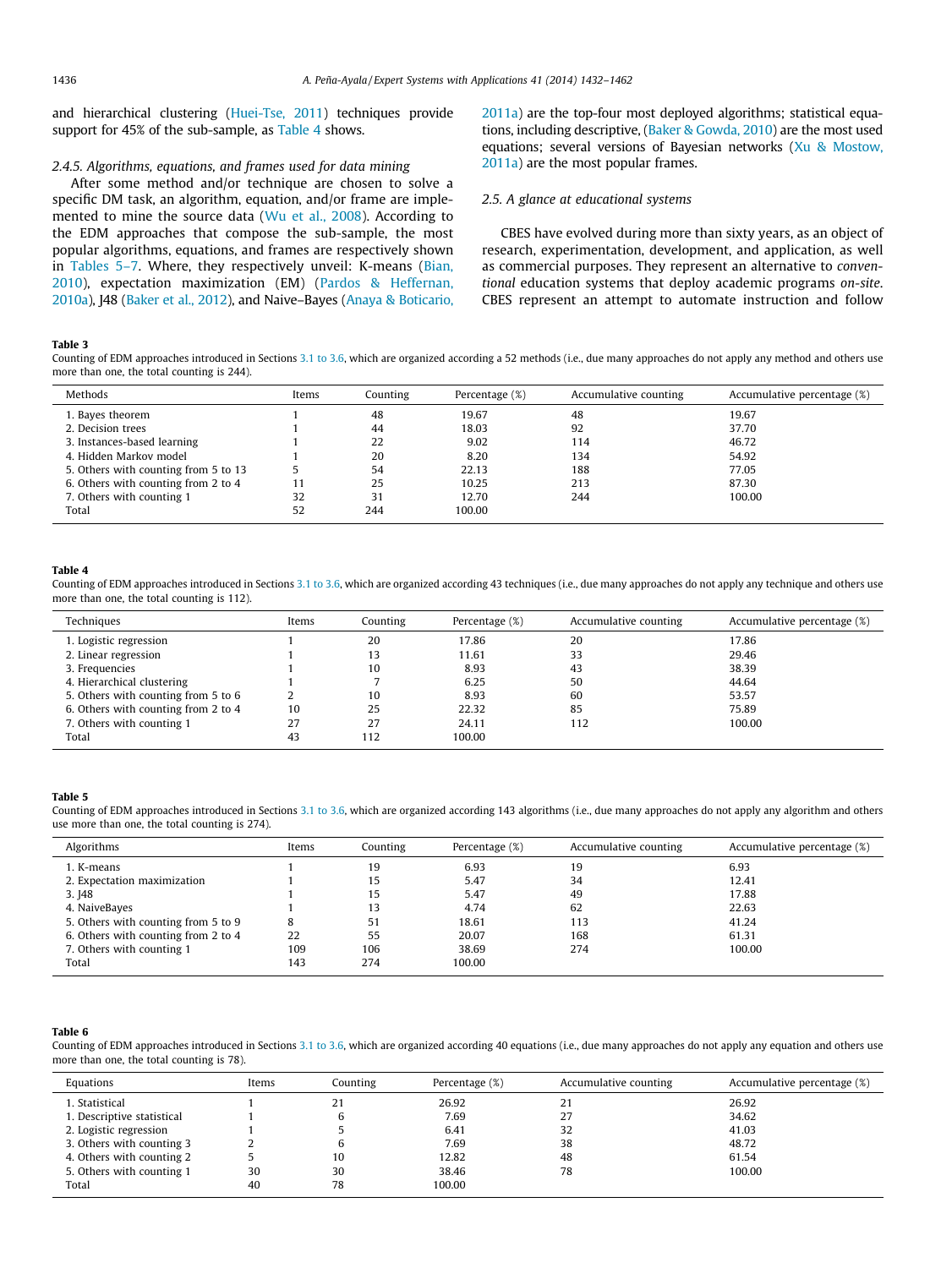<span id="page-5-0"></span>Counting of EDM approaches introduced in Sections [3.1 to 3.6,](#page-7-0) which are organized according 18 frames (i.e., due many approaches do not apply any frame and others use more than one, the total counting is 40).

| Frames                         | Items | Counting | Percentage (%) | Accumulative counting | Accumulative percentage (%) |
|--------------------------------|-------|----------|----------------|-----------------------|-----------------------------|
| 1. Bayesian networks           |       |          | 40.00          | 16                    | 40.00                       |
| 2. Dynamical Bayesian networks |       |          | 12.50          | ∠⊥                    | 52.50                       |
| 3. Others with counting 2      |       |          | 15.00          | ، ے                   | 67.50                       |
| 4. Others with counting 1      | 13    | 13       | 32.50          | 40                    | 100.00                      |
| Total                          | 18    | 40       | 100.00         |                       |                             |

the transformation trends of computer and communication sciences. In order to shape a profile of CBES, a set of different kinds of CBES and their basic functionalities are given in this section. Both subjects are illustrated by the statistics estimated for the sub-sample of 222 EDM approaches introduced in Section [3.](#page-6-0)

# 2.5.1. Variety of computer-based education systems

During the evolution of CBES, many study domains, different application purposes, and styles of user-system interaction have emerged. The diversity of CBES focus on specific targets (e.g., instruction, learning, problem-solving, skills development, management of courseware, gaming), apply particular learning theories (e.g., objectivism, constructivism, socialist), deploy specific functionalities (e.g., individualized, personalized, workgroup, collaboration, adaptive, intelligent), use different technological platforms (e.g., mainframes, personal computers, internet, mobile, ubiquitous), and follow pedagogical practices (e.g., student-centered, situated, long-life, immersive, blended).

In consequence, specific terms have been coined to label an educational, pedagogical, and technological paradigm of CBES, such as: ITS that behave like problem-solving monitors, coaches, laboratory instruments, and consultants ([Psotka, Massey, & Mutter,](#page-29-0) [1989\)](#page-29-0); LMS that virtually support the routine of teachers in the classroom dedicated to publish course material, design examples to analyze and solve, and define auto-grade quizzes; AIWBES that pursue to intelligently adapt the curricula, content, sequencing, assessment, and support given to learners according their background, skills, and progress to meet their educational goals ([Rebak,](#page-29-0) [Blackmon, & Humphreys, 2000](#page-29-0)).

As regards the sub-sample of EDM approaches, Table 8 identifies 37 kinds of CBES, where ITS and LMS are the most prominent with 49% of the sample. Whereas, Table 9 shows specific instances for the earlier kinds of CBES such as: Algebra, ASSISTments, Algebra-Bridge, and Moodle; where the first three are instances of ITS, and the last is a case of LMS. These four instances are the most popular in the EDM arena and support 48% of the sub-sample.

# 2.5.2. Diversity of functionalities provided by computer-based educational systems

Other consequence of the evolution of CBES is the variety of functionalities provided to the users, such as: content of the domain knowledge, student modeling, assessment, sequencing of lectures, student assistance, teacher support, collaboration, and several more.

Concerning the sub-sample of EDM approaches, [Table 10](#page-6-0) highlights that: nearly 82% focuses on three versions of student modeling (e.g., behavior, performance, and general) and assessment; but, the complement, 18%, corresponds to two sets of functionalities (e.g., the first concerns to student support and feedback; the second embraces curriculum, domain knowledge, sequencing, and teacher support).

In addition, [Fig. 3](#page-6-0) shapes a histogram of the counting estimated for the functionalities of EDM approaches during three years. It reveals: similar tendencies for student modeling, student behavior modeling, and assessment; an increasing tendency for student performance modeling; opposed patterns for student support and feedback versus curriculum-domain knowledge-sequencing-

#### Table 8

Counting of EDM approaches introduced in Sections [3.1 to 3.6,](#page-7-0) which are organized according 37 educational systems.

| <b>Educational systems</b>           | Items | Counting | Percentage (%) | Accumulative counting | Accumulative percentage (%) |
|--------------------------------------|-------|----------|----------------|-----------------------|-----------------------------|
| 1. Intelligent tutoring system       |       | 88       | 39.64          | 88                    | 39.64                       |
| 2. Learning management system        |       | 20       | 9.01           | 108                   | 48.65                       |
| 3. Conventional education            |       | 20       | 9.01           | 128                   | 57.66                       |
| 4. Computer-based educational system |       | 15       | 6.76           | 143                   | 64.41                       |
| 5. Others with counting from 5 to 9  |       | 31       | 13.96          | 174                   | 78.38                       |
| 6. Others with counting from 2 to 4  |       | 33       | 14.86          | 207                   | 93.24                       |
| 7. Others with counting 1            | 15    | 15       | 6.76           | 222                   | 100.00                      |
| Total                                | 37    | 222      | 100.00         |                       |                             |
|                                      |       |          |                |                       |                             |

Counting of EDM approaches introduced in Sections [3.1 to 3.6,](#page-7-0) which are organized according 37 specific instances of educational systems (i.e., due several approaches do not identify the name of the educational system, the total counting is 130).

| Specific educational systems        | Items | Counting | Accumulative counting<br>Percentage (%) |     | Accumulative percentage (%) |
|-------------------------------------|-------|----------|-----------------------------------------|-----|-----------------------------|
| 1. Algebra                          |       | 20       | 15.38                                   | 20  | 15.38                       |
| 2. ASSISTments                      |       | 19       | 14.62                                   | 39  | 30.00                       |
| 3. Moodle                           |       | 13       | 10.00                                   | 52  | 40.00                       |
| 4. Algebra-Bridge                   |       | 10       | 7.69                                    | 62  | 47.69                       |
| 5. Others with counting from 5 to 9 |       |          | 3.85                                    | 67  | 51.54                       |
| 6. Others with counting from 2 to 4 | 13    | 30       | 23.08                                   | 97  | 74.62                       |
| 7. Others with counting 1           | 33    | 33       | 25.38                                   | 130 | 100.00                      |
| Total                               | 37    | 130      | 100.00                                  |     |                             |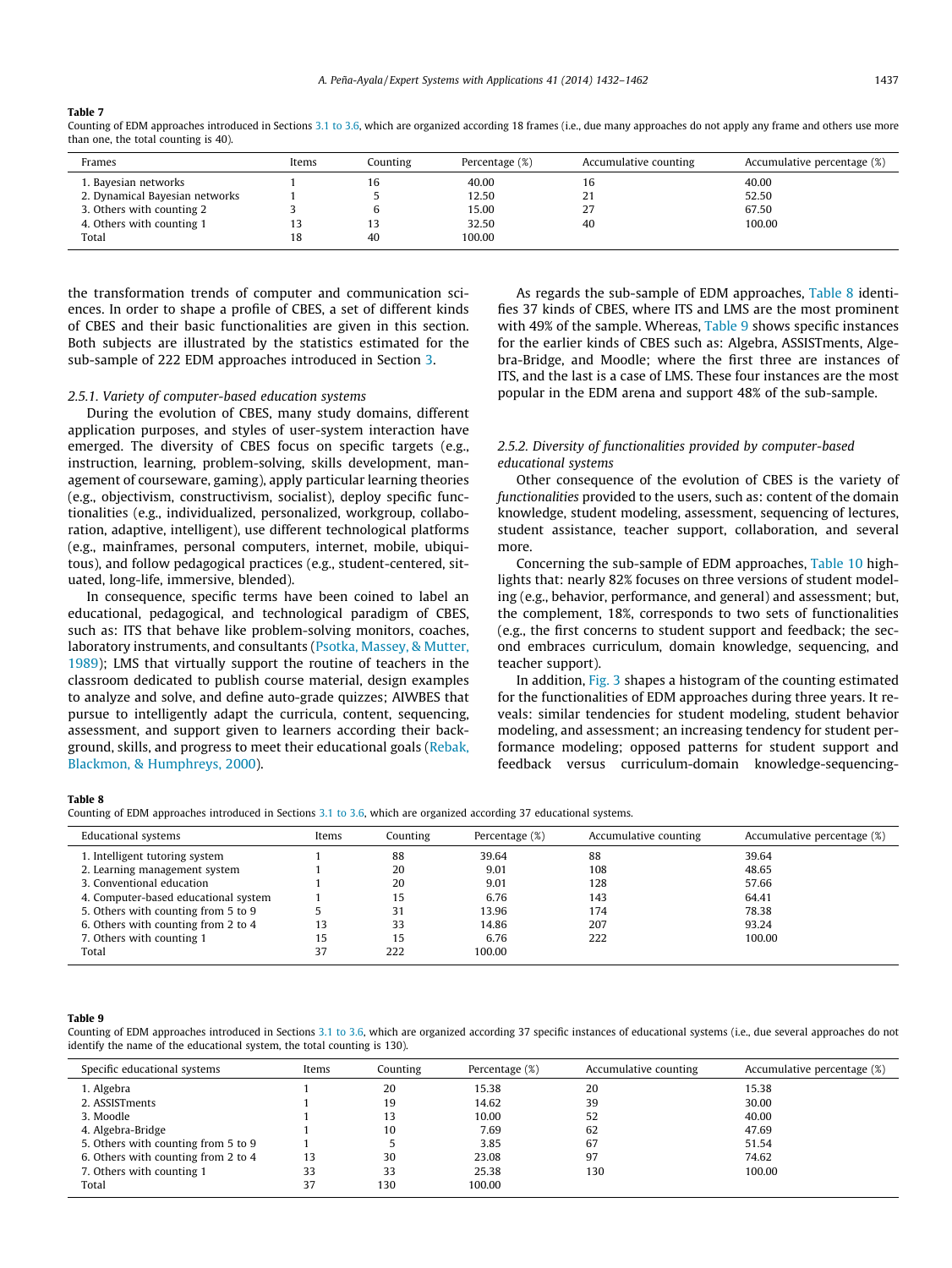<span id="page-6-0"></span>

|--|--|

Counting of EDM approaches organized according to six functionalities that are presented in Sections [3.1 to 3.6.](#page-7-0)

| Functionalities that represent the EDM approaches introduced in Sections 3.1 to<br>3.6 | Counting | Percentage<br>(%) | Accumulative<br>counting | Accumulative percentage<br>(%) |
|----------------------------------------------------------------------------------------|----------|-------------------|--------------------------|--------------------------------|
| 1. Student behavior modeling                                                           | 48       | 21.62             | 48                       | 21.62                          |
| 2. Student performance modeling                                                        | 46       | 20.72             | 94                       | 42.34                          |
| 3. Assessment                                                                          | 45       | 20.27             | 139                      | 62.61                          |
| 4. Student modeling                                                                    | 43       | 19.37             | 182                      | 81.98                          |
| 5. Student support and feedback                                                        | 21       | 9.46              | 203                      | 91.44                          |
| 6. Curriculum, domain knowledge, sequencing, teacher support                           | 19       | 8.56              | 222                      | 100.00                         |
| Total                                                                                  | 222      | 100.00            |                          |                                |



Fig. 3. Counting histogram of EDM approaches classified according to the six functionality subjects that label the Sections [3.1 to 3.6,](#page-7-0) whose counting is given in Table 10.

teaching support. They are respectively labeled in Fig. 3 as: SM, SM-B, Asse, SM-P, S-S-F, C-DK-SQ-TS.

Based on these statistics, Section 3 is organized into seven parts to present 240 EDM works, where Sections [3.1 to 3.6](#page-7-0) summarize 222 EDM approaches and Section [3.7](#page-21-0) depicts 18 EDM tools.

# 2.6. Data representation of educational data mining works

As result of applying the method for knowledge discovery of EDM works, three repositories are organized. The first is a set of EDM works that highlights the educational and DM traits stated in the printed version of chosen works. The second is a raw EDM database stored in the computer to represent the EDM approach profile, as well as a set of catalogs to standardize the educational and DM traits value-instances. The third is an ad-hoc EDM database that represents binary vectors to characterize the different valueinstances for each educational and DM trait of the selected works.

As for the EDM work, it provides the raw source to define an EDM approach profile. Such a profile constitutes a basic record to depict an EDM approach. It embraces two kinds of traits to depict educational and DM characteristics of the approach. The first holds seven traits: functionality, role, role-type, module, module-type, system, and system-name. The second is a DM profile made up of eight traits: discipline, model, task, method, technique, algorithm, equation, and frame. The DM profile is used to characterize the sub-sample of 222 EDM approaches, where 150 are mature and 72 are incipient (i.e., due to they were still in progress at the year of their publication).

Concerning the raw EDM database, it represents the EDM approach profile through a spread-sheet with 15 columns and 2 more to identify the work and its publication year. Moreover, a set of catalogs provides a code to instantiate the values that depict the educational traits and the DM profile. As result, 15 catalogs are organized with the following example of instances: (1) functionality: 6 items to label the functionalities of the CBES (e.g., student modeling, assessment, student support); (2) role: 9 items identify the purpose of the EDM approach (e.g., assessment, domain knowledge, sequencing); (3) role-type: 40 instances specific targets of application (e.g., affect, behavior, cognition); (4) module: 8 values identify the CBES component (e.g., content, evaluation, tutoring); (5) module-type: 5 instances lead on the purpose of the module (e.g., advising, cognition, monitoring); (6) system: 37 options express the kind of educational system (e.g., WBES, ITS, LMS); (7) system-name: 51 terms label the educational system (e.g., ASSISTments, Andes, Moodle); (8) discipline: 9 items (e.g., machine learning, probability, statistic); (9) model: 2 options: descriptive and predictive; (10) task: 10 variants (e.g., association rules, classification, clustering); (11) method: 52 alternatives (e.g., Bayes theorem, cluster analysis, decision trees); (12) technique: 43 items (e.g., covariance, factorization, heuristics); (13) algorithm: 143 options (e.g., J48, Apriori, k-means); (14) equation: 40 options (e.g., linear algebra, mean squared error, time series); (15) frame: 18 instances (e.g., Akaike information criterion, Bayesian knowledge base, rough set model).

As result of pre-processing the raw EDM database, the integrity and consistency of the information stored in the ad-hoc EDM database is assured. Moreover, the EDM approach profile is transformed into a vector composed of alphanumerical items that label the traits values according to the code stated by their respective catalog. For instance, the items of vector [185, 2010, SM-B, SM, B, SMM, CO, ITS, Algebra, ML, D, CU, DT, k-means] respectively represent: paper-id, year of publication, student behavior modeling functionality, student modeling role, behavior role-type, student model module, cognition module-type, ITS system, Algebra system-name, machine learning discipline, descriptive model, clustering task, decision trees method, k-means algorithm. However, in order to facilitate the statistical and mining processes, the alphanumerical vector is converted into a binary row (e.g., [185, 2010, 0, 1, 0, 0, 0, 0, 0, 0, 0, 0, 1,0,...]), where the first 1 identifies the student behavior modeling functionality ''SM-B'', and the second 1 depicts the student modeling role ''SM'', and so on.

# 3. Results

The development of the second stage that makes up the method for knowledge discovery produced a sample of 240 works that meet the criteria given in Section [2.3](#page-2-0). In a sense, the sample reflects the EDM youth in progress. During the analysis of the sample it was found that most of the 222 approaches correspond to student modeling. In consequence, an imbalance in the former structure of the survey was noticed. So, in order to tailor a relevant organization of subjects that shows balanced sets of homogeneous works, called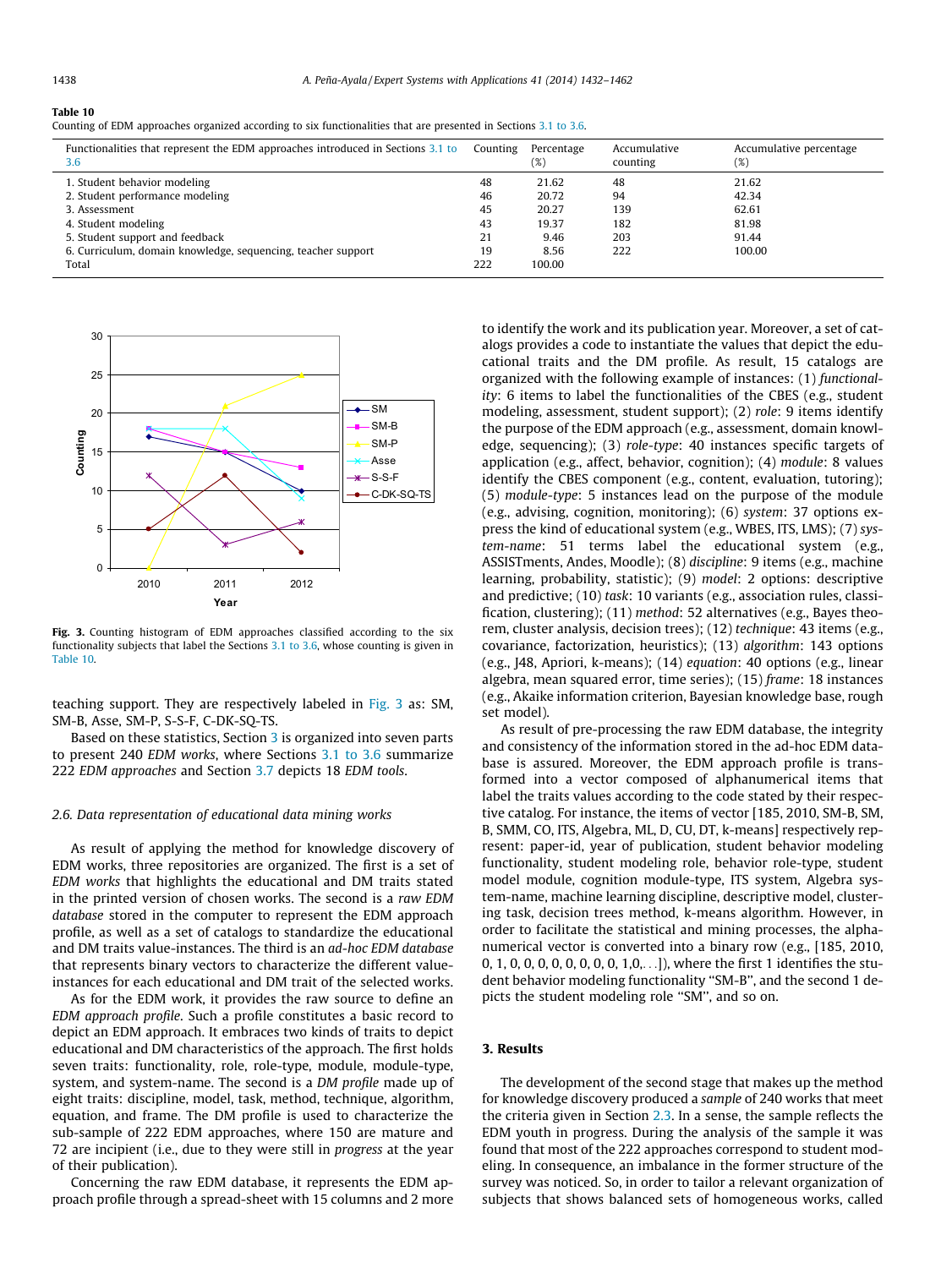<span id="page-7-0"></span>functionalities and tools, a clustering process was achieved as follows:

Once the ad-hoc EDM database was generated, several descriptive statistics were estimated to produce a set of representative EDM functionalities. The main results are outlined in Table 11. It provides a snapshot of the works being presented in the following subsections. It is aggregated at three levels, the first represents the EDM works gathered in this survey, the second corresponds to the EDM approaches and EDM tools, and the third is reserved for their respective six functionalities and three kinds of tools. The first column identifies the aggregation level. The remaining columns reveal the number of published works per total, in progress, and mature, which are segmented by the period (e.g., 2010 to the first quarter of 2013) and the years (e.g., 2010, 2011,2012, and the first quarter of 2013).

As a result of the counting of several traits held by the EDM approach profile, seven balanced clusters of EDM works were organized. Such clusters are shown in Table 11; where six clusters represent functionalities of EDM approaches and one cluster gathers three kinds of EDM tools. The clusters that correspond to student modeling, student behavior modeling, student performance modeling, and assessment hold an average of 44.5 approaches (i.e., see the second column of Table 11); whereas the clusters devoted to student support and feedback, curriculum-domain knowledge-sequencing-teaching support, and tools reach an average of 19.3 approaches. The last cluster embraces several sub-clusters oriented to group different types of EDM tools (e.g., extraction-learning-feature, visualization, and analysis support), whose average is six works.

Unfortunately, due to the size of the sample and space constraints, the overview is tailored as a survey. Thus, six subsections are organized to present homogenous approaches according to six educational functionalities, and one subsection more is oriented to introduce EDM tools. Thereby, the subsections dedicated to describe functionalities are made up of an introduction and a summary. The introduction provides a definition of the functionality and identifies the number of the approaches that compose the survey. The summary points out a collection of related approaches. Moreover, with the aim at enhancing the summary, an analysis is presented in Section [4.1](#page-22-0), where seven subsections (e.g., 4.1.1 to 4.1.7) briefly shape the state and evolution of the functionalities and tools highlighted in Sections 3.1 to 3.7.

Concerning the collection, it is split into four parts to present the approaches published in each year (i.e., from 2010 to the first quarter of 2013). So, each part contains the next subjects: (1) the number of the approaches published in a specific year; (2) a series of the approaches in progress; (3) a table to show the main traits of the EDM approach profile that characterizes mature approaches; (4) a series of mature approaches that are linked to the respective table by an id. Both series, of incipient and mature approaches, are highlighted with a brief profile of the approach due to the huge space that would be necessary to provide a full description or evaluation.

# 3.1. Student modeling

Student modeling is oriented to shape different domains that characterize the learner, such as: emotions, cognition, domain knowledge, learning strategies, achievements, features, learning preferences, skills, evaluation, and affects. The purpose is to represent the user and adapt the teaching experiences to meet specific learning requirements of the individual. A sample of 43 approaches is stated; where 11 are in progress and 32 are mature.

#### 3.1.1. Student modeling approaches published in 2010

Seventeen approaches are outlined as follows, where 6 are in progress and 11 are mature whose EDM approach profile is presented in [Table 12.](#page-8-0) The incipient approaches series starts as follows: [Bian \(2010\)](#page-26-0) focus on finding groups of activities in which all students demonstrate similar performance; [Bousbia, Labat, Bal](#page-26-0)[la, and Rebai \(2010\)](#page-26-0) identify students' learning styles from learning indicators; [Khodeir, Wanas, Darwish, and Hegazy \(2010\)](#page-27-0) build a differential student model based on a probabilistic domain; [Rai](#page-29-0) [and Beck \(2010\)](#page-29-0) investigate in what class of students benefitted from the computer tutor Mily's World, as well as which students preferred this style of instruction to traditional materials; [Rupp,](#page-29-0) [Sweet, and Choi \(2010\)](#page-29-0) study learning trajectories by epistemic network analysis; [Soundranayagam and Yacef \(2010\)](#page-29-0) analyze the order of resource usage and its links with students' learning.

The series of mature approaches begins with [Macfadyen and](#page-28-0) [Dawson \(2010\)](#page-28-0), id 1. They assert that pedagogically meaningful information can be extracted from LMS-generated student tracking data. Thus, authors investigate which student online activities accurately predict academic achievement. In consequence, they propose regression modeling to incorporate key variables (e.g., total number of discussion messages posted, total number of mail messages sent...). [Ping-Feng et al. \(2010\)](#page-29-0), id 2, design an improved model of rough set theory. The model analyzes academic achievements of students in Taiwan. Empirical results show the model selects key information from data without predetermining factors and provides accurate rates for inference rules. [Guruler, Istanbullu,](#page-27-0) [and Karahasan \(2010\),](#page-27-0) id 3, explore the factors having impact on

Summary of EDM works, disaggregated in approaches and tools, presented in Section [3](#page-6-0) that were published during the period of 2010 to 2013 first quarter.

| EDM approaches and tools                                             | Period: 2010 to 2013 10 |          | Year 2010 |          |          | <b>Year 2011</b> |                |                | Year 2012 |                |          | 2013   |             |
|----------------------------------------------------------------------|-------------------------|----------|-----------|----------|----------|------------------|----------------|----------------|-----------|----------------|----------|--------|-------------|
|                                                                      | Total                   | Progress | Mature    | Total    | Progress | Mature           | Total          | Progress       | Mature    | Total          | Progress | Mature | 1Q<br>Total |
| <b>EDM</b> works                                                     | 240                     | 83       | 157       | 74       | 37       | 37               | 97             | 30             | 67        | 66             | 16       | 50     | 3           |
| EDM approaches                                                       | 222                     | 72       | 150       | 70       | 34       | 36               | 85             | 23             | 62        | 64             | 15       | 49     |             |
| 1. Student modeling                                                  | 43                      | 11       | 32        | 17       | 6        | 11               | 15             | 5              | 10        | 10             | $\Omega$ | 10     |             |
| 2. Student behavior modeling                                         | 48                      | 20       | 28        | 18       | 12       | 6                | 15             | 4              | 11        | 13             | 4        | 9      |             |
| 3. Student performance modeling                                      | 46                      | 16       | 30        | $\Omega$ | $\Omega$ | 0                | 22             | 9              | 13        | 24             |          | 17     |             |
| 4. Assessment                                                        | 45                      | 11       | 34        | 18       | 8        | 10               | 18             | 3              | 15        | 9              | 0        | 9      |             |
| 5. Student support and feedback                                      | 21                      | 8        | 13        | 12       | 4        | 8                | 3              | $\Omega$       | 3         | 6              | 4        |        |             |
| 6. Curriculum, domain knowledge,<br>sequencing, and teachers support | 19                      | 6        | 13        | 5        | 4        |                  | 12             | $\overline{2}$ | 10        | $\overline{2}$ | $\Omega$ | 2      | C           |
| <b>EDM</b> tools                                                     | 18                      | 11       |           | 4        | 3        |                  | 12             |                | 5         |                |          |        |             |
| 1. Extraction, learning support, and<br>feature engineering          | 4                       |          | 3         |          | $\Omega$ |                  | $\overline{2}$ |                |           |                | $\Omega$ |        |             |
| 2. Visualization                                                     | 6                       | 5        |           | 3        | 3        | 0                | 3              |                |           | 0              | 0        |        |             |
| 3. Analysis support                                                  | 8                       | 5        | 3         | $\Omega$ | $\theta$ |                  |                |                | $\sim$    |                |          |        |             |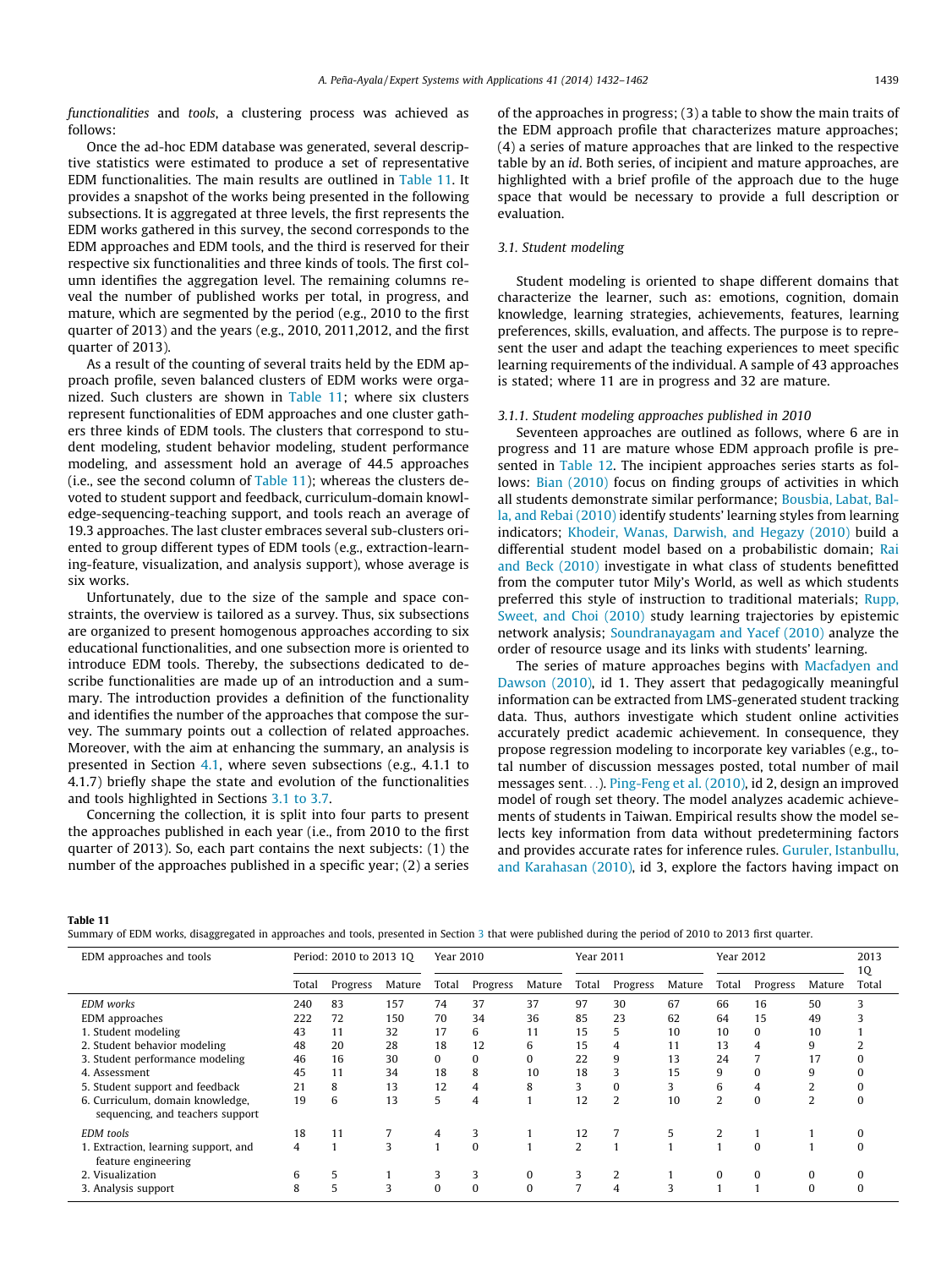<span id="page-8-0"></span>Main traits of the EDM approach profile that depicts student modelling approaches published in 2010.

| ID             | Author of the EDM<br>approach           | Discipline                               | Model       | Task            | $M:$ method                                                            | A: algorithm                                       |
|----------------|-----------------------------------------|------------------------------------------|-------------|-----------------|------------------------------------------------------------------------|----------------------------------------------------|
|                |                                         |                                          |             |                 | $T$ : technique                                                        | $E$ : equation<br>$F:$ frame                       |
| $\mathbf{1}$   | Macfadyen and<br><b>Dawson (2010)</b>   | Probability                              | Predictive  | Regression      | M: social network, analysis (SNA)                                      | E: logistic regression, multiple<br>regression     |
|                |                                         |                                          |             |                 | T: logistic regression, multiple<br>regression                         |                                                    |
| 2              | Ping-Feng, Yi-Jia, and<br>Yu-Min (2010) | Machine learning                         | Predictive  | Classification  | M: rules induction decision tree linear<br>discriminant analysis (LDA) | A: PART, C4.5, CART, ID3                           |
|                |                                         |                                          |             |                 | T: rough set theory                                                    | F: improved rough set model                        |
| 3              | Guruler et al. (2010)                   | Machine learning                         | Predictive  | Classification  | M: decision tree                                                       | A: Microsoft decision tree                         |
| $\overline{4}$ | Arroyo, Mehranian,                      | Statistic                                | Predictive  | Classification. | T: Pearson correlation, mean squared                                   | E: statistical                                     |
|                | and Woolf (2010)                        |                                          |             | regression      | error                                                                  |                                                    |
| 5              | Desmarais and Pelczer<br>(2010)         | Probability                              | Predictive  | Classification  | M: item response theory (IRT)                                          | E: linear algebra, logistic IRT                    |
|                |                                         |                                          |             |                 | T: Q-matrix, marginal, probability,<br>covariance                      |                                                    |
|                | D'Mello and Graesser                    |                                          | Predictive  |                 |                                                                        |                                                    |
| 6              | (2010)                                  | Probability                              |             | Regression      | T: logistic regression                                                 | $E$ : binary logistic regression                   |
| 7              | Fincham et al. (2010)                   | Probability, dynamic<br>programming (DP) | Predictive  | Classification  | M: HMM                                                                 | A: Viterbi and naïve Bayes                         |
| 8              | Gong et al. (2010)                      | Probability Machine                      | Predictive. | Clustering,     | M: IBL, Bayes theorem                                                  | A: k-means, EM                                     |
|                |                                         | learning,                                | descriptive | classification  |                                                                        |                                                    |
| 9              | Nugent et al. (2010)                    | Machine learning                         | Descriptive | Clustering      | $M$ : IBL                                                              | A: hierarchical agglomerative                      |
|                |                                         |                                          |             |                 |                                                                        | clustering, k-means,                               |
| 10             | Pardos and Heffernan                    | Probability                              | Predictive  | Classification  | M: Bayes theorem                                                       | A: Bayesian knowledge tracing                      |
|                | (2010a)                                 |                                          |             |                 |                                                                        | $(BKT)$ , EM                                       |
| 11             | Yudelson et al. (2010)                  | Probability                              | Predictive  | Classification  | M: Bayes theorem                                                       | A: BKT, trust region reflective                    |
|                |                                         |                                          |             |                 |                                                                        | $E$ : mean squared error, linear<br>square fitting |

the success of university students. They use the DM tool MUSKUP for classification purposes. The findings unveil: the types of registration to the university and the income levels of the students' family are associated with student success. [Arroyo, Mehranian,](#page-26-0) [and Woolf \(2010\),](#page-26-0) id 4, developed an effort-based tutoring to model student actions with an integrated view of learner behaviors to represent the real way that students use an ITS.

In another vein, [Desmarais and Pelczer \(2010\)](#page-26-0), id 5, investigate different methods for generating simulated data. Thus, they compare the predictive performance of a Bayesian student model over real against simulated data for which the parameters are set to reflect those of the real data as closely as possible. [D'Mello and](#page-26-0) [Graesser \(2010\),](#page-26-0) id6, investigated learners' postural patterns associated with naturally affective states that occur during a tutoring session. They extracted 16 posture-related features that focused on the pressure exerted along with the magnitude and direction of changes in pressure during emotional experiences. [Fincham,](#page-26-0) [Anderson, Betts, and Ferris \(2010\),](#page-26-0) id 7, infer the students' mental states while they are using an ITS by means of a cognitive model. In addition, functional magnetic resonance imaging is used to predict whether or not students were engaged in problem solving. [Gong,](#page-27-0) [Beck, and Heffernan \(2010\),](#page-27-0) id 8, model groups of students separately based on their distributional similarities and Dirichlet priors. As a result, a model of parameters provides a plausible picture of student domain knowledge.

Furthermore, [Nugent, Dean, and Ayers \(2010\),](#page-28-0) id 9, use an empty k-means algorithm to allow for empty clusters and a method based on the Q-matrix to determine efficient starting centers. Combining both items improves the clustering results and allows for an analysis of students' skill set profiles. [Pardos and Heffernan](#page-28-0) [\(2010a\),](#page-28-0) id 10, pursue to determine when a student has acquired the domain knowledge that a cognitive tutor teaches. [Yudelson,](#page-30-0) [Brusilovsky, Mitrovic, and Mathews \(2010\),](#page-30-0) id 11, propose a method to improve the user model mapping by using a numerical optimization procedure.

#### 3.1.2. Student modeling approaches published in 2011

Fifteen approaches are highlighted next, where 5 are incipient and 10 are mature whose EDM approach profile is depicted in [Ta](#page-9-0)[ble 13.](#page-9-0) The set of approaches in progress initiates with: [Gowda, Ba](#page-27-0)[ker, Pardos, and Heffernan \(2011\)](#page-27-0), who compare single versus ensemble approaches devoted to produce student knowledge model from the ASSISSTments platform. As result, they assert: ensemble approaches produce predictions of student performance 10% better than the best individual student knowledge model; [Srinivas](#page-29-0) [et al. \(2011\)](#page-29-0) apply a data driven EDM-based methodology to individualize education that embraces: guidance for each student, target instruction for clusters of students, and a mixture of data from several tests with other subjects (e.g., social, economical); [Xu and](#page-30-0) [Mostow \(2011a\)](#page-30-0) trace multiple sub-skills by logistic regression in a dynamic Bayesian net; [Lemmerich, Ifland, and Puppe \(2011\)](#page-28-0) identify factors that bias on the overall success of students by subgroup discovery; [Yudelson, Pavlik, and Koedinger \(2011\)](#page-30-0) compare the Q-matrix and the T-matrix to understand the domain knowledge transference in cognitive models.

The series of mature approaches starts with [Narli, Özgen, and](#page-28-0) [Alkan \(2011\)](#page-28-0), id 12, who use rough sets theory to identify the relationship between individuals' multiple intelligence and their learning styles. Data is collected from the use of the Multiple Intelligence Inventory for Educators and the Learning Styles Scale tests to mathematics prospective teachers. [Desmarais \(2011\),](#page-26-0) id 13, analyzes the factors and assumptions under which non-negative matrix factorization can effectively derive the underlying high level skills behind assessment results. [Nwaigwe and Koedinger](#page-28-0) [\(2011\),](#page-28-0) id 14, investigate the generality of performance of the simple location heuristic and the simple temporal heuristic at predicting student changes in error rate over time. [Gong and Beck \(2011\),](#page-27-0) id 15, use the same student modeling framework for different evaluations to construct guidance about what student model components are relevant for designing an accurate student model. [Koedinger et al. \(2011\),](#page-28-0) id 16, apply a conjunctive knowledge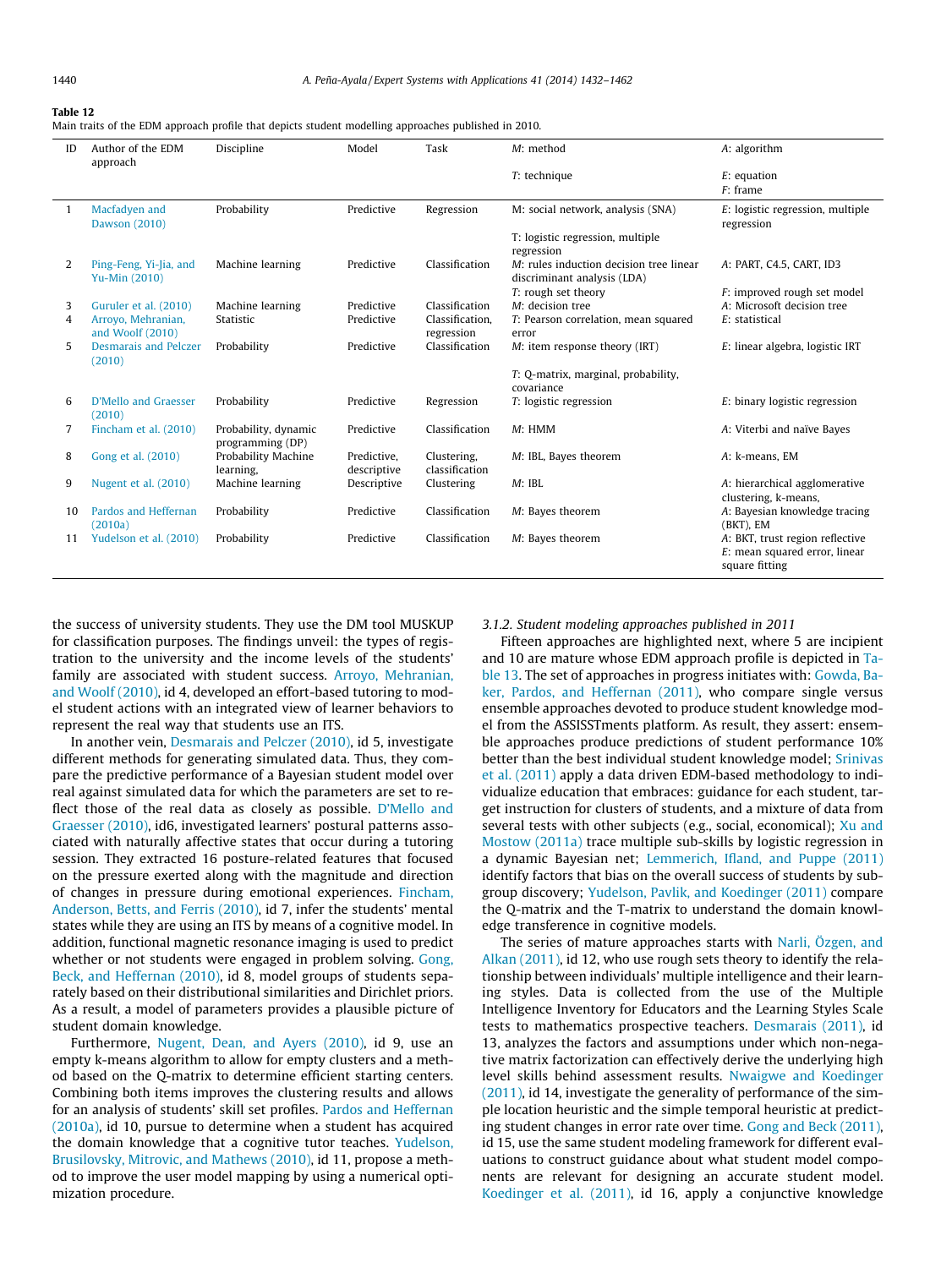<span id="page-9-0"></span>

| Table 13                                                                                             |  |
|------------------------------------------------------------------------------------------------------|--|
| Main traits of the EDM approach profile that depicts student modelling approaches published in 2011. |  |

| ID | Author of the EDM approach      | Discipline          | Model       | Task           | $M:$ method<br>$T$ : technique | A: algorithm<br>$E$ : equation<br>$F:$ frame                           |
|----|---------------------------------|---------------------|-------------|----------------|--------------------------------|------------------------------------------------------------------------|
| 12 | Narli, Özgen, and Alkan (2011)  | Machine<br>learning | Predictive  | Classification | M: decision tree               | A: generating decision                                                 |
|    |                                 |                     |             |                | T: rough set theory            | E: dependency of attributes                                            |
| 13 | Desmarais (2011)                | Probability         | Descriptive | Clustering     | T: Q-matrix                    | A: non-negative matrix factorization                                   |
| 14 | Nwaigwe and Koedinger<br>(2011) | Probability         | Predictive  | Regression     | $T$ : logistic<br>regression   | A: Bayesian information criterion                                      |
| 15 | Gong and Beck (2011)            | Probability         | Predictive  | Regression     | $T:$ logistic<br>regression    | A: performance factors analysis                                        |
| 16 | Koedinger et al. (2011)         | Probability         | Predictive  | Classification | M: Bayes theorem               | A: conjunctive knowledge tracing for fair blame<br>assign.             |
| 17 | Nooraei et al. (2011)           | Probability         | Predictive  | Classification | M: Bayes theorem               | <i>F</i> : Bayesian networks<br>A: BKT<br><i>F</i> : Bayesian networks |
| 18 | González-Brenes et al. (2011)   | DP.                 | Predictive  | Classification | M: HMM                         | A: hidden conditional random fields                                    |
| 19 | Xu and Mostow (2011b)           | Probability         | Predictive  | Regression     | $T$ : logistic<br>regression   | E: logistic regression                                                 |
|    |                                 |                     |             |                |                                | F: dynamic Bayesian networks                                           |
| 20 | Mostow, Xu, and Munna<br>(2011) | Probability         | Predictive  | Classification | M: Bayes theorem               | A: learning decomposition                                              |
|    |                                 |                     |             |                |                                | F: dynamic Bayesian networks                                           |
| 21 | Goguadze et al. (2011)          | Probability         | Predictive  | Classification | M: Bayes theorem               | F: Bayesian networks                                                   |

tracing approach to study problem selection thrashing in analysis of log data. [Nooraei, Pardos, Heffernan, and Baker \(2011\),](#page-28-0) id 17, model students by means of knowledge tracing of a pair of datasets and the most recent 15 data points. As result, they claim: knowledge tracing needs only a small range of data to learn reliable parameters.

As for [González-Brenes, Duan, and Mostow \(2011\),](#page-27-0) id 18, they apply hidden conditional random fields to predict reading task completion. They formulate tutorial dialogue classification as a sequence classification problem to evaluate dialogue classification. [Xu and Mostow \(2011b\)](#page-30-0), id 19, use logistic regression over each step's sub-skills in a dynamic Bayesian net to model transition probabilities for the overall knowledge required by the step. [Mos](#page-28-0)[tow, Xu, and Munna \(2011\),](#page-28-0) id 20, design a framework to depict and mechanize the selection of parameters within a model of student learning. So, they implement a heuristic search through a space of alternative parameterizations. [Goguadze, Sosnovsky, Iso](#page-27-0)[tani, and Mclaren \(2011\),](#page-27-0) id 21, evaluate a Bayesian model of student misconceptions, which focuses on presenting and adapting erroneous examples in the decimals domain.

# 3.1.3. Student modeling approaches published from 2012 up to 2013 1st Qtr

Eleven mature approaches are introduced in this group, where ten are published in 2012 and just one in 2013. The EDM approach profile that characterizes the approaches is outlined in [Table 14,](#page-10-0) whereas the series of approaches is described thereafter.

[Holzhüter, Frosch-Wilke, and Klein \(2012\)](#page-27-0), id 22, pursue solving a couple of issues: how can learning processes be optimized using process models and rule-based control? How can process models be generated based on the learning style concept? So, they propose a method of learner modeling by means of combining the process mining and the learning style approach as a method of learner modeling. [Yanto, Herawan, Herawan, and Deris \(2012\),](#page-30-0) id 23, demonstrate the applicability of a variable precision rough set model for clustering students who suffer from anxiety. The approach is based on the mean of accuracy of approximation using variable precision of attributes. [Rupp et al. \(2012\),](#page-29-0) id 24, build evidence rules and measurement models within the evidence model of the evidence-centered design framework in the context of the Cisco

Networking Academy Digital learning environment. [Sparks, Patton,](#page-29-0) [and Ganschow \(2012\),](#page-29-0) id 25, examine achievement, intelligence, aptitude, and proficiency profiles of students by cluster analysis to determine whether distinct cognitive and achievement of more and less successful learners emerges. [Rus, Moldovan, Niraula, and](#page-29-0) [Graesser \(2012\)](#page-29-0), id 26, address the discovery of speech act categories in dialogue-based multi-party educational games. They shape a data-driven method to discover speech act taxonomies.

As regard with [Trivedi, Pardos, Sárközy, and Heffernan \(2012\),](#page-30-0) id 27, they conceptualize a bagging strategy with co-clustering in order to predict results of out-of-tutor performance of students. [González-Brenes and Mostow \(2012\)](#page-27-0), id 28, propose a unified model, called Dynamic Cognitive Tracing, to explain student learning in terms of skill mastery over time by learning the cognitive model and the student model jointly. [Rau and Scheines \(2012\),](#page-29-0) id 29, mine log data on error-rate, hint-use, and time-spent obtained from Fractions. They compare the achieved learning from multiple graphical representations of Fractions versus the acquired learning from a single graphical representation. [Baker et al. \(2012\),](#page-26-0) id 30, tailor models to detect student engaged concentration, confusion, frustration, and boredom solely from students' interactions within Algebra. The detectors operate solely on the information available through students' semantic actions within the interface. [Eagle,](#page-26-0) [Johnson, and Barnes \(2012\),](#page-26-0) id 31, design a data structure for the analysis of interaction-data collected from open problem solving environments. Such a data is mined through network sciences techniques. [Nandeshwar, Menzies, and Nelson \(2013\),](#page-28-0) id 32, are interested in improving learning predictors for student retention. They explore many learning methods, carefully select traits, and evaluate the efficacy of the learned theory by its median and the variance during the performance.

## 3.2. Student behavior modeling

Student modeling devoted to characterize behavior is one of the preferred targets of EDM approaches. Diverse traits of behavior are the subject of modeling, such as: gambling, guessing, sleeping, inquiring, requesting help, willingness to collaborate, time series of access and response, and many more targets. The purpose is to describe or predict particular pattern behaviors in order to adapt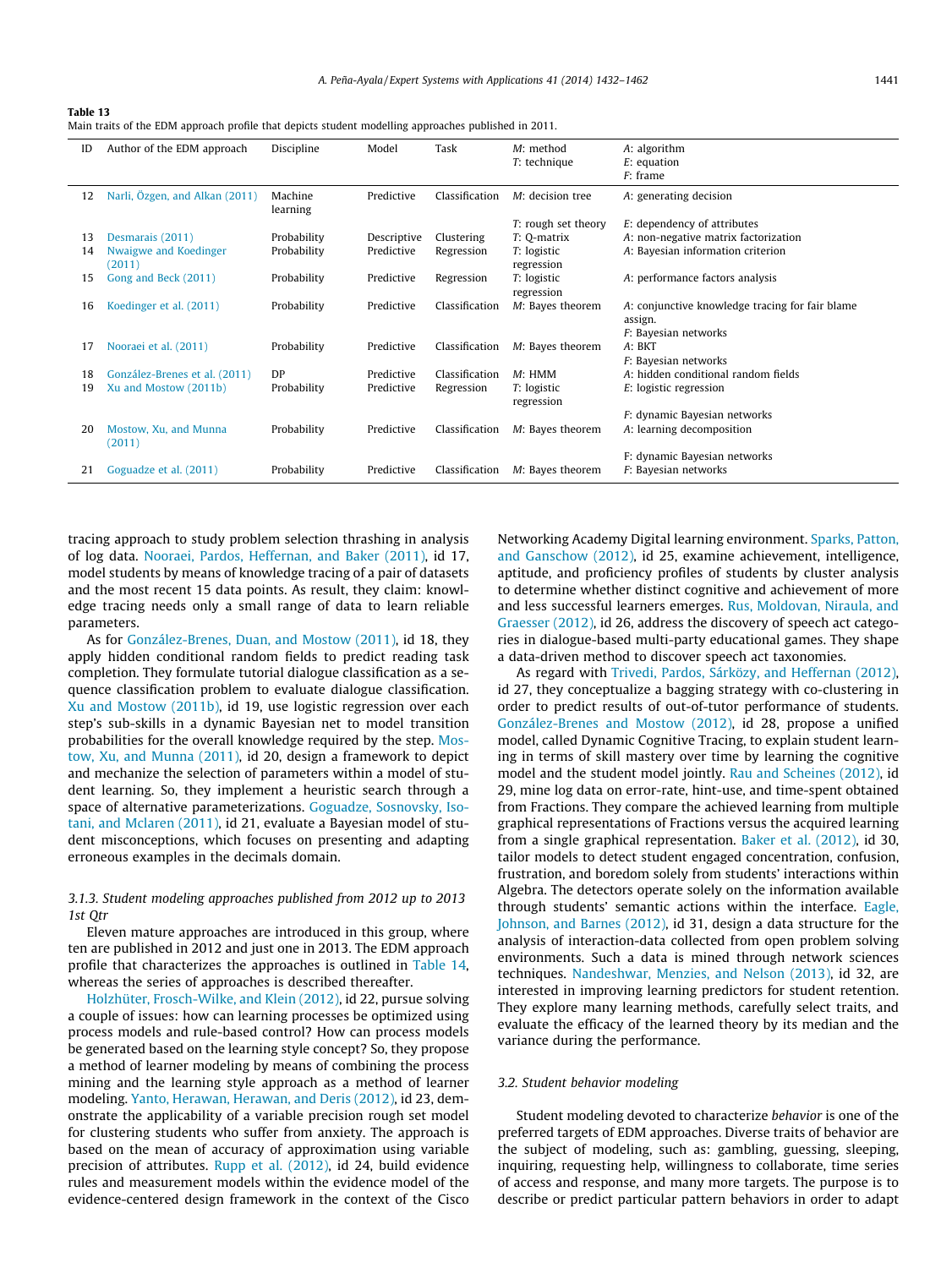<span id="page-10-0"></span>Main traits of the EDM approach profile that depicts student modelling approaches published from 2012 up to 2013 1st Qtr.

| ID | Author of the EDM<br>approach               | Discipline                       | Model       | Task                          | M: method                                                   | A: algorithm                       |
|----|---------------------------------------------|----------------------------------|-------------|-------------------------------|-------------------------------------------------------------|------------------------------------|
|    |                                             |                                  |             |                               | $T$ : technique                                             | $E$ : equation                     |
|    |                                             |                                  |             |                               |                                                             | $F:$ model                         |
| 22 | Holzhüter et al. (2012)                     | Machine learning                 | Descriptive | Association<br>rules          | M: decision tree                                            | A: heuristic miner, ProM           |
| 23 | Yanto et al. (2012)                         | Machine learning                 | Descriptive | Clustering                    | T: rough sets                                               | A: variable precision rough set    |
| 24 | Rupp et al. (2012)                          | Probability,<br>statistic        | Predictive  | Classification                | M: IRT, diagnostic classification models,<br>Bayes theorem, | F: Bayesian networks               |
| 25 | Sparks et al. (2012)                        | Machine learning                 | Descriptive | Clustering                    | M: IBL, cluster analysis                                    | A: k-means                         |
| 26 | Rus et al. (2012)                           | Probability,<br>machine learning | Descriptive | Clustering                    | M: IBL, Bayes theorem                                       | A: k-means                         |
| 27 | Trivedi et al. (2012)                       | Probability,                     | Descriptive | Clustering                    | M: co-clustering bipartite graph                            | A: bipartite spectral graph        |
|    |                                             | machine learning                 |             |                               | partitioning problem                                        | partitioning, prediction model     |
|    |                                             |                                  | Predictive  | Regression                    | T: linear regression                                        |                                    |
| 28 | González-Brenes and<br><b>Mostow (2012)</b> | Probability                      | Descriptive | Clustering,<br>classification | M: Bayes theorem                                            | A: EM, junction tree               |
|    |                                             |                                  | Predictive  |                               |                                                             | F: Bayesian networks               |
| 29 | Rau and Scheines<br>(2012)                  | Probability                      | Predictive  | Regression                    | T: linear regression                                        | A: stepwise linear regression      |
| 30 | Baker et al. (2012)                         | Probability,<br>machine learning | Predictive  | Classification.<br>regression | M: Bayesian theorem, decision tree                          | A: stepwise linear regression      |
|    |                                             |                                  |             |                               | T: linear regression                                        | Naïve Bayes, J48                   |
| 31 | Eagle et al. (2012)                         | Artificial                       | Descriptive | Clustering                    | T: interactions network                                     | A: Girvan-Newman, Bellman backup   |
|    |                                             | intelligence                     |             |                               |                                                             |                                    |
| 32 | Nandeshwar et al.                           | Probability,                     | Predictive  | Classification                | M: Bayes theorem, decision tree, neural                     | A: One-R, C4.5, NaiveBayes, radial |
|    | (2013)                                      | machine learning                 |             |                               | networks, rules induction                                   | basis function                     |
|    |                                             |                                  |             |                               |                                                             | <i>F</i> : Bayesian networks       |

the system to the users' tendencies. This review presents 48 approaches, where 20 are incipient and 28 are mature, as follows:

#### 3.2.1. Student behavior modeling approaches published in 2010

Eighteen approaches are introduced next, where 12 are in progress and 6 are mature. The EDM approach profile of the mature approaches is given in Table 15 and their profile is stated thereafter. As the first part of the incipient works, a briefing of the Cup 2010 Workshop Knowledge Discovery in Educational Data is reported. During the event, the teams designed a model from students' behavior and then predicted future performance. The source given to the competitors was log data from Algebra 2008– 2009 and Bridge to Algebra 2008–2009. A briefing of nine approaches is presented as follows:

[Yu et al. \(2010\)](#page-30-0) expand features by binarization and discretization techniques. The resulting sparse feature sets are trained by L1 regularized logistic regression. Next, the features are condensed by statistical techniques and random forest. Finally, the results are combined by regularized linear regression; [Toscher and Jahrer](#page-30-0) [\(2010\)](#page-30-0) predict student's ability to answer questions correctly, based on historical results. They use an ensemble of collaborative filtering techniques; [Pardos and Heffernan \(2010b\)](#page-28-0) extract features and predict students' outcomes by means of Bayesian HMM and bagged decision tree methods; [Shen et al. \(2010\)](#page-29-0) tailor a framework to handle asymmetric training and test sets as well as nonatomic and variable-length attributes; [Gandhi and Aggarwal](#page-27-0) [\(2010\)](#page-27-0) apply the Rasch model technique to capture the effects of student level proficiency and steps' level difficulty. Moreover, they use a hybrid ensemble of logistic regression models to produce predictive results.

Furthermore, [Wijaya and Prasetyo \(2010\)](#page-30-0) compute the probability about student's understanding of a particular problem by an exponential moving average to give more weighting to the recent results; [Tabandeh and Sami \(2010\)](#page-30-0) assert: despite using only three features of 22 features to model learners, they reach acceptable results by regular decision trees and regression algorithms; [Perez-Mendoza, Rubens, and Okamoto \(2010\)](#page-29-0) sketch a hierarchical aggregation prediction method to achieve hierarchical aggregation of data and feature selection; [Liu and Xing \(2010\)](#page-28-0) aim at developing a predictive model of student's behavior by an ensemble

#### Table 15

Main traits of the EDM work approach that depicts student behaviour modelling approaches published in 2010.

| ID | Author of the EDM approach              | Discipline  | Model       | Task           | $M:$ method                     | A: algorithm                           |
|----|-----------------------------------------|-------------|-------------|----------------|---------------------------------|----------------------------------------|
|    |                                         |             |             |                | $T$ : technique                 | $E$ : equation                         |
|    |                                         |             |             |                |                                 | M: model                               |
| 33 | Baker and Gowda (2010)                  | Statistic   | Descriptive | Clustering     | T: frequencies, variability     | E: statistical                         |
| 34 | Montalvo, Baker, Sao-Pedro, Nakama, and | Machine     | Predictive  | Classification | M: decision tree                | A: J48                                 |
|    | Gobert (2010)                           | learning    |             |                |                                 |                                        |
| 35 | Sao-Pedro et al. (2010)                 | Machine     | Predictive  | Classification | M: decision tree                | A: J48                                 |
|    |                                         | learning    |             |                |                                 |                                        |
| 36 | Romero, Romero, Luna, and Ventura       | Machine     | Descriptive | Association    | T: rare association rule mining | A: four Apriori: frequent, infrequent, |
|    | (2010)                                  | learning    |             | rules          |                                 | inverse, rare                          |
| 37 | Shanabrook et al. (2010)                | Probability | Descriptive | Sequential     | T: projection-based search      | A: random projection multivariate      |
|    |                                         |             |             | pattern        | time-based motif                | motif discovery                        |
| 38 | Shih et al. (2010)                      | DP          | Descriptive | Clustering     | M: HMM                          | A: stepwise-HMM-cluster                |
|    |                                         |             |             |                |                                 |                                        |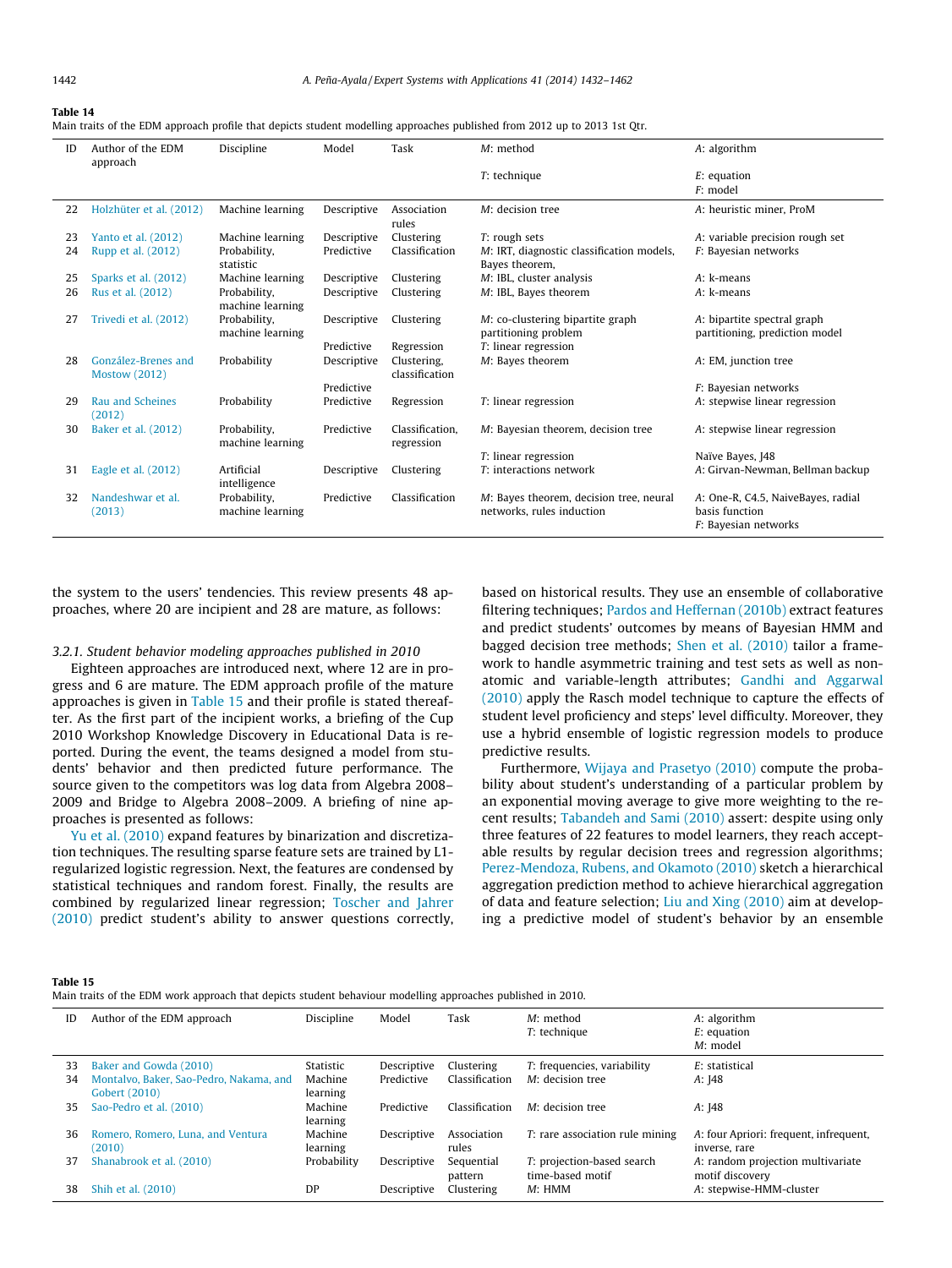approach composed of creation of sampled sets, generation of base models, and selection of base models to be aggregated for obtaining the final ensemble model.

In addition to the alluded event, three incipient approaches are stated next: [Forsyth et al. \(2010\)](#page-27-0) investigate the conditions in which the length of the students' contributions is correlated with learning; [González-Brenes and Mostow \(2010\)](#page-27-0) define a data-driven model to predict task completion; [Hershkovitz and Nachmias](#page-27-0) [\(2010\)](#page-27-0) identify individuals' over-time patterns of online activity in LMS.

As for the mature approaches, the first is made by [Baker and](#page-26-0) [Gowda \(2010\),](#page-26-0) id 33, who investigate the behavior of students, who used the Geometry ITS in urban, rural, and suburban schools. They find that learners in the urban school go off-task and are careless significantly more than students in the rural and suburban schools. [Montalvo et al. \(2010\)](#page-28-0), id 34, detect student metacognitive planning processes. So, they develop detectors for students' planning of experiments by tracing time spent looking at data tables. [Sao-Pedro, Baker, Montalvo, Nak](#page-29-0)[ama, and Gobert \(2010\),](#page-29-0) id 35, also detect two forms of students' systematic data collection behavior, control of variables strategy, and hypothesis testing, which are shown within a virtual phase change in Science ASSISTments.

What is more, [Romero, Romero, Luna, and Ventura \(2010\)](#page-29-0), id 36, explore rare/infrequent learners' behaviors when using a LMS. So, they implement several Apriori algorithms to discover rare association rules from log data. They evaluate the relation/ influence between the online activities and the final marks obtained by the students. [Shanabrook, Cooper, Woolf, and Arroyo](#page-29-0) [\(2010\)](#page-29-0), id 37, examine student interaction with the Wayang Outpost ITS during problem solving. They discover student behavior patterns by mining student actions tracked as logs during tutor sessions. [Shih, Koedinger, and Scheines \(2010\),](#page-29-0) id 38, propose the stepwise-HMM-cluster algorithm for HMM. It discovers student learning tactics while incorporating student-level outcome data, constraining the results to interpretable models.

### 3.2.2. Student behavior modeling approaches published in 2011

Fifteen approaches are introduced in this subsection; where four are incipient and eleven mature whose EDM approach profile is presented in Table 16. The first incipient approach corresponds to: [Fancsali \(2011\)](#page-26-0) searches for variable constructions from raw student messaging data in an online forum; [Merceron \(2011\)](#page-28-0) studies whether a core group of students emerges that keep using the resources or whether, on the contrary, students are eclectic in their choice, consulting resources randomly; [Zorrilla, García-Saiz, and](#page-30-0) [Balcázar \(2011\)](#page-30-0) compare several algorithms for association rules on educational datasets to test whether a Yacaree-based approach is useful for the EDM; [Inventado, Legaspi, Suarez, and Numao](#page-27-0) [\(2011\)](#page-27-0) hypothesize observing whether affect will help to understand the transitions between learning and non-learning activities when students learn online.

The collection of mature approaches begins with [Levy and](#page-28-0) [Wilensky \(2011\),](#page-28-0) id 39, who investigate students' inquiry actions in three models of complex chemical systems while their goal is to construct an equation relating physical variables of the system. They explore whether and how students adapt to different behaviors of the system. [Huei-Tse \(2011\),](#page-27-0) id 40, explores the learning process of adopting collaborative online instructional discussion activities for the purpose of problem-solving using situated scenarios. [Köck and Paramythis \(2011\)](#page-28-0), id 41, represent learners' problem solving activity sequences to detect predefined and problem solving styles. They analyze learner behavior along known learning dimensions to semi-automatically discover learning dimensions and concrete problem solving patterns. [Muldner, Burleson, Van](#page-28-0) [de Sande, and VanLehn \(2011\),](#page-28-0) id 42, make the question: What is a better predictor of gaming, problem or student? So, they develop a gaming detector for automatically labeling the log data, and apply Bayesian network. As result, they find the student is a better predictor of gaming than problem.

In addition, [Anaya and Boticario \(2011a\)](#page-25-0), id 43, build a domainindependent modeling method of collaborative learning based on DM that helps to clarify which user-modeling issues need to be

#### Table 16

Main traits of the EDM work approach that depicts student behaviour modelling approaches published in 2011.

| ID | Author of the EDM approach          | Discipline                     | Model        | Task                    | $M:$ method            | A: algorithm                            |
|----|-------------------------------------|--------------------------------|--------------|-------------------------|------------------------|-----------------------------------------|
|    |                                     |                                |              |                         | $T$ : technique        | $E$ : equation                          |
|    |                                     |                                |              |                         |                        | $F:$ frame                              |
| 39 | Levy and Wilensky (2011)            | Probability                    | Predictive   | Regression              | T: logistic regression | $E$ : logistic regression               |
| 40 | Huei-Tse (2011)                     | Machine learning               | Descriptive  | Clustering              | $M$ : IBL              | A: k-means                              |
|    |                                     |                                |              |                         | $T$ : hierarchical     |                                         |
|    |                                     |                                |              |                         | clustering             |                                         |
| 41 | Köck and Paramythis (2011)          | DP                             | Descriptive  | Clustering              | M: discrete Markov     | A: linear discriminant                  |
|    |                                     |                                |              |                         | model                  | analysis                                |
|    |                                     |                                |              |                         | T: sequential pattern  |                                         |
| 42 | Muldner et al. (2011)               | Probability                    | Predictive   | Regression              | M: Bayes theorem       | $E$ : linear regression,<br>frequencies |
|    |                                     |                                |              |                         | T: linear regression   | F: dynamic Bayesian                     |
|    |                                     |                                |              |                         |                        | network                                 |
| 43 | Anaya and Boticario (2011a)         | Probability                    | Descriptive  | Clustering              | M: decision tree.      | A: EM, J48, REPTree, simple             |
|    |                                     | Machine learning               |              |                         | Bayes theorem          | Cart, NaïveBayes                        |
| 44 | Hershkovitz and Nachmias (2011)     | Statistic, machine<br>learning | Descriptive  | Clustering              | M: decision tree       | A: CHAID                                |
|    |                                     |                                |              |                         |                        | E: descriptive statistical              |
| 45 | Martinez, Yacef, Kay, Al-Qaraghuli, | Probability                    | Descriptive  | Sequential pattern      | $T$ : hierarchical     | A: hierarchical                         |
|    | and Kharrufa (2011)                 |                                |              |                         | clustering             | agglomerative clustering                |
| 46 | Qiu et al. (2011)                   | Probability                    | Predictive   | Classification          | M: Bayes theorem       | A: BKT-forget, BKT-slip                 |
|    |                                     |                                |              |                         |                        | F: Bayesian network                     |
| 47 | Kardan and Conati (2011)            | Machine learning               | Descriptive, | Clustering, association | $M$ : IBL              | A: k-means, genetic k-means             |
|    |                                     |                                | predictive   | rules, classification   |                        |                                         |
| 48 | Cobo et al. (2011)                  | Probability                    | Descriptive  | Clustering              | T: hierarchical        | A: hierarchical                         |
|    |                                     |                                |              |                         | clustering             | agglomerative clustering                |
| 49 | Ivancevic et al. (2011)             | Machine learning               | Descriptive  | Association rules       | M: IBL, support        | A: k-means, anomaly                     |
|    |                                     |                                |              |                         | vector machines        | detection                               |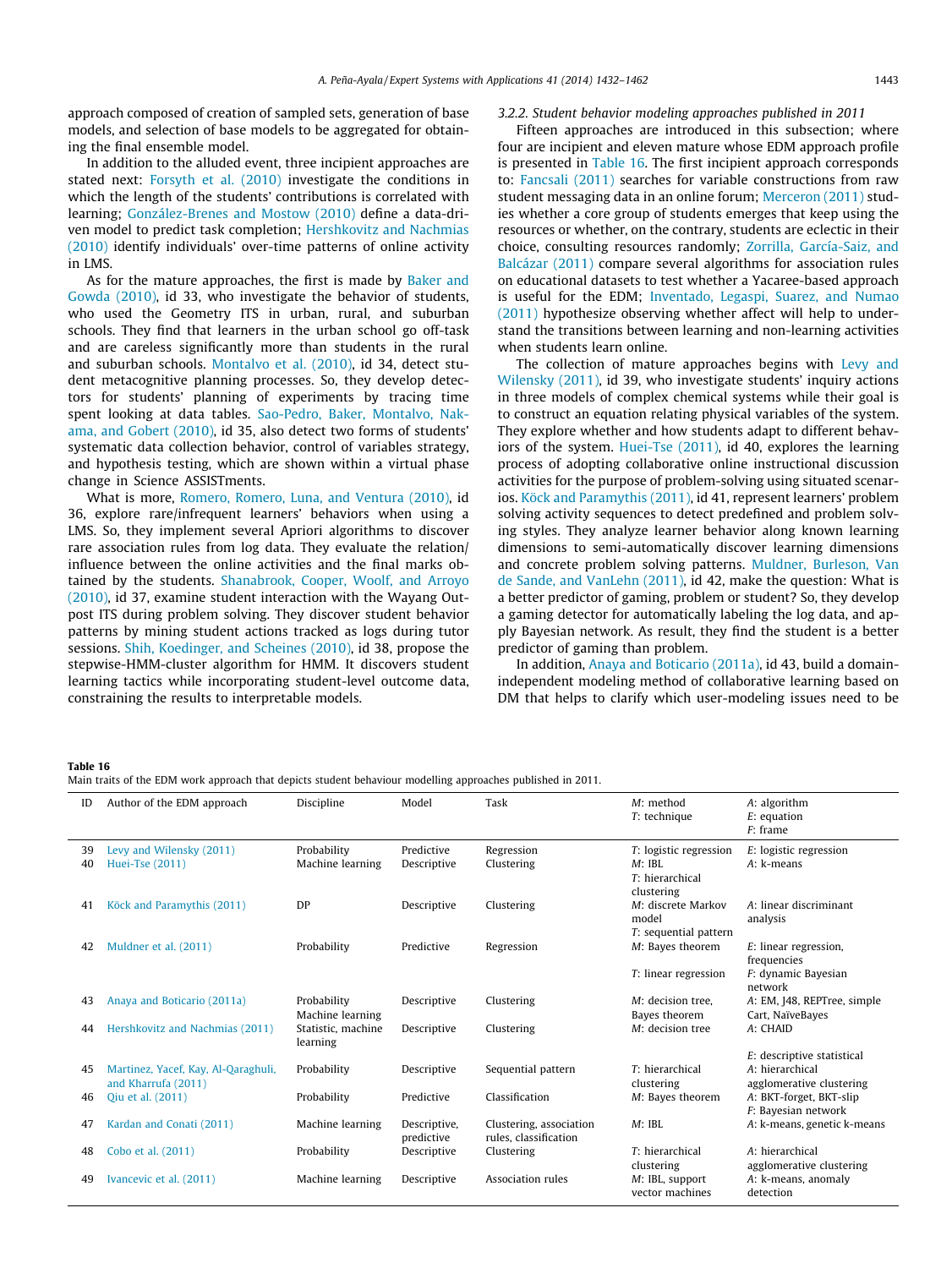considered. [Hershkovitz and Nachmias \(2011\)](#page-27-0), id 44, mine log files of 58 Moodle websites to identify the degree of persistence of learners' online activity. As result, they assert: 42% of learners persist or accelerate their activity towards the end of the semester, against 46% who decelerated or quit their activity. [Martinez, Yacef,](#page-28-0) [Kay, Al-Qaraghuli, and Kharrufa \(2011\),](#page-28-0) id 45, exploit the log traces of the Digital Misteries CBES to extract patterns of activity for unveiling the strategies followed by groups of learners. One year after, [Martinez, Yacef, and Kay \(2012\)](#page-28-0), id 58, present a method to capture, exploit, and mine the digital footprints of students working face-to-face to build a concept map at an interactive tabletop.

[Qiu, Qi, Lu, Pardos, and Heffernan \(2011\),](#page-29-0) id 46, work on knowledge tracing predictions on student responses where more than one day had elapsed since the previous response and find knowledge tracing consistently over the predicted data points. [Kardan](#page-27-0) [and Conati \(2011\)](#page-27-0), id 47, tailor a user modeling framework that relies on interaction logs to identify types of learners, as well as their characteristic interaction behavior and how the behaviors relate to learning. [Cobo et al. \(2011\)](#page-26-0), id 48, identify what behaviors patterns are adopted by students in online forums. [Ivancevic, Celikovic, and](#page-27-0) [Lukovic \(2011\),](#page-27-0) id 49, examine relationships between student assessment results and student choices of seating locations in a lab.

# 3.2.3. Student behavior modeling approaches published from 2012 up to 2013 1st Qtr

Fifteen approaches are summarized in this subsection, where thirteen are published in 2012 and two in 2013. Four represent incipient approaches and eleven are mature, but one of them is presented beforehand. The EDM approach profile of the mature works is stated in Table 17. The series of approaches in progress commences with [Keshtkar, Morgan, and Graesser. \(2012\),](#page-27-0) who investigate the dynamics and linguistic features of multi-party chat in the context of an online educational game; [Rafferty, Lamar,](#page-29-0) [and Griffiths \(2012\)](#page-29-0) outline a framework for automatically inferring a student's underlying beliefs from a set of observed actions, which relies on modeling how student actions follow from beliefs about the effects of those actions; [Merceron et al. \(2012\)](#page-28-0) study learning paths in a non-personalizing e-Learning environment; [Fancsali \(2012\)](#page-26-0) sketches a method to simultaneously search for student-level variables constructed from log data and graphical causal models.

The first instance of mature approaches corresponds to [Sweet](#page-30-0) [and Rupp \(2012\)](#page-30-0), id 50, who demonstrate how the evidence-centered design framework provides critical support for tailoring simulation studies to investigate statistical methods within a defined methodological domain like games-based assessment. [Antonenko,](#page-26-0) [Toy, and Niederhauser \(2012\),](#page-26-0) id 51, mine click-stream server-log data that reflects student use of online learning environments. They apply cluster analysis to analyze characteristics of learning behavior while learners engage in a problem-solving activity. [Pat](#page-29-0)[arapichayatham, Kamata, and Kanjanawasee \(2012\),](#page-29-0) id 52, evaluate the impact of model selection strategies. As result, they find the Bayesian information criterion strategy tends to choose incomplete models more often than other strategies and leads to more biased parameter estimations. [Bouchet, Azevedo, Kinnebrew, and](#page-26-0) [Biswas \(2012\)](#page-26-0), id 53, examine trace data to identify distinguishing patterns of behavior in an analysis of students learning about a science topic by means of an ITS based on agent that fosters self-regulated learning.

As for [Peckham and McCalla \(2012\)](#page-29-0), id 54, determine positive and negative cognitive skill sets with respect to reading comprehension by multidimensional k-means clustering combined with Bloom's Taxonomy. [Bayer, Bydzovská, Géryk, Obs](#page-26-0)ı[vac, and Pop](#page-26-0)elínský (2012), id 55, predict drop-outs and school failures when student data has been enriched with data derived from students' social behavior. The data unveils social dependencies gathered from e-mail and discussion board conversations. [Sabourin, Mott,](#page-29-0) [and Lester \(2012\)](#page-29-0), id 56, predict student self-regulation learning

|  |  | Main traits of the EDM approach profile that depicts student behaviour modelling approaches published from 2012 up to 2013 1st Qtr. |  |
|--|--|-------------------------------------------------------------------------------------------------------------------------------------|--|
|--|--|-------------------------------------------------------------------------------------------------------------------------------------|--|

| ID | Author of the EDM<br>approach        | Discipline                          | Model       | Task                  | M: method                                                    | A: algorithm                                                                                                                 |
|----|--------------------------------------|-------------------------------------|-------------|-----------------------|--------------------------------------------------------------|------------------------------------------------------------------------------------------------------------------------------|
|    |                                      |                                     |             |                       | $T$ : technique                                              | $E$ : equation<br>$F:$ frame                                                                                                 |
| 50 | Sweet and Rupp<br>(2012)             | Statistic.<br>probability           | Descriptive | Clustering            | M: SNA, IRT, epistemic<br>network analysis                   | E: statistical                                                                                                               |
| 51 | Antonenko et al.<br>(2012)           | Statistic                           | Descriptive | Clustering            | $M$ : IBL                                                    | A: cluster analysis, k-means                                                                                                 |
| 52 | Patarapichayatham<br>et al. (2012)   | Statistic,<br>probability           | Descriptive | Clustering            | T: correlation analysis<br>M: IRT                            | A: factor analysis performance                                                                                               |
|    |                                      |                                     |             |                       | T: factor analysis exploratory,<br>Rasch model               | E: maximum likelihood estimate                                                                                               |
|    |                                      |                                     |             |                       |                                                              | F: Akaike information criterion, Bayesian information<br>criterion, differential item functioning, likelihood ratio<br>tests |
| 53 | Bouchet et al.<br>(2012)             | Machine<br>learning                 | Descriptive | Clustering            | M: Bayes theorem,<br>differential sequencing                 | A:EM                                                                                                                         |
| 54 | Peckham and<br><b>McCalla (2012)</b> | Machine<br>learning                 | Descriptive | Clustering            | $M$ : IBL                                                    | A: k-means                                                                                                                   |
| 55 | Bayer et al. (2012)                  | Probability,<br>machine<br>learning | Predictive  | Classification        | M: Bayes theorem, decision<br>tree induction rules, entropy, | A: [48, PART, NaiveBayes InfoGainAttributeEva,                                                                               |
| 56 | Sabourin et al.<br>(2012)            | Probability                         | Predictive  | Regression            | T: logistic regression                                       | A: stepwise logistic regression                                                                                              |
| 57 | McCuaig and<br><b>Baldwin (2012)</b> | Machine<br>learning                 | Predictive  | Classification        | M: decision tree                                             | A: decision tree recursive partitioning                                                                                      |
| 58 | Martinez, Yacef,<br>and Kay (2012)   | Probability                         | Descriptive | Sequential<br>pattern | T: hierarchical clustering                                   | A: hierarchical agglomerative clustering                                                                                     |
| 59 | He (2013)                            | Statistic                           | Descriptive | Clustering            | T: correlation analysis                                      | A: cluster analysis<br>E: descriptive statistical                                                                            |
| 60 | Malmberg et al.<br>(2013)            | Machine<br>learning                 | Descriptive | Clustering            | $M$ : IBL                                                    | A: k-means                                                                                                                   |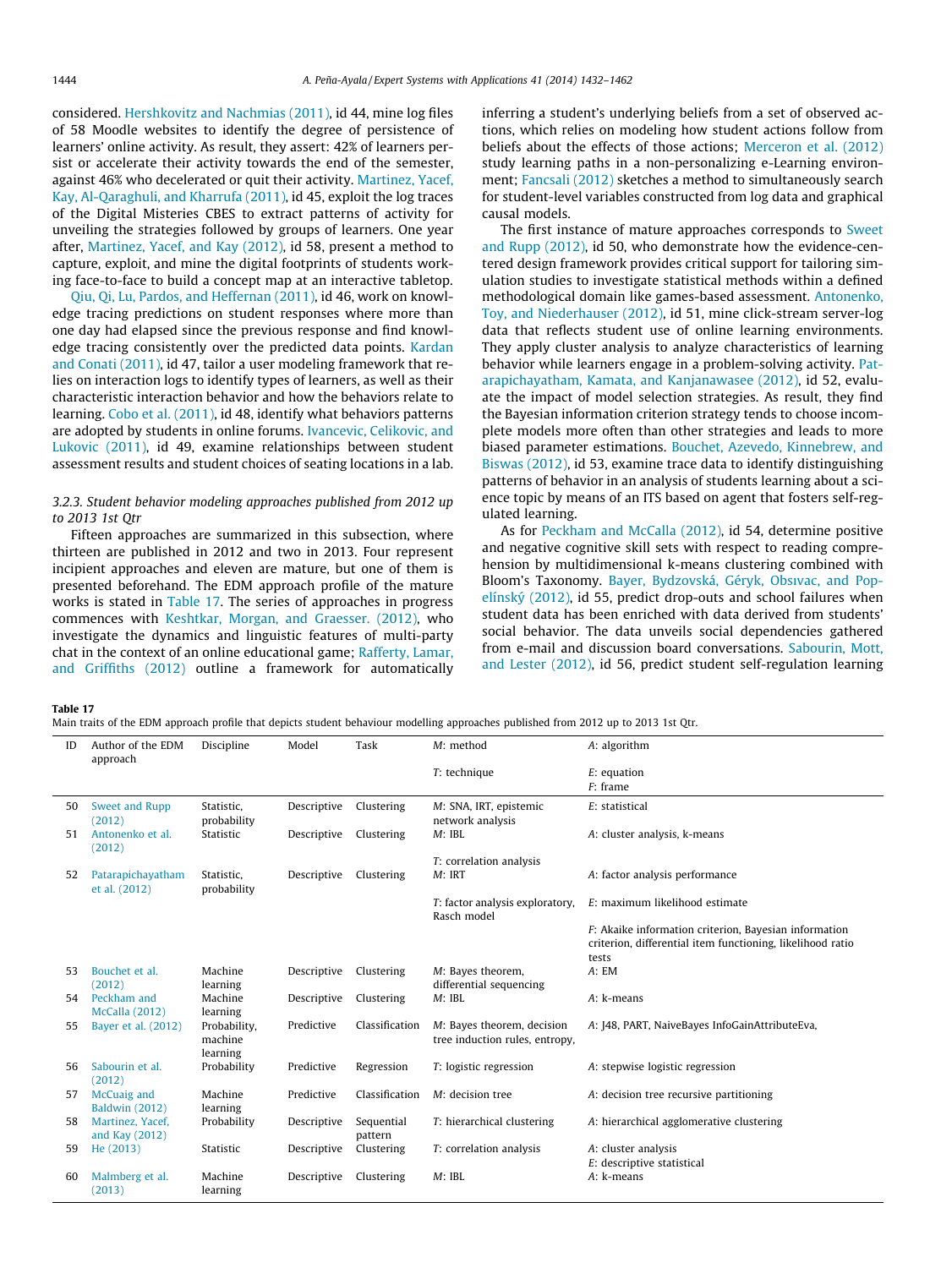<span id="page-13-0"></span>capabilities. So, they classify students into self-regulation learninguse categories based on evidence of goal-setting and monitoring activities. [McCuaig and Baldwin \(2012\)](#page-28-0), id 57, assert that source log data produced by conventional LMS could be mined to predict the students' success or failure without requiring the results of formal assessments.

Concerning the pair of mature works published in 2013, the first corresponds to [He \(2013\)](#page-27-0), id 59. He analyses online questions and chat messages recorded by a live video streaming. The study identifies discrepancies and similarities in the students' patterns and themes of participation between student–instructor interaction, as well as student–students interaction or peer interaction. Concerning [Malmberg, Järvenoja, and Järvela \(2013\)](#page-28-0), id 60, they investigate the learning patterns that emerge in learning situations that are favorable and challenging. Thereby, they identify differences between high and low achieving students' strategic actions in varying learning situations. The outcomes unveil that both kind of students adopted similar strategies in favorable learning situations.

### 3.3. Student performance modeling

Student modeling oriented to represent and anticipate performance is one of the favorite targets of EDM approaches. Many indicators of performance are worthy to be modeled, such as: efficiency, evaluation, achievement, competence, resource consuming, elapsed time, correctness, deficiencies, etc. The goal is to estimate how well the learner is or will be able to accomplish a given task, reach a specific learning goal, or appropriately respond to a particular learning situation. The survey embraces 46 approaches composed of 16 incipient and 30 mature approaches, whose profile is stated as follows.

### 3.3.1. Student performance modeling approaches published in 2011

Twenty two approaches are published in 2011, where 9 are in progress and 13 are mature. Table 18 shows the EDM approach profile of the mature approaches. The first incipient work corresponds to [Thai-Nghe, Drumond, Horvath, and Schmidt-Thieme](#page-30-0) [\(2011\).](#page-30-0) They predict student performance by exploiting multiple relationships between student-tasks-skills by multi-relational matrix factorization methods; [Wang, Kehrer, Pardos, and Heffernan](#page-30-0) [\(2011\)](#page-30-0) shape the Tabling method of predicting student performance by calculating the expected outcome of students with the same sequence of responses; [Xiong, Pardos, and Heffernan \(2011\)](#page-30-0) determine the utility of students' response time in performance prediction, so they make experimental observations and analysis on the response time data in the ASSISTments dataset; [Hershko](#page-27-0)[vitz, Baker, Gobert, and Wixon \(2011\)](#page-27-0) study the relationship between goal orientation within ASSISTments, and the manifestation of carelessness over consecutive trials.

In addition, [Kabakchieva, Stefanova, and Kisimov \(2011\)](#page-27-0) seek patterns to predict student performance at the university based on their personal and pre-university traits; [Wang and Heffernan](#page-30-0)

Main traits of the EDM approach profile that depicts student performance modelling approaches published in 2011.

| ID       | Author of the EDM<br>approach                        | Discipline                                 | Model                     | Task                                      | M: method                                                                                                        | A: algorithm                                                                                            |
|----------|------------------------------------------------------|--------------------------------------------|---------------------------|-------------------------------------------|------------------------------------------------------------------------------------------------------------------|---------------------------------------------------------------------------------------------------------|
|          |                                                      |                                            |                           |                                           | $T$ : technique                                                                                                  | $E$ : equation<br>$F:$ frame                                                                            |
| 61       | Wang and Liao (2011)                                 | Neural<br>networks                         | Predictive                | Classification                            | M: back propagation                                                                                              | A: gradient-descent                                                                                     |
| 62       | Thai-Nghe et al.<br>(2011b)                          | Probability                                | Predictive                | Classification                            | M: factorization model                                                                                           | A: tensor factorization forecasting                                                                     |
|          |                                                      |                                            |                           |                                           | T: factorization, forecasting                                                                                    |                                                                                                         |
| 63       | Li et al. (2011)                                     | Machine<br>learning                        | Descriptive               | Associate<br>rules                        | T: production rules                                                                                              | A: deep feature learner                                                                                 |
| 64       | Chi, Koedinger,<br>Gordon, Jordan,<br>VanLehn (2011) | Probability                                | Predictive                | Classification                            | M: instructional factors analysis model                                                                          | E: instructional factors analysis model                                                                 |
| 65       | Mostow, González-<br>Brenes, and Tan<br>(2011)       | Artificial<br>intelligence                 | Descriptive               | Clustering                                | $M$ : IBL                                                                                                        | A: k-means                                                                                              |
| 66       | Baker et al. (2011)                                  | Probability,<br>artificial<br>intelligence | Predictive                | Regression                                | M: feature engineering                                                                                           | $E$ : linear regression                                                                                 |
|          |                                                      |                                            |                           |                                           | T: linear regression                                                                                             |                                                                                                         |
| 67       | Pardos et al. (2011)                                 | Probability                                | Predictive                | Classification                            | M: Bayes theorem                                                                                                 | A: BKT-contextual guess, BKT-contextual<br>slip, BKT-prior per student, performance-<br>factor analysis |
|          |                                                      |                                            |                           |                                           |                                                                                                                  | F: Bayesian networks                                                                                    |
| 68       | Gowda, Rowe, Baker,<br>Chi, and Koedinger<br>(2011)  | Probability,<br>artificial<br>intelligence | Predictive                | Regression                                | M: Bayes theorem, feature engineering                                                                            | A: BKT-brute force                                                                                      |
|          |                                                      |                                            |                           |                                           | T: linear regression                                                                                             |                                                                                                         |
| 69       | Akcapinar et al.<br>(2011)                           | Machine<br>learning                        | Predictive                | Regression                                | M: decision tree                                                                                                 | A: random forest regression                                                                             |
| 70       | Marquez-Vera et al.<br>(2011)                        | Machine<br>learning                        | Predictive                | Classification                            | M: decision tree rules induction                                                                                 | A: [Rip, NNge, OneR, Prism, Ridor,<br>simpleCart, ADTree, randomTree, REPTree,<br><b>I48</b>            |
| 71<br>72 | Pavlik and Wu (2011)<br>Rai and Beck (2011)          | Probability<br>Statistic                   | Predictive<br>Descriptive | Classification<br>Correlation<br>analysis | M: dynamical systems<br>M: causal model                                                                          | E: additive factor model<br>A: PC search                                                                |
| 73       | Zafra et al. (2011)                                  | Machine<br>learning.<br>probability        | Predictive                | Classification                            | T: covariance<br>M: Bayes theorem, decision tree, neural<br>networks, rules induction, support vector<br>machine | A: NaiveBayes, J48, ZeroR, multilayer<br>perceptron, sequential minimal<br>optimization                 |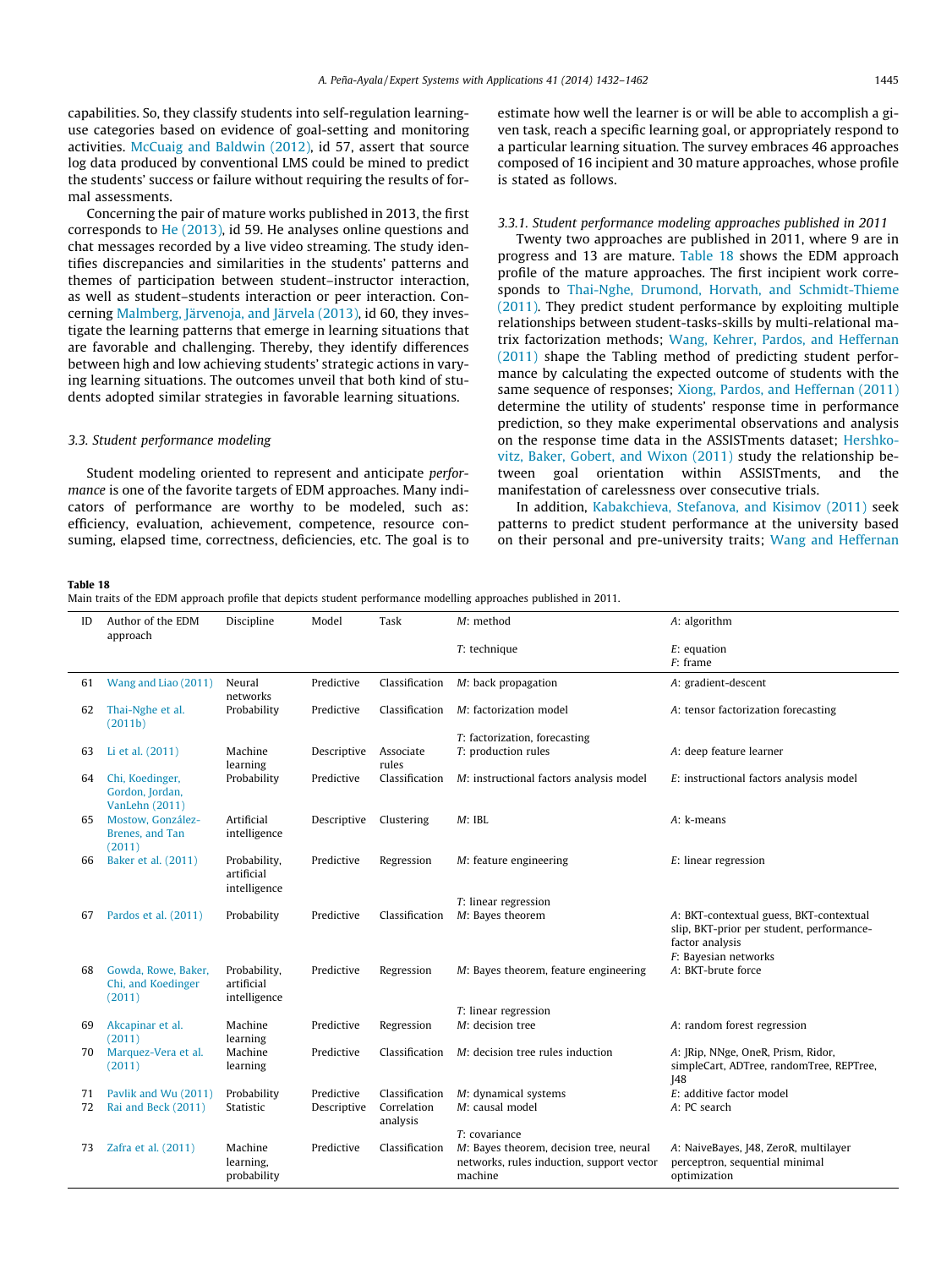<span id="page-14-0"></span>[\(2011\)](#page-30-0) predict students' performance, particularly the issues concerning with forgetting and relearning; [Zimmermann, Brodersen,](#page-30-0) [Pellet, August, and Buhmann \(2011\)](#page-30-0) analyze the statistical relationship between B.Sc. and M.Sc. achievements using a dataset that is not subject to an admission-induced selection bias; [Sudol-](#page-29-0)[Delyser and Steinhart \(2011\)](#page-29-0) depict the students' learning progression through the activities, and compare student performance on common tutoring questions; [Jarusek and Pelánek \(2011\)](#page-27-0) offer a problem response theory to predict how much time a student needs to solve a problem.

The series of mature approaches initiates with [Wang and Liao](#page-30-0) [\(2011\),](#page-30-0) id 61, who explore the recent learning performance of students to predict future performance in learning English. [Thai-Nghe,](#page-30-0) [Horvath, and Schmidt-Thieme \(2011\),](#page-30-0) id 62, apply the sequential effect (i.e., domain knowledge improves and accumulates over time) for forecasting student performance based on tensor factorization forecasting. [Li et al. \(2011\),](#page-28-0) id 63, design SimStudent, a machine learning agent to automatically discover skill knowledge acquired to model the student. [Chi, Koedinger, Gordon, Jordan,](#page-26-0) [and VanLehn \(2011\)](#page-26-0), id 64, propose the Instructional Factors Analysis Model to depict student's performance when multiple types of instructional interventions are involved and some may not generate a direct observation of students' performance.

As well as, [Mostow, González-Brenes, and Tan \(2011\)](#page-28-0), id 65, develop the Automatic Classifier of Relational Data system to perform the feature engineering by training classifiers directly on a relational database of events logged by a tutor. Their system also learns a classifier to predict whether a child finishes reading a story in LISTEN's Reading Tutor. [Baker, Gowda, and Corbett \(2011\)](#page-26-0), id 66, build a detector to predict a student's later performance on a paper test of preparation for future learning. This post-test demands learning material to solve problems involving skills that are related, but different to the skills studied in the ITS. [Pardos, Gowda,](#page-28-0) [Baker, and Heffernan \(2011\)](#page-28-0), id 67, achieve ensembling at the post-test level to check if the approach produces better prediction of post-test scores within the context of an ITS. [Gowda, Rowe, Ba](#page-27-0)[ker, Chi, and Koedinger \(2011\),](#page-27-0) id 68, evaluate a set of engineered features that quantify skill difficulty and related skill-level constructs in terms of their ability to improve models of guessing, slipping, and detecting moment-by-moment learning.

What is more, [Akcapinar, Cosgun, and Altun \(2011\),](#page-25-0) id 69, predict users' perceived disorientation by using random forest regression. [Marquez-Vera, Romero, and Ventura \(2011\),](#page-28-0) id 70, estimate final student performance and anticipate which students might fail. Thus, they develop two approaches to resolve the problem of classifying unbalanced data by rebalancing data and using cost sensitive classification. [Pavlik Jr. and Wu \(2011\)](#page-29-0), id 71, develop a dynamical systems model of self-regulated learning to explain dynamic relationships between student-engagement constructs and performance during learning. [Rai and Beck \(2011\),](#page-29-0) id 72, apply a

Main traits of the EDM approach profile that depicts student performance modelling approaches published in 2012.

| ID       | Author of the EDM                       | Discipline                 | Model                    | Task                          | M: method                                                  | A: algorithm                                                  |
|----------|-----------------------------------------|----------------------------|--------------------------|-------------------------------|------------------------------------------------------------|---------------------------------------------------------------|
|          | approach                                |                            |                          |                               |                                                            |                                                               |
|          |                                         |                            |                          |                               | $T$ : technique                                            | $E$ : equation<br>$F:$ frame                                  |
| 74       | <b>Schoor and Bannert</b>               | Statistic, soft            | Descriptive              | Clustering                    | M: fuzzy miner                                             | A: descriptive statistic                                      |
|          | (2012)                                  | computing                  |                          |                               |                                                            |                                                               |
|          |                                         |                            |                          |                               | T: correlation analysis                                    |                                                               |
| 75       | Kerr and d'Chung                        | Statistic                  | Descriptive              | Clustering                    | T: correlation analysis                                    | A: clustering analysis, fuzzy                                 |
|          | (2012)                                  |                            |                          |                               |                                                            | cluster, hard cluster                                         |
| 76       | Koedinger et al.<br>(2012)              | Statistic                  | Predictive               | Classification                | M: additive factors model                                  | A: learning factors analysis                                  |
| 77       | <b>Xu and Mostow</b><br>(2012)          | Probability                | Predictive               | Regression                    | T: logistic regression                                     | A: EM                                                         |
|          |                                         |                            |                          |                               |                                                            | E: logistic regression, conjunctive                           |
|          |                                         |                            |                          |                               |                                                            | knowledge tracing                                             |
|          |                                         |                            |                          |                               |                                                            | F: dynamic Bayes networks                                     |
| 78<br>79 | Goldin et al. (2012)<br>Beheshti et al. | Probability<br>Probability | Predictive<br>Predictive | Regression<br>Classification  | T: logistic regression<br>T: factorization, singular value | E: ProfHelp, ProfHelp-ID<br>A: wrapper selection feature      |
|          | (2012)                                  |                            |                          |                               | decomposition                                              |                                                               |
| 80       | Bergner et al. (2012)                   | Machine learning           | Predictive               | Classification                | $M$ : IRT,                                                 | E: binary classifier based on                                 |
|          |                                         |                            |                          |                               |                                                            | logistic function                                             |
|          |                                         |                            |                          |                               | T: collaborative filtering                                 |                                                               |
| 81       | Lee and Brunskill<br>(2012)             | Probability                | Predictive               | Classification                | M: HMM, Bayes theorem                                      | A: BKT, EM, ExpOppNeed                                        |
| 82       | <b>Rau and Pardos</b><br>(2012)         | Probability                | Predictive               | Classification                | M: HMM, Bayes theorem                                      | A: BKT, EM, Bayes networks                                    |
| 83       | Forsyth et al. (2012)                   | Probability                | Predictive               | Regression                    | T: logistic regression                                     | A: stepwise logistic regression                               |
| 84       | Wang and<br>Heffernan (2012)            | Probability                | Predictive               | Classification                | M: Bayes theorem                                           | A: EM                                                         |
|          |                                         |                            |                          |                               |                                                            | F: Bayes networks                                             |
| 85       | Molina et al. (2012)                    | Machine learning,          | Predictive               | Classification                | M: Bayes theorem, decision tree, neural                    | A: NaiveBayes, J48, PART,                                     |
|          |                                         | probability                |                          |                               | networks, rules induction                                  | multilayer perceptron                                         |
| 86       | Yoo and Cho (2012)                      | Machine learning           | Descriptive              | Asociación rules              | M: rules induction                                         | A: frequent subgraph discovery<br>apriori                     |
| 87       | Yudelson and<br>Brunskill (2012)        | Probability                | Predictive               | Regression                    | T: logistic regression factor analysis                     | E: logistic regression based on<br>contextual factor analysis |
| 88       | Pardos et al. (2012)                    | Probability                | Predictive               | Classification,<br>regression | M: decision tree                                           | A: random forest, stepwise linear<br>regression               |
|          |                                         |                            |                          |                               | T: linear regression                                       |                                                               |
| 89       | Stamper et al.<br>(2012)                | Probability                | Predictive               | Classification                | M: Bayes theorem                                           | A: BKT adaptive sequencing                                    |
| 90       | Wang and Beck<br>(2012)                 | Probability                | Predictive               | Regression                    | T: logistic regression                                     | A: stepwise logistic regression                               |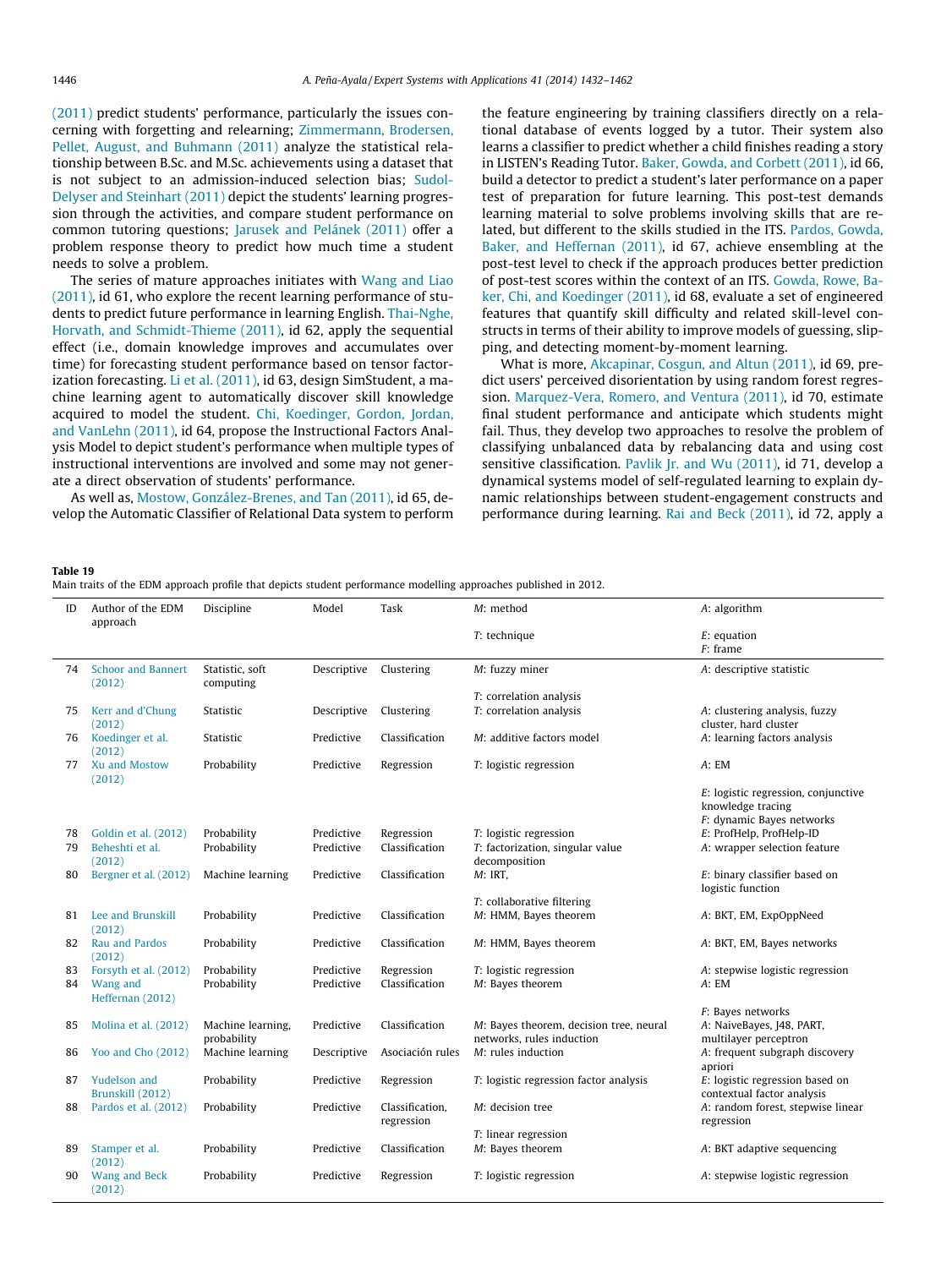<span id="page-15-0"></span>causal modeling approach to analyze and explore the data from a game-like math tutor, called Monkey's Revenge. [Zafra, Romero,](#page-30-0) [and Ventura \(2011\),](#page-30-0) id 73. It is based on multiple instances learning to predict student's performance and to improve the obtained results using single instance learning.

#### 3.3.2. Student performance modeling approaches published in 2012

Twenty five approaches are outlined in this subsection, where 7 are incipient and 17 are mature whose EDM approach profile is presented in [Table 19.](#page-14-0) The collection of approaches in progress begins with [García-Saiz and Zorrilla \(2012\)](#page-27-0), who sketch a method to eliminate outliers as a previous step to build a classifier; [Campagni,](#page-26-0) [Merlini, and Sprugnoli \(2012\)](#page-26-0) analyze the path of how a student implemented exams over the degree e-Learning time with the goal to understand how this order affects the performance of the students in terms of graduation time and final grade; [Warn](#page-30-0)[akulasooriya and Galen \(2012\)](#page-30-0) demonstrate how students' response patterns can be quantified both globally and locally using the fractal dimension concept; [Chaturvedi and Ezeife \(2012\)](#page-26-0) propose an approach to integrate mined concept examples at different difficulty levels with the Bayesian networks in order to influence student learning; [Sun \(2012\)](#page-30-0) builds an approach to find the most dependent test items in students' response data by adopting the entropy concept from information theory; [Tan \(2012\)](#page-30-0) studies a class of fit-to-model statistics for quantifying the evidence used in learning Bayesian student ability estimation; [Crespo and An](#page-26-0)[tunes \(2012\)](#page-26-0) advise quantifying the students performance in teamwork by making use of the most effective techniques for social networks analysis.

The first mature approach of the sample corresponds [Schoor](#page-29-0) [and Bannert \(2012\)](#page-29-0), id 74, who study sequences of social regulatory processes (i.e., individual and collaborative activities of analyzing, planning... aspects) during collaborative sessions and their relationship to group performance. [Kerr and d'Chung](#page-27-0) [\(2012\),](#page-27-0) id 75, are interested in identifying key features of student performance as a relevant step of the assessment cycle of evidence-centered design. [Koedinger, McLaughlin, and Stamper](#page-28-0) [\(2012\),](#page-28-0) id 76, work on automated improvement of student models that leverages a crowd educational repository. [Xu and Mostow](#page-30-0) [\(2012\),](#page-30-0) id 77, model knowledge tracing, fit its parameters, predict performance, and update sub-skill estimates as an attempt to solve how update estimates of multiple sub-skills underlie a single observable step. [Goldin, Koedinger, and Aleven \(2012\)](#page-27-0), id 78, propose logistic regression models, ProfHelp and ProfHelp-ID, to represent the effect of hints on performance at the same step when the help is provided.

As for [Beheshti, Desmarais, and Naceur \(2012\),](#page-26-0) id 79, they find the skills behind a set of exercise and question items by determining the number of dominant latent skills that are influential enough to define the item success. [Bergner et al. \(2012\),](#page-26-0) id 80, apply IRT and model-based collaborative filtering to find parameters for students and items that are combined to predict student performance on an item by item basis. [Lee and Brunskill \(2012\),](#page-28-0) id 81, use the Knowledge Tracing framework and discover that: when fitting parameters to individual students, there is a variation among the individual's parameters. [Rau and Pardos \(2012\)](#page-29-0), id 82, apply knowledge tracing (KT) to augment the results obtained from an experiment devoted to investigate the effects of practice schedules using an ITS for fractions. [Forsyth et al. \(2012\),](#page-27-0) id 83, discover different trajectories of learning within eleven core concepts by evaluating three main constructs (e.g., discrimination, generation, and time on task) represented by key logged measures. [Wang](#page-30-0) [and Heffernan \(2012\)](#page-30-0), id 84, determine whether the information of student first response time of a question can be leveraged into a KT model and improve the KT prediction accuracy.

As for [Molina, Luna, Romero, and Ventura \(2012\)](#page-28-0), id 85, they develop a work concerned with meta-learning for tuning parameters. [Yoo and Cho \(2012\)](#page-30-0), id 86, study the feasibility of the analysis of concept maps and investigate the possibility of using concept maps as a research tool to understand college student's learning. [Yudel](#page-30-0)[son and Brunskill \(2012\)](#page-30-0), id 87, prescribe activities that maximize the knowledge acquisition as evaluated by expected post-test success. [Pardos, Wang, and Trivedi \(2012\)](#page-28-0), id 88, provide an analysis of the error differences impact on student test score prediction. [Stam](#page-29-0)[per et al. \(2012\)](#page-29-0), id 89, design the Super Experiment Framework that guides how internet-scale experiments can inform and be informed by classroom and lab experiments. [Wang and Beck \(2012\),](#page-30-0) id 90, predict student performance after a delay to determine if, and when, the student will retain the acquired knowledge.

### 3.4. Assessment

The supervision and evaluation of learners' domain knowledge acquisition, skills development, and achieved outcomes, as well as reflection, inquiring, and sentiments are essential subjects to be taken into account by CBES. The purpose is to differentiate student proficiency at the finer grained level through static and dynamic testing, as well as online and offline assessment. This survey offers a set of 45 citations made up of 11 approaches in progress and 34 mature whose profile is given in this subsection.

#### 3.4.1. Assessment approaches published in 2010

Eighteen approaches are introduced next, where 8 are in progress and 10 are mature. The EDM approach profile of the mature is revealed in [Table 20](#page-16-0); whereas the series of incipient approaches starts with [Buldua and Üçgüna \(2010\)](#page-26-0), who apply association rules to find recurrent failures such as: where students who are unsuccessful in numeral courses become unsuccessful again in those courses one year later; [Aleahmad, Aleven, and Kraut \(2010\)](#page-25-0) rate crowd-sourced examples to determine which are worthy of presenting to students; [Bachmann, Gobert, and Beck \(2010\)](#page-26-0) assess students' inquiry processes within Microworlds; [Goldstein, Baker,](#page-27-0) [and Heffernan \(2010\)](#page-27-0) design a model to infer the probability that a student learned a skill at a step during the problem-solving process.

As for [Pavlik \(2010\)](#page-29-0), he tailors data reduction methods to understand learning hypotheses by the manipulation of specific variables to improve responses on a posttest; [Romero, Ventura,](#page-29-0) [Vasilyeva, and Pechenizkiy \(2010\)](#page-29-0) apply class association rule from students' test data to discover relationships; [Songmuang and Ueno](#page-29-0) [\(2010\)](#page-29-0) build test forms to satisfy the common test constraints and ensure that all forms have equivalent qualities; [Wang, Heffernan,](#page-30-0) [and Beck \(2010\)](#page-30-0) model student performance with continuous partial credit, which is assigned according to the details mined from the student responses.

Concerning the series of mature approaches, the first is made by [Sohn and Ju \(2010\),](#page-29-0) id 91, who use conjoint analysis to assign weights to four sources of candidates data (e.g., test, record, essay, and interview) to effectively recruit aspirants who have a high quality. [Kuncel, Wee, Serafin, and Hezlett \(2010\)](#page-28-0), id 92, investigate whether the Graduate Record Examination predicts the performance of students in Master's programs as well as the performance of doctoral students. They find that such a test predicts first year grade point average, graduate, and faculty ratings as well as for both master and doctoral students. [France, Finney, and Swerdzew](#page-27-0)[ski \(2010\)](#page-27-0), id 93, study learners' group and member attachment to their university by the University Attachment Scale. They find a two-factor model is better than a one-factor model providing evidence of a distinction between university attachment and member attachment.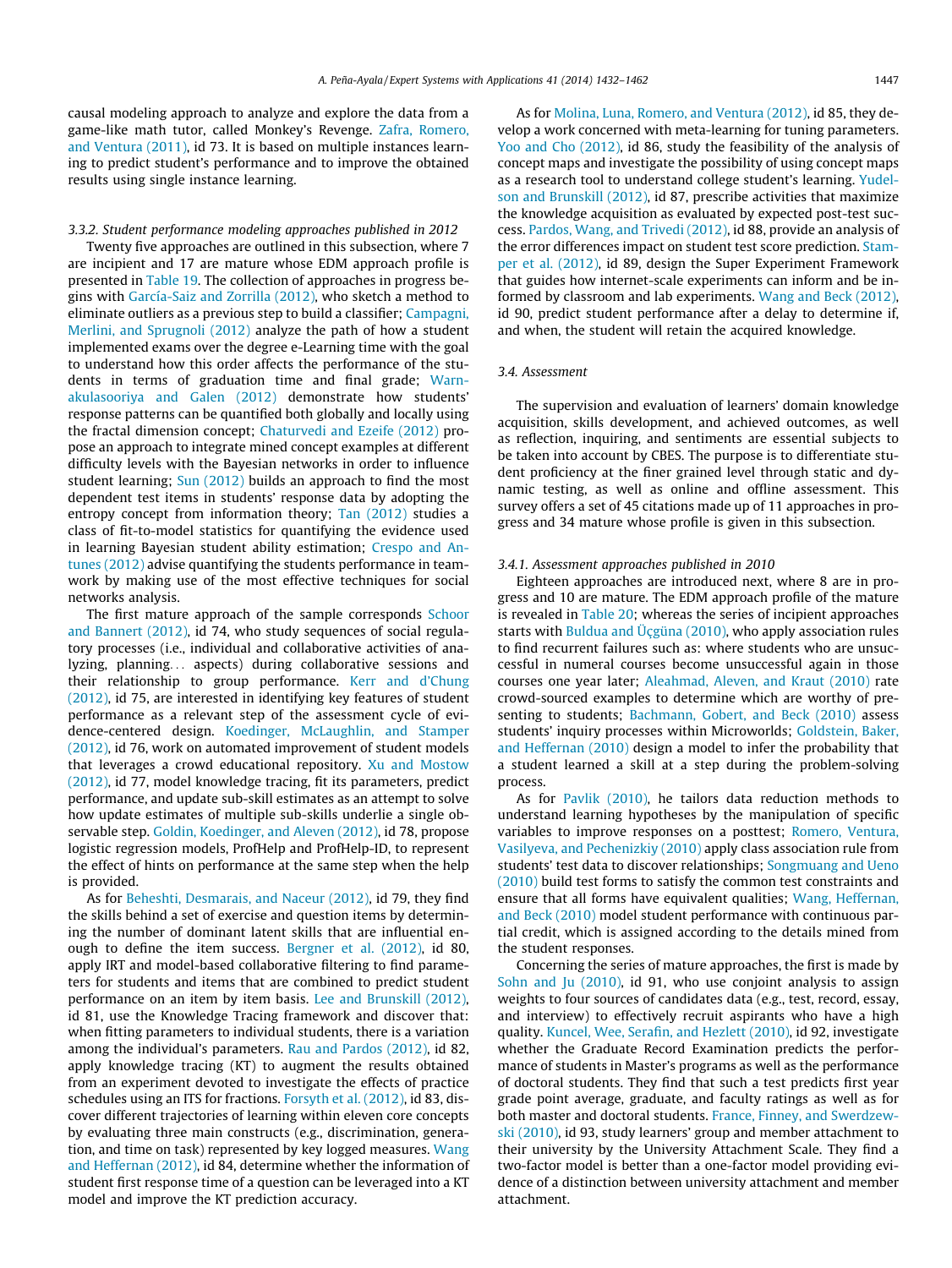<span id="page-16-0"></span>Main traits of the EDM approach profile that depicts assessment approaches published in 2010.

| ID  | Author of the EDM<br>approach          | Discipline                              | Model                      | Task                                                   | M: method                                                                  | A: algorithm                                                                                   |
|-----|----------------------------------------|-----------------------------------------|----------------------------|--------------------------------------------------------|----------------------------------------------------------------------------|------------------------------------------------------------------------------------------------|
|     |                                        |                                         |                            |                                                        | $T$ : technique                                                            | $E$ : equation<br>$F:$ frame                                                                   |
| 91  | Sohn & Ju, 2010                        | Statistic                               | Descriptive                | Clustering                                             | M: conjoint analysis<br>T: descriptive statistic                           | E: quality function deployment, statistical                                                    |
| 92  | Kuncel et al. (2010)                   | Statistic                               | Predictive                 | Classification                                         | T: meta-analysis                                                           | $E$ : descriptive statistic                                                                    |
| 93  | France et al. (2010)                   | Statistic                               | Descriptive                | Correlation analysis                                   | M: factor model, two factor<br>model                                       | E: descriptive statistic, factor model                                                         |
| 94  | Cetintas et al. (2010)                 | Probability,<br>machine<br>learning     | Predictive                 | Classification                                         | M: joint probabilistic,<br>classification model, support<br>vector machine | A: linear support vector machines,<br>improved classification model support<br>vector machines |
| 95  | Feng and Heffernan<br>(2010)           | Probability                             | Predictive                 | Regression                                             | T: linear regression                                                       | A: stepwise linear regression                                                                  |
| 96  | Howard et al. (2010)                   | Statistic,<br>probability,<br><b>DP</b> | Descriptive                | Clustering                                             | M: Petri nets, HMM                                                         | A: frequencies techniques; Petri nets-<br>based. HMM-based                                     |
|     |                                        |                                         |                            |                                                        |                                                                            | $E$ : statistical                                                                              |
| 97  | Jeong et al. (2010)                    | <b>DP</b>                               | Descriptive                | Clustering                                             | M: HMM                                                                     | A: HMM-based                                                                                   |
| 98  | Xiong et al. (2010)                    | Machine<br>learning                     | Predictive                 | Classification                                         | M: decision tree                                                           | A: [48, k-means]                                                                               |
|     |                                        |                                         |                            |                                                        |                                                                            | $E$ : statistical                                                                              |
| 99  | <b>Falakmasir and Habibi</b><br>(2010) | Machine<br>learning                     | Predictive                 | Classification                                         | M: decision tree                                                           | A: C4.5, attribute evaluation                                                                  |
|     |                                        |                                         |                            |                                                        | T: gain ratio attribute<br>evaluation                                      |                                                                                                |
| 100 | Rajibussalim (2010)                    | Statistic,<br>machine<br>learning       | Descriptive,<br>predictive | Correlation analysis,<br>clustering.<br>classification | M: decision trees, statistical<br>analysis, IBL                            | A: BKT, EM, ExpOppNeed                                                                         |

In another vein, [Cetintas et al. \(2010\),](#page-26-0) id 94, estimate the difficulty level of math word problems by pondering the relevance of sentences through joint probability of classification decisions for all sentences of a math word problem. [Feng and Heffernan](#page-26-0) [\(2010\),](#page-26-0) id 95, apply online metrics for dynamic testing that measures student accuracy, speed, attempts, and help-seeking behaviors to predict student state test scores when they use ASSISTment. [Howard, Johnson, and Neitzel \(2010\),](#page-27-0) id 96, examine how learners use a structured inquiry cycle strategy by process analysis, a suitable technique to achieve a formative assessment data from the visited modules of an e-Learning system.

Regarding the work developed by [Jeong, Biswas, Johnson, and](#page-27-0) [Howard \(2010\)](#page-27-0), id 97, it applies HMM to analyze students' activity sequences and map them onto potential learning behaviors. So, they examine ways to depict the behaviors of students, and determine whether the high-performing students have learning behaviors that are distinct from the low performers. [Xiong, Litman, and](#page-30-0) [Schunn \(2010\),](#page-30-0) id 98, propose an evaluation system that generates assessment on reviewers' evaluation skills regarding the issue of problem localization. [Falakmasir and Habibi \(2010\)](#page-26-0), 99, analyze the web usage records of students' activities in a LMS to rank the learning activities based on their impact on the performance of students in final exams. [Rajibussalim. \(2010\),](#page-29-0) id 100, evaluates the effectiveness of EDM for the extraction of knowledge about the impact of reflection on learning, gaining knowledge about students' learning behavior, and identifying which behavioral patterns lead to positive or negative outcomes.

#### 3.4.2. Assessment approaches published in 2011

Eighteen assessment approaches are published in 2011, where 3 are incipient and 15 mature whose EDM approach profile is given in [Table 21.](#page-17-0) Regarding the approaches in progress, the first is fulfilled by [Anaya and Boticario \(2011b\)](#page-25-0).They infer collaborative significant student's characteristics in terms of activity and initiative, as well as student acknowledgment of fellow-students; [He, Veldkamp, and Westerhof \(2011\)](#page-27-0) build an automatic computerized coding framework to identify the characteristics of redemption and contamination in life narratives written by students; [Von-](#page-30-0)[Davier \(2011\)](#page-30-0) applies quality control and DM tools from text analysis in order to scale scores and other variables of an assessment.

The first mature approach corresponds to [Rad, Naderi, and Sol](#page-29-0)[tani \(2011\),](#page-29-0) id 101, who tackle the problem of clustering and ranking university majors in Iran. Based on eight criteria, they cluster 177 university majors according their similarities and differences. [Hsu, Chou, and Chang \(2011\)](#page-27-0), id 102, conceptualize formative assessment as an ongoing process of monitoring learners' progresses of knowledge construction. [Randall, Cheong, and Engelhard](#page-29-0) [\(2011\),](#page-29-0) 103, study the effects on the students' performance with or without identified disabilities as result of modifying the resource guide and calculator used by the Georgia Criterion Referenced Competency Test. [Chang, Plake, Kramer, and Lien \(2011\),](#page-26-0) id 104, identify guessing behaviors and test-taking effort by means of detection indices, which are identified as equations. Based on such indices, unique response time patterns and guessing patterns are identified for six ability groups. [Frey and Seitz \(2011\),](#page-27-0) id 105, examine the usefulness of multidimensional adaptive testing for the assessment of student literacy in the Program for International Student Assessment.

On the other hand, [Bolt and Newton \(2011\),](#page-26-0) id 106, develop the measurement and control of extreme response style to the analysis of rating data from multiple scales. They claim that the current strategy is able to accommodate conditions in which the substantive traits across scales correlate. [Barker-Plummer, Cox, and Dale](#page-26-0) [\(2011\),](#page-26-0) id 107, analyze the assessment made by the Grade Grinder tool for the translations of natural language to sentences into firstorder logic. The purpose is to find out a wide range of misunderstandings and confusions that students struggle with. During one year more, they continue the work and publish an enhanced version of the approach ([Barker-Plummer, Dale, & Cox, 2012\)](#page-26-0), id 124. In another vein, [Seo, Kang, Drummond, and Kim \(2011\)](#page-29-0), id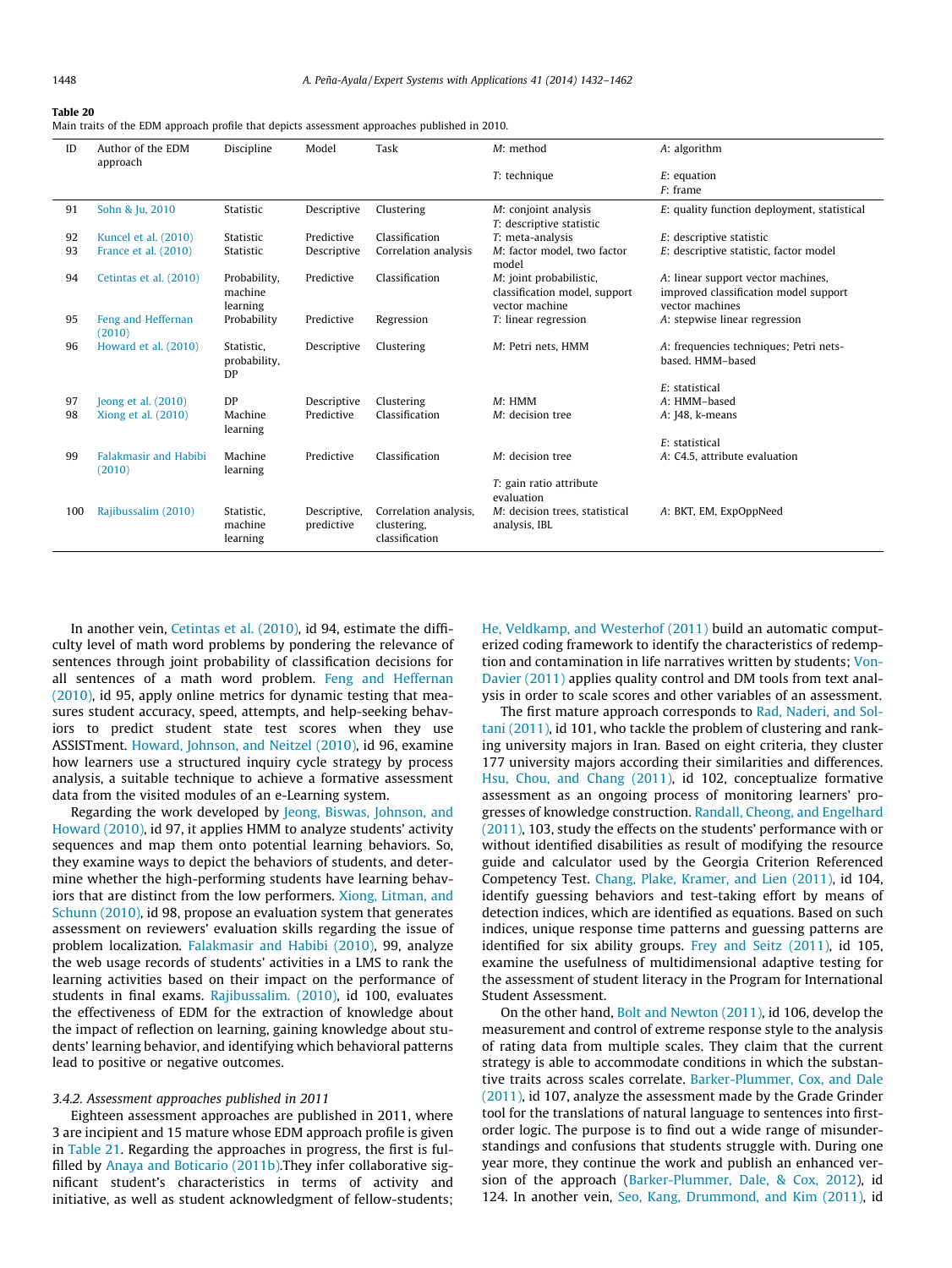<span id="page-17-0"></span>Main traits of the EDM approach profile that depicts assessment approaches published in 2011.

| ID  | Author of the EDM approach                        | Discipline                | Model                      | Task                          | M: method<br>$T$ : technique                      | A: algorithm<br>$E$ : equation<br>$F:$ frame                                                                                          |
|-----|---------------------------------------------------|---------------------------|----------------------------|-------------------------------|---------------------------------------------------|---------------------------------------------------------------------------------------------------------------------------------------|
| 101 | Rad et al. (2011)                                 | Machine<br>learning       | Descriptive                | Clustering                    | M: IBL, simple multi-<br>criteria decision making | A: analytic hierarchy process, k-means                                                                                                |
| 102 | Hsu et al. (2011)                                 | Statistic                 | Descriptive                | Correlation<br>analysis       | M: support vector Machine                         | A: drawing individual, collective cognition<br>circles                                                                                |
| 103 | Randall et al. (2011)                             | Statistic,<br>probability | Predictive                 | Classification                | T: latent semantic analysis<br>$M$ : IRT          | E: descriptive statistical<br>F: hierarchical generalized linear model, Rasch<br>model many-facet                                     |
| 104 | Chang et al. (2011)                               | Statistic,<br>probability | Predictive                 | Classification                | T: Rasch model<br>M: IRT                          | E: guessing behaviors index, individual<br>guessing behaviors index, test-taking effort<br>index, individual test-taking effort index |
| 105 | Frey and Seitz (2011)                             | Statistic.<br>probability | Predictive                 | Classification                | M: IRT                                            | F: three parameter logistic test model,<br>multidimensional three-parameter logistic test<br>model                                    |
| 106 | Bolt and Newton (2011)                            | Statistic.<br>probability | Predictive                 | Classification                | $M$ : IRT                                         | F: Akaike information criterion, Bayesian<br>information criterion, multidimensional<br>nominal response model                        |
|     |                                                   |                           |                            |                               | T: correlation analysis                           |                                                                                                                                       |
| 107 | Barker-Plummer et al. (2011)                      | Statistic                 | Descriptive                | Clustering                    | T: frequencies                                    | E: statistical                                                                                                                        |
| 108 | Seo et al. (2011)                                 | Machine<br>learning, DP   | Predictive                 | Classification                | M: HMM, decision tree                             | A: linear-chain conditional random field, [48                                                                                         |
| 109 | Kinnebrew and Biswas (2011)                       | DP                        | Descriptive                | Sequential<br>pattern         | $M$ : HMM                                         | A: Baum-Welch, Pex-SPAM                                                                                                               |
| 110 | Trivedi et al. (2011)                             | Machine<br>learning       | Descriptive,<br>predictive | Clustering.<br>classification | M: spectral clustering<br>T: linear regression    | A: spectral clustering, bootstrap aggregating<br>ensamble                                                                             |
| 111 | Ignatov et al. (2011)                             | Algebra                   | Descriptive                | Clustering                    | T: formal concept analysis                        | F: lattice-based taxonomies                                                                                                           |
| 112 | Romashkin et al. (2011)                           | Algebra                   | Descriptive                | Clustering                    | T: formal concept analysis                        | F: lattice-based taxonomies                                                                                                           |
| 113 | Worsley and Blikstein (2011)                      | Probability               | Descriptive                | Clustering                    | M: Bayes theorem                                  | A: EM                                                                                                                                 |
| 114 | Wauters, Desmet, and van den<br>Noortgate (2011b) | Probability               | Predictive                 | Classification                | M: IRT                                            | A: Elo rating                                                                                                                         |
| 115 | Feng et al. (2011)                                | Probability               | Predictive                 | Regression                    | T: linear regression                              | A: stepwise linear regression                                                                                                         |

108, characterize successful versus unsuccessful question and answer type discussions to assess student learning in online discussion. So, they classify patterns of interactions using a state transition model and identify such a type of discussion. [Kinnebrew](#page-28-0) [and Biswas \(2011\),](#page-28-0) id 109, use HMM and sequence mining techniques to model learning behaviors from their interaction traces with the aim at comparing groups of students.

As well as [Trivedi, Pardos, Sárközy, and Heffernan \(2011\),](#page-30-0) id 110, they predict student performance along two stages: firstly, clusters of students are produced by spectral clustering method; latterly, prediction of the student performance is fulfilled by a bootstrap aggregating ensamble algorithm. [Ignatov, Mamedova,](#page-27-0) [Romashkin, and Shamshurin \(2011\)](#page-27-0), id 111, build lattice-based taxonomies to depict the structure of the assessment data to identify the most stable student groups. They, [Romashkin, Ignatov, and](#page-29-0) [Kolotova \(2011\)](#page-29-0) id 112, also apply lattice-based taxonomies to analyze university applications. [Worsley and Blikstein \(2011\),](#page-30-0) id 113, propose using student speech and drawings to decipher

#### Table 22

Main traits of the EDM approach profile that depicts assessment approaches published in 2012.

| ID  | Author of the EDM<br>Discipline<br>approach |                                  | Task<br>Model              |                               | M: method                                                                                                      | A: algorithm                                                                                  |
|-----|---------------------------------------------|----------------------------------|----------------------------|-------------------------------|----------------------------------------------------------------------------------------------------------------|-----------------------------------------------------------------------------------------------|
|     |                                             |                                  |                            |                               | $T$ : technique                                                                                                | $E$ : equation                                                                                |
|     |                                             |                                  |                            |                               |                                                                                                                | <i>F</i> : frame                                                                              |
| 116 | Sen et al. (2012)                           | Machine learning,<br>probability | Predictive                 | Classification.<br>regression | M: decision tree, support vector<br>machines sensitive analysis, neural<br>networks.<br>T: logistic regression | A: C5, multi-layer perceptron,<br>nonlinear kernel functions, multiple<br>logistic regression |
| 117 | Kobrin et al. (2012)                        | Statistic,<br>probability        | Predictive                 | Regression                    | T: correlation analysis, multiple<br>regression                                                                | E: descriptive statistic, multiple<br>regression                                              |
| 118 | Mislevy et al.<br>(2012)                    | Machine learning,                | Descriptive                | Clustering                    | M: IRT, evidence models theory                                                                                 | A: natural language processing                                                                |
| 119 | Gobert et al. (2012)                        | Machine learning,<br>probability | Predictive                 | Classification                | M: Bayes theorem, HMM                                                                                          | A: BKT                                                                                        |
| 120 | Kim et al. (2012)                           | Machine learning,                | Descriptive                | Clustering                    | M: latent Dirichlet allocation                                                                                 | A: latent Dirichlet allocation                                                                |
| 121 | Kinnebrew and<br><b>Biswas (2012)</b>       | Machine learning,                | Descriptive                | Sequential<br>pattern         | <i>M</i> : sequence mining                                                                                     | A: differential sequence mining,<br>linear segmentation                                       |
| 122 | Sudol et al. (2012)                         | DP                               | Predictive                 | Classification                | M: HMM                                                                                                         | $E$ : maximum likelihood estimate                                                             |
| 123 | López et al. (2012)                         | Machine learning,<br>probability | Descriptive,<br>predictive | Clustering,<br>classification | M: decision tree, rules induction,<br>Bayes theorem neural networks                                            | A: DINB, NaiveBayesSimple, J48,<br>multilayer perceptron                                      |
| 124 | Barker-Plummer<br>et al. (2012)             | Statistic                        | Descriptive                | Clustering                    | T: frequencies                                                                                                 | E: statistical                                                                                |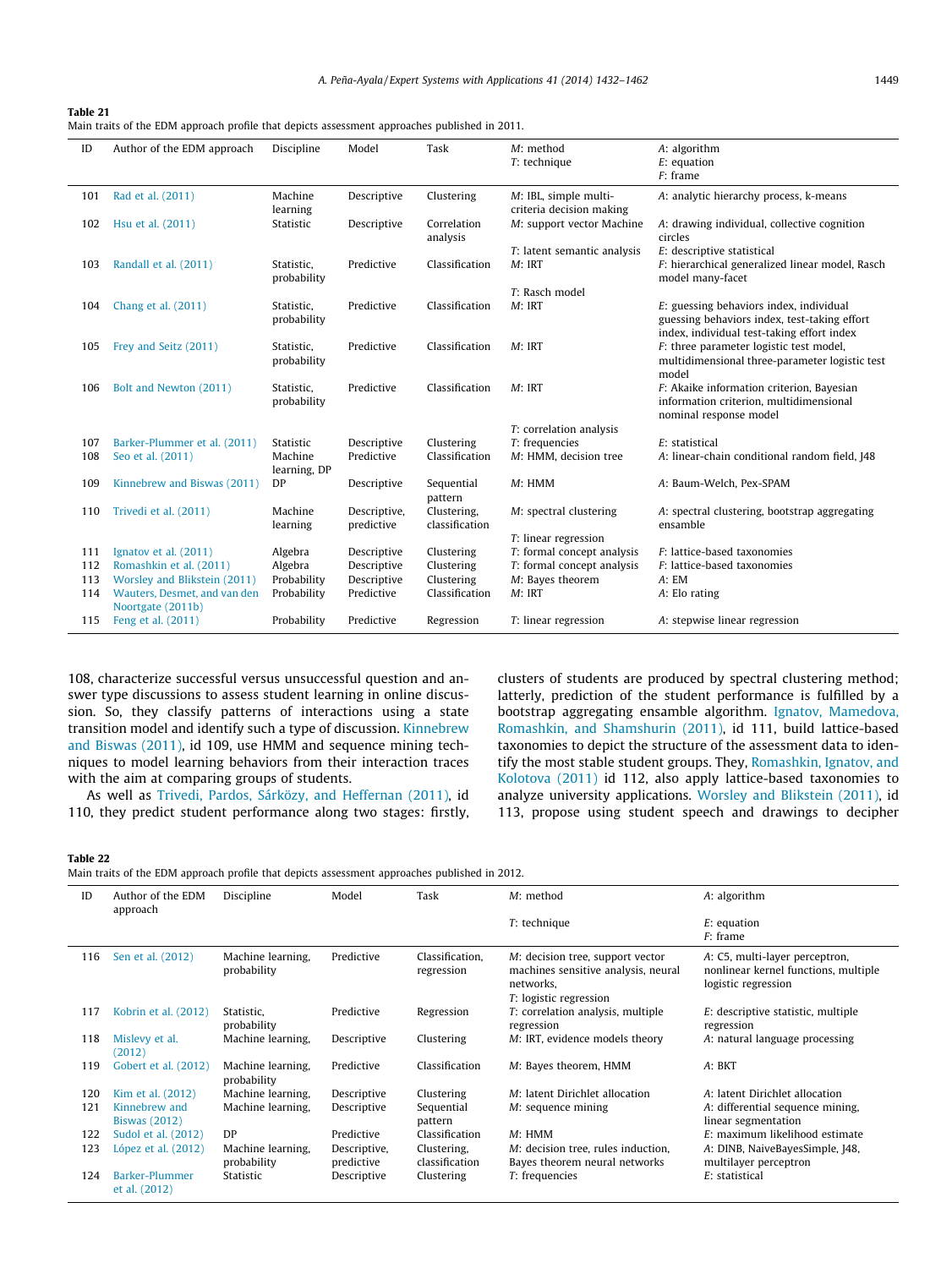<span id="page-18-0"></span>meaningful markers of expertise in an automated and natural fashion. [Wauters, Desmet, and van den Noortgate \(2011b\)](#page-30-0), id 114, focus on promptly estimating the learner's proficiency level by weight adaptation in the Elo rating system. [Feng, Heffernan, Par](#page-26-0)[dos, and Heffernan \(2011\)](#page-26-0), id 115, apply dynamic testing for assessment in ITS.

### 3.4.3. Assessment approaches published in 2012

During 2012 only nine mature approaches are published; thus, in this subsection a profile of they is outlined, without including the one that was given in the previous subsection. Firstly, the [Ta](#page-17-0)[ble 22](#page-17-0) provides their EDM approach profile, and later on, a synopsis of the approaches is stated as follows.

The account starts with [Sen, Uçar, and Denle \(2012\)](#page-29-0), id 116, who identify the factors that lead students to success or failure of placement tests. So, they develop models to predict secondary education placement test results, and use sensitivity analysis on those prediction models to identify the most important predictors. [Kobrin, Kim, and Sackett \(2012\)](#page-28-0), id 117, study the merits and pitfalls of standardized tests with questions regarding their item characteristics. They focus on investigating the relationship between item characteristics and the item's ability to predict college outcomes. [Mislevy, Behrens, Dicerbo, and Levy \(2012\),](#page-28-0) id 118, define two viewpoints in educational assessment: one pursues structuring situations to evoke particular kinds of evidence, the other aims at discovering meaningful patterns in available data. [Gobert,](#page-27-0) [Sao Pedro, Baker, Toto, and Montalvo \(2012\),](#page-27-0) id 119, assess students' inquiry skills as they engage in an inquiry using science Microworlds. They also apply evidence-centered design framework to make inferences about student inquiry skills using models developed through a combination of text replay tagging and EDM.

In another vein, [Kim, Shaw, Xu, and Adarsh \(2012\)](#page-28-0), id 120, implement TeamAnalytics, an instructional tool that facilitates the analyses of the student collaboration process by creating dynamic summaries of team member contributions over time. [Kinne](#page-28-0)[brew and Biswas \(2012\)](#page-28-0), id 121, analyze transformation of action sequences using action features by contextualizing the sequence mining with information on the student's task performance and learning activities. [Sudol, Rivers, and Harris \(2012\),](#page-29-0) id 122, tailor a metric to measure the probabilistic distance between an ob-served student solution and a correct solution. [López, Luna, Romer](#page-28-0)[o, and Ventura \(2012\),](#page-28-0) 123, design a classification approach via clustering task to predict the final marks in a course on the basis of forum data. They conclude the EM clustering algorithm yields results similar to those of the best classification algorithms, especially when using only a group of selected attributes.

### 3.5. Student support and feedback

During the interaction between learner and system, the student support given by the computerized educational system is relevant to enhance the learners' performance and achievements, or to correct their misconceptions, bugs, and faults. Both kinds of consequences are respectively called pre-emptive and post-failure. In addition, most of the educational systems should offer functional-

Table 23

Main traits of the EDM approach profile that depicts student support and feedback approaches published from 2010 to 2012.

| ID  | Author of the                              | Discipline                          | Model       | Task                                                    | $M:$ method                                                               | A: algorithm                                                                                                                                                                             |
|-----|--------------------------------------------|-------------------------------------|-------------|---------------------------------------------------------|---------------------------------------------------------------------------|------------------------------------------------------------------------------------------------------------------------------------------------------------------------------------------|
|     | EDM approach                               |                                     |             |                                                         | $T$ : technique                                                           | $E$ : equation<br>$F:$ frame                                                                                                                                                             |
| 125 | <b>Hsieh and</b><br><b>Wang (2010)</b>     | Machine<br>learning                 | Descriptive | Association rules                                       | T: formal concept analysis                                                | A: Apriori, learning path generation preference-based,<br>correlation-based<br>F: concept lattice                                                                                        |
| 126 | D'Mello, Olney,<br>and Person<br>(2010)    | Probability                         | Descriptive | Sequential pattern                                      | M: Bayes theorem                                                          | E: likelihood metric                                                                                                                                                                     |
| 127 | <b>Gupta and Rosé</b><br>(2010)            | Probability                         | Descriptive | Clustering                                              | $M$ : IBL                                                                 | A: k-means                                                                                                                                                                               |
| 128 | Dominguez<br>et al. (2010)                 | Machine<br>learning,<br>statistic   | Descriptive | Clustering,<br>association rules,<br>numerical analysis | M: IBL, decision tree                                                     | A: k-means, Apriori                                                                                                                                                                      |
|     |                                            |                                     |             |                                                         | T: frequencies-averages                                                   | E: statistical                                                                                                                                                                           |
| 129 | Lehman et al.<br>(2010)                    | Statistic                           | Descriptive | Clustering                                              | T: frequencies, variability                                               | E: statistical                                                                                                                                                                           |
| 130 | Southavilay,<br>Yacef, and<br>Calvo (2010) | Machine<br>learning                 | Descriptive | Sequential pattern                                      | T: performance sequence<br>analysis                                       | A: performance sequence analysis                                                                                                                                                         |
| 131 | Kim and Calvo<br>(2010)                    | Statistic                           | Descriptive | Clustering                                              | T: latent semantic analysis<br>non-negative matrix<br>factorization       | A: majority class baseline, keyword spotting, latent<br>semantic analysis- based categorical classification,<br>non-negative matrix<br>E: factorization-based categorical classification |
| 132 | Champaign and<br>Cohen (2010)              | Probability                         | Predictive  | Classification                                          | T: probabilistic                                                          | A: dealing with the annotations                                                                                                                                                          |
| 133 | Vialardi et al.<br>(2011)                  | Machine<br>learning,<br>probability | Predictive  | Classification                                          | M: decision tree, ensamble,<br>Bayes theorem, distance-<br>based learning | A: NaiveBayes, C4.5, KNN, boosting                                                                                                                                                       |
| 134 | Khoshneshin<br>et al. (2011)               | Probability                         | Descriptive | Clustering                                              | M: latent Dirichlet allocation                                            | A: latent Dirichlet allocation                                                                                                                                                           |
| 135 | Jin et al. (2011)                          | DP                                  | Predictive  | Categorization                                          | M: HMM                                                                    | A: Markov decision process<br>F: condensed linkage graphs data model                                                                                                                     |
| 136 | Tsuruta et al.<br>(2012)                   | DP                                  | Predictive  | Classification                                          | M: decision tree                                                          | A: Markov decision processes                                                                                                                                                             |
| 137 | Leong et al.<br>(2012)                     | probability<br>Statistic            | Descriptive | Clustering                                              | <b>HMM</b><br>T: descriptive statistic                                    | F: Bayesian belief network<br>$E$ : descriptive statistic                                                                                                                                |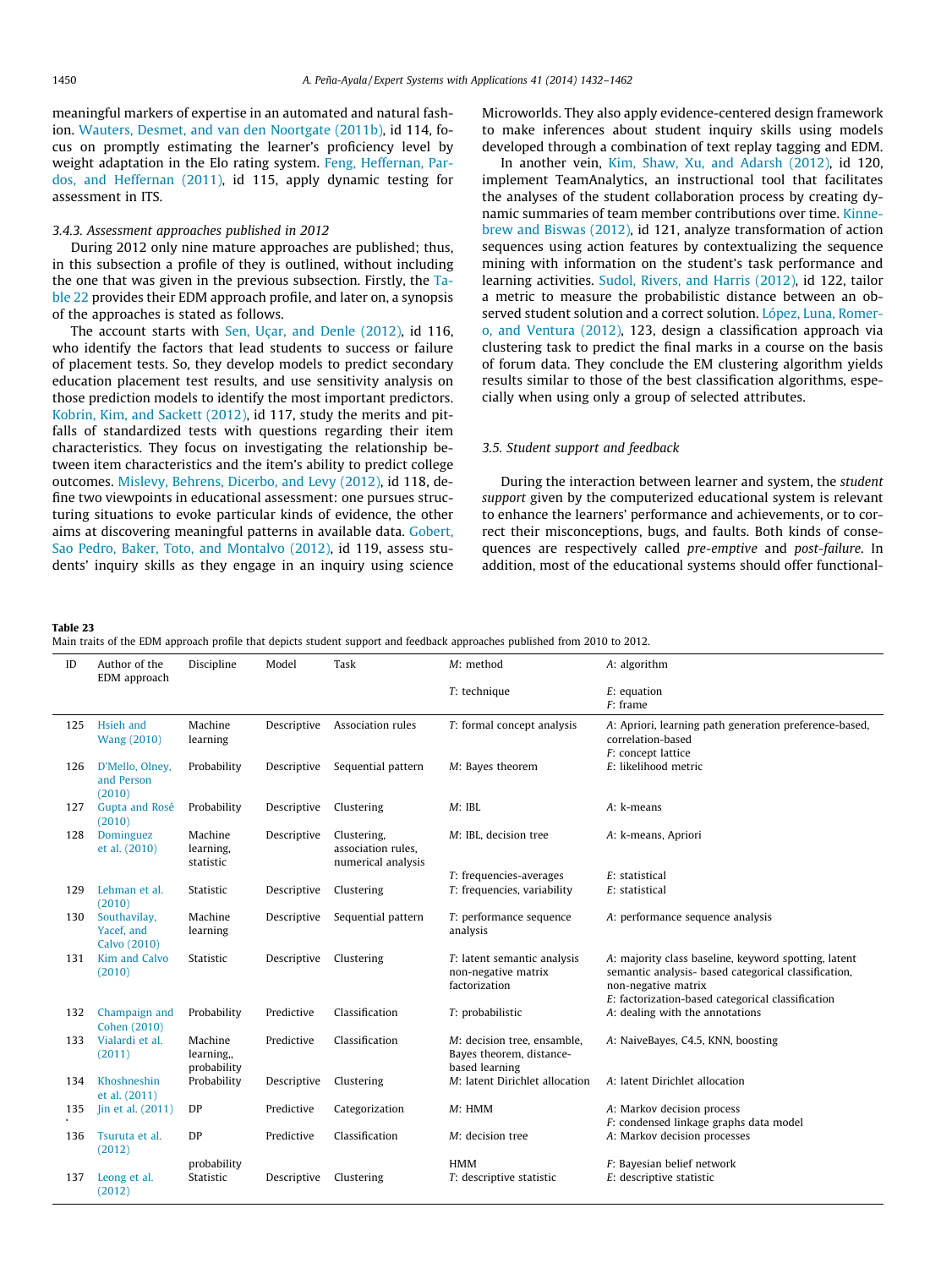<span id="page-19-0"></span>ities to track students' feedback with the purpose to express: suggestions, complains, requests, and evaluations. In order to identify 21 approaches published from 2010 up to 2012, this subsection is organized into three. Firstly, a series of 8 approaches in progress is presented. Afterwards, the EDM approach profile of the mature is illustrated in [Table 23](#page-18-0). Finally, a series of 13 mature approaches is outlined.

As regards 2010, four incipient approaches oriented to student support are introduced next: [Cade and Olney \(2010\)](#page-26-0) use a word's topic derived from a topic model to predict its label in two coding schemes of differing grain sizes; [Boyer et al. \(2010\)](#page-26-0) apply hierarchical HMM for predicting tutor dialogue acts within a corpus; [Stamper, Barnes, and Croy \(2010\)](#page-29-0) shape a method for generating a Bayesian knowledge base from a corpus of student problem attempt data to automatically generate hints for new students; [Via](#page-30-0)[lardi et al. \(2010\)](#page-30-0) develop an enrollment recommender system to assist students in their decision making for tailoring the right learning path.

Concerning 2011, two approaches in progress devoted to student feedback are presented: [Koprinska \(2011\)](#page-28-0) investigates the effect of the stream on the student evaluation about teaching and the course marks. [Barracosa and Antunes \(2011b\)](#page-26-0) propose a methodology to mine teaching behaviors from surveys filled by students, making use of some domain knowledge.

Regarding 2012, two student support approaches in progress are reported as follows: [Johnson and Zaiane \(2012\)](#page-27-0) train medical students by the exposition of a broad range of examples supported by customized feedback and hints driven by an adaptive reinforcement learning system, named Shufti; [Surpatean, Smirnov, and](#page-30-0) [Manie \(2012\)](#page-30-0) analyze academic profile representations and similarity functions, as well as demonstrate how to combine recommender systems based on different similarity functions to achieve superior master recommendations.

As well as the mature approaches published in 2010, eight are found, six of them oriented to student support and two for student feedback. A profile of both kinds of targets is given in this paragraph and the following two: [Hsieh and Wang \(2010\),](#page-27-0) id 125, support students when they survey and try to choose the right learning materials collected from Internet. Thus, they develop an approach to discover candidate courses, tailor a learning path, and recommend learning objects. [D'Mello et al. \(2010\)](#page-26-0), id 126, outline a methodology to examine the structure of tutorial dialogues between students and expert human tutors by mining frequently occurring sequences of dialogue moves generated during tutorial sessions. [Gupta and Rosé \(2010\)](#page-27-0), id 127, present an exploration of search behavior, search success, and recommendations for support students that are based on a data-driven methodology.

Concerning [Dominguez, Yacef, and Curran \(2010\),](#page-26-0) id 128, they present a system that generates hints for students who are completing programming exercises. The system analyses clusters of patterns that affect the learners' performance during their interaction with the system. The clusters shape the basis for providing hints in real time. [Lehman, Cade, and Olney \(2010\),](#page-28-0) id 129, study the effect produced by off topic conversation held by student-expert tutor. They apply ''dialogue move occurrence'' and ''linguistic inquiry and word count analysis'' to determine the anatomy of off topic conversation. [Southavilay, Yacef, and Calvo \(2010\)](#page-29-0), id 130, develop heuristics to extract the semantic nature of text changes during collaborative writing. These semantic changes are then used to identify writing activities in writing processes.

Regarding the mature approaches for student feedback, the first is presented by [Kim and Calvo \(2010\),](#page-28-0) id 131, who apply categorybased and dimension-based emotion prediction models. Both models are inferred from textual and quantitative students' responses to Unit of Study Evaluations questionnaires with the aim at providing a comprehensive understanding of the student experience. The second is stated by [Champaign and Cohen \(2010\),](#page-26-0) id 132, who explore the use of student annotations that allow students to leave comments on learning objects they are interacting with. Later on, the annotations are intelligently shown to similar students, who could identify which of them are useful.

As for 2011, three mature approaches exclusively oriented to student support are summarized as follows: [Vialardi et al.](#page-30-0) [\(2011\),](#page-30-0) id 133, design the Student Performance Recommender System to support the enrollment process using the students' academic performance record. The system estimates the inherent difficulty of a given course and measures the competence of a student for a course based on the grades obtained in related. [Khoshne](#page-28-0)[shin, Basir, Srinivasan, Street, and Hand \(2011\),](#page-28-0) id 134, apply a topic model to analyze the temporal change in the spoken language of a science classroom based on a dataset of conversations between a teacher and students.  $\overline{\text{lin}}$  et al. (2011), id 135, try to automate the creation of hints from student problem-solving data. Therefore, they design a technique to represent, classify, and use programs written by novices as a base for automatic hint generation for programming cognitive tutors.

With respect to 2012, two mature approaches are found, one per target. Regarding student support, [Tsuruta, Knauf, Dohi, Kawa](#page-30-0)[be, and Sakurai \(2012\)](#page-30-0), id 136, aim at solving the complicated University's system of course offerings, registration rules, and prerequisite courses, which should be matched to students' dynamic learning needs and desires. So, they develop a system to evaluate and refine curricula to reach an optimum of learning success in terms of best possible accumulative grade point average. [Leong, Lee, and Mak \(2012\),](#page-28-0) id 137, fulfill sentiment mining for analyzing short message service texts in teaching evaluation. Data preparation involves the reading, parsing, and categorization of the texts. An interestingness criterion selects the sentiment model from which the sentiments of the students towards the lecture are discerned.

### 3.6. Curriculum, domain knowledge, sequencing, and teachers support

Curriculum is an essential labor of academics and teachers to develop before delivering instruction to their pupils. They spend a lot of time and effort engaged in authoring, seeking, adapting, and sequencing content resources to deploy the curriculum. According to differentiated instruction paradigm, academics are involved in the customization of curriculum and teaching practices with the aim at facilitating learners the acquisition of domain knowledge. Furthermore, content represents the domain knowledge repositories and cognitive models of the knowledge components to be learned and skills to be trained. Both items curriculum and content are delivered to students by the sequencing schema. Sequencing sketches action courses, evaluate options, and decides the teaching-learning experiences to deliver. What is more, teachers support represents the services devoted to facilitate the ordinary work performed by academics, such as: monitoring students, content searching, collaboration, and teachers modeling.

In order to depict the 19 approaches published from 2010 up to 2012 this section is organized into three parts to provide the next subjects: a series of 6 approaches in progress, the EDM approach profile of 13 mature approaches by means of [Table 24](#page-20-0), a series of mature approaches. The approaches of both series, incipient and mature, are ordered in the following sequence: curriculum, domain knowledge, sequencing, and teachers support. Moreover, the approaches are chronologically stated in progressive year of publication.

Concerning the incipient approaches, the series embraces five devoted to domain knowledge and one to sequencing. A profile of them is introduced next: [Hardof-Jaffe, Hershkovitz, Azran, and](#page-27-0) [Nachmias \(2010\)](#page-27-0) study the types of online hierarchical structures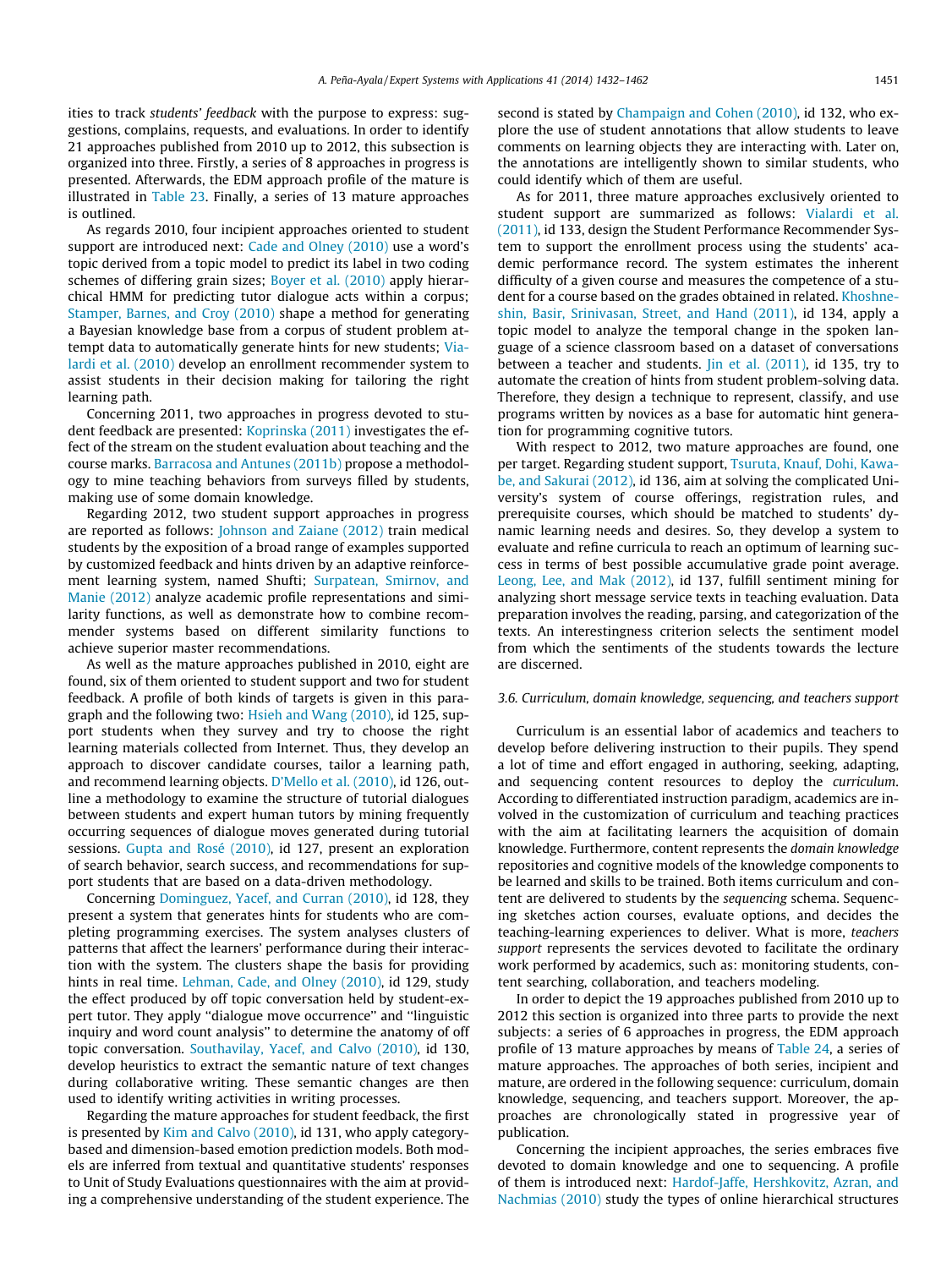<span id="page-20-0"></span>Main traits of the EDM approach profile that depicts curriculum, domain knowledge, sequencing, and teachers support approaches published from 2010 to 2012.

| ID         | Author of the EDM approach                        | Discipline                                       | Model                      | Task                                  | $M:$ method<br>$T$ : technique                                                  | A: algorithm<br>$E$ : equation<br>$F:$ frame                                                                         |
|------------|---------------------------------------------------|--------------------------------------------------|----------------------------|---------------------------------------|---------------------------------------------------------------------------------|----------------------------------------------------------------------------------------------------------------------|
| 138        | Maull, Saldivar, and Sumner<br>(2010a)            | Machine<br>learning,<br>probability              | Descriptive                | Clustering                            | M: IBL, Bayes theorem                                                           | A: k-means, EM                                                                                                       |
| 139        | Vuong et al. (2011)                               | Statistic                                        | Descriptive                | Functional<br>dependency              | T: dependency structure                                                         | $E$ : overall graduation rate                                                                                        |
| 140        | Brunskill (2011)                                  | Probability                                      | Descriptive                | Clustering                            | M: Bayes theorem                                                                | A: EM                                                                                                                |
| 141        | Durand, LaPlante, and Kop<br>(2011)               | DP                                               | Predictive                 | Classification                        | M: HMM                                                                          | A: Markov decision processes                                                                                         |
| 142        | Su et al. (2011)                                  | Machine learning                                 | Descriptive                | Clustering                            | T: frequencies, variability                                                     | $E$ : statistical                                                                                                    |
| 143        | Hershkovitz et al. (2011a)                        | Machine<br>learning, statistic                   | Descriptive                | Sequential pattern                    | T: hierarchical clustering                                                      | A: two-step clustering                                                                                               |
| 144        | Chi et al. (2011a)                                | DP                                               | Predictive                 | Classification                        | M: HMM                                                                          | $E$ : descriptive statistic<br>A: Markov decision process, four<br>reinforcement learning based<br>feature-selection |
| 145        | Wauters, Desmet, and van<br>den Noortgate (2011a) | Probability                                      | Predictive                 | Classification                        | M: latent class analysis                                                        | A: latent class analysis modeling,<br>clustering with latent class<br>analysis                                       |
| 146        | Xu and Recker (2011)                              | Statistic.<br>probability                        | Descriptive                | Clustering                            | M: decision tree, ensamble,<br>Bayes theorem, distance-based<br>learning        | A: NaiveBayes, C4.5, KNN,<br>boosting                                                                                |
| 147        | <b>Barracosa and Antunes</b><br>(2011a)           | Machine learning                                 | Descriptive,<br>predictive | Classification.<br>sequential pattern | M: context-free language                                                        | A: pushdown automata                                                                                                 |
|            |                                                   |                                                  | Predictive                 | Classification                        |                                                                                 | $F$ : meta-patterns<br>E: statistical                                                                                |
| 148<br>149 | Cai et al. (2011)<br>Gaudioso et al. (2012)       | Statistic<br>Machine<br>learning,<br>probability | Predictive                 | Classification                        | T: descriptive statistic<br>M: decision tree, Bayes theorem,<br>rules induction | A: naiveBayes, J48, Jrip, PART                                                                                       |
| 150        | Scheihing, Aros, and Guerra<br>(2012)             | Machine learning                                 | Descriptive                | Clustering                            | M: latent class analysis, IBL                                                   | A: k-means                                                                                                           |

of content items presented to students in LMS; Možina et al. (2010) design an algorithm that enables teachers to conceptualize procedural knowledge; [Xu and Recker \(2010\)](#page-30-0) examine how the teacher uses the authoring tool Instructional Architect and conducts a SNA to characterize teachers' networked relationships; [Koedinger and](#page-28-0) [Stamper \(2010\)](#page-28-0) test several cognitive models that measure student acquisition of knowledge components; [Zapata-Gonzalez, Menen](#page-30-0)[dez, Prieto- Mendez, and Romero \(2011\)](#page-30-0) propose a hybrid recommendation method to assist users in personalized searches for learning objects in repositories. As for the sequencing incipient approach, it is carried out by [Brunskill and Russell \(2011\),](#page-26-0) whose module automatically constructs adaptive pedagogical strategies for ITS.

In another vein, the series of four curriculum mature approaches starts with [Maull, Saldivar, and Sumner \(2010b\),](#page-28-0) id 138, who model and discover patterns of how teachers use the tool. The results reveal: teachers are engaging in behavior that shows affinity for the use of interactive digital resources as well as social sharing behaviors. [Vuong, Nixon, and Towle \(2011\)](#page-30-0), id 139, assert: large-scale assessment data can be analyzed to determine the dependency relationships between units in a curriculum. [Brunskill](#page-26-0) [\(2011\),](#page-26-0) id 140, determines prerequisite structure from noisy observations of student data by estimating the probability of the observations under different possible prerequisite structures. [Durand](#page-26-0) [et al. \(2011\),](#page-26-0) id 141, help teachers to design their learning activities by intelligent components. So, they build the Intelligent Learning Design Recommendation system to propose learning paths in a LMS. During the learning design phase, the system exploits learning styles and teaching styles to support teachers work.

On the other hand, a pair of domain knowledge mature approaches is highlighted next. The first is a personalized learning content adaptation mechanism tailored by [Su, Tseng, Lin, and Chen](#page-29-0) [\(2011\),](#page-29-0) id 142. It manages historical learners' requests besides intelligently and directly delivering proper personalized learning content by means of adaptation decision and content synthesis processes. Concerning the second, [Hershkovitz, Azran, Hardof-Jaffe,](#page-27-0) [and Nachmias \(2011\)](#page-27-0), id 143, examine the use of online repositories of content items in hundreds of courses. Furthermore, courses with a significant repository size are analyzed to reveal hierarchical structures and identify associations between these structures and course characteristics.

Concerning the sequencing mature approaches, a pair is pre-sented next: [Chi, VanLehn, Litman, and Jordan \(2011\)](#page-26-0), id 144, implement a reinforcement learning approach for inducing pedagogical strategies and empirical evaluations of the induced strategies. Based on the reinforcement learning induced strategies, the ITS effectiveness improves the students' learning gains. As well as [Wauters, Desmet, and van den Noortgate \(2011a\)](#page-30-0), id 145, they achieve adaptive item sequencing through items with a known difficulty level. The level is calibrated by the IRT, in which the item difficulty is matched to the learner knowledge level.

Finally, a series of five teaching support mature approaches begins with: [Xu and Recker \(2011\),](#page-30-0) id 146, who assist teachers in accessing a digital library service to seek educational content. So, they apply latent class analysis to group teacher users according to their online behaviors. They find clusters of teachers ranging from window shoppers, lukewarm users to the most dedicated users. [Barracosa and Antunes \(2011a\),](#page-26-0) id 147, tailor a methodology for anticipating teachers' performance based on the analysis of pedagogical surveys. Such an approach combines sequential pattern and classification to identify patterns used to enrich source data. In this way, teachers are characterized and the accuracy of the classification models is improved. [Cai, Jain, Chang, and Kim](#page-26-0) [\(2011\),](#page-26-0) id 148, sketch a model of teacher mentoring behaviors within a social networking site. The approach depicts how teachers help others in discussion forums and learn a model that characterizes their behavior. This mentoring model is consistent with profile answers based on the observed teachers' behaviors.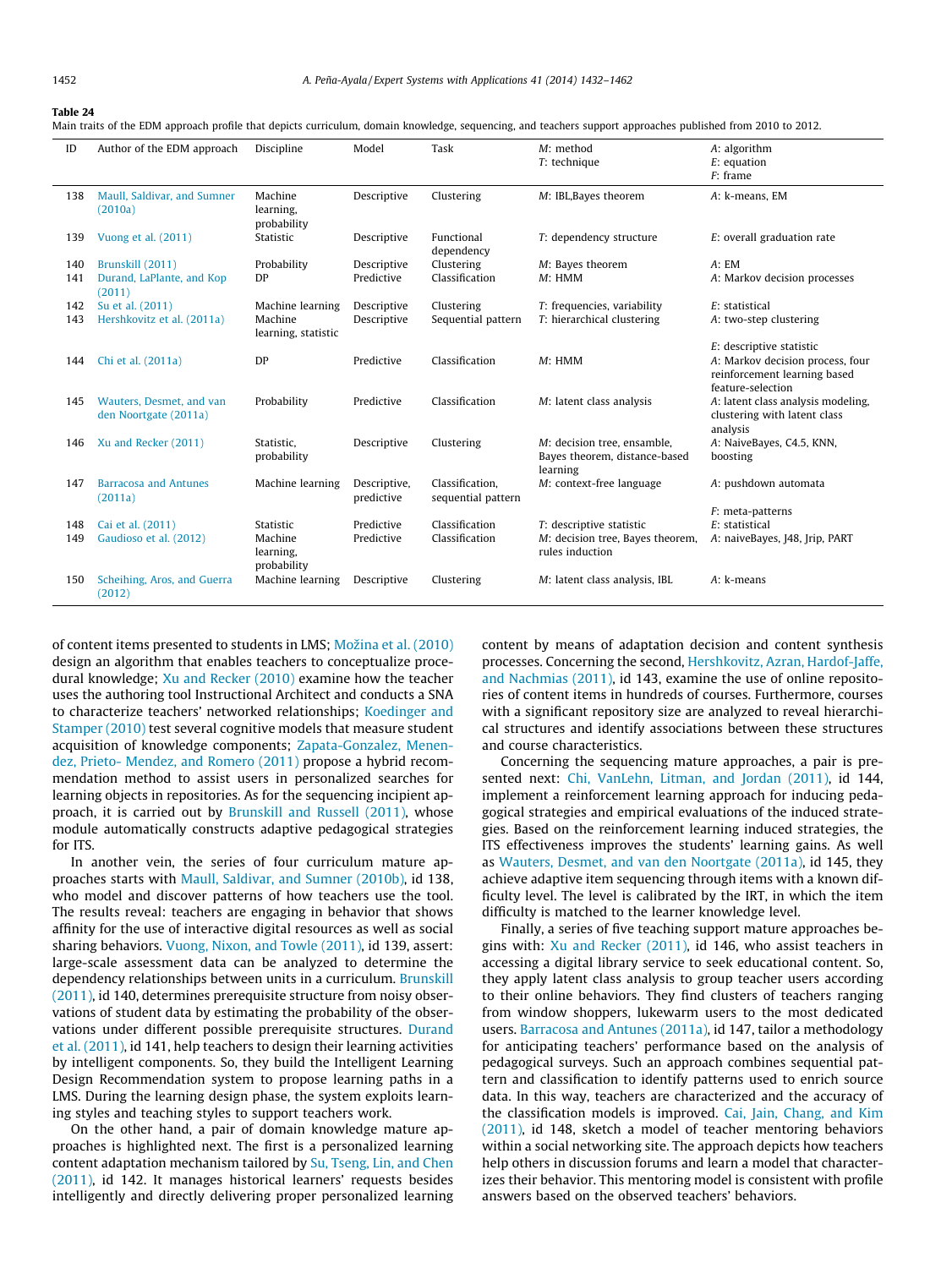<span id="page-21-0"></span>As well as [Gaudioso, Montero, and Hernandez-del-Olmo \(2012\),](#page-27-0) id 149, they support teachers to monitor, understand, and evaluate the students' activity, particularly when students face problems. So, they develop predictive models to assist teachers during the students' activity. [Scheihing, Aros, and Guerra \(2012\)](#page-29-0), id 150, analyze the interactions between teachers from many schools who collaborate through the Kelluwen network deployed on Web 2.0

### 3.7. Tools

A relevant contribution of the EDM to the DM field is the design, development, and testing of tools oriented to perform specific labors in the whole context of KDD. As a consequence of the diversity of functions performed in educational settings, diverse EDM tools are found during the analysis of the EDM works. However, three kinds of EDM tools are defined to gather those oriented to offer similar support. Thus, a profile of the three kinds of EDM tools is given in this Section. Such kinds are sampled by their respective instances in Table 25, where 18 tools published from 2010 up to 2012 are stated.

The first kind gathers four tools oriented to extraction, learning support, and feature engineering. Some of them facilitate extraction processes devoted to search, represent, and store raw data from educational systems into a suitable format to be mined. A different target is learning support, whose purpose is to facilitate knowledge acquisition and solve problems. Feature engineering is another target tackled by some tools with the aim at analyzing and choosing valuable attributes to be mined.

The second kind embraces six visualization tools to support the mining process, the analysis of results, and the interpretation of outcomes. Some of the tools illustrated in Table 25 facilitate monitoring learner activity, others make easy the design of curricula, and several discover patterns.

The third kind of tools contains eight instances devoted to analysis support. They deploy functionalities oriented to: evaluate the behavior and performance of the students during their interaction with the CBES, developing cognitive skills, helping to solve problems, and more purposes.

# 4. Discussion

Based on the sample of EDM works introduced in Section [3](#page-6-0), a discussion about the results of the survey is outlined in this Section. In a sense, this overview is a kind of apology for encouraging the application of DM to the educational arena in order to discover useful knowledge. Thus, besides the motivations given by the prior sections, the first additional stimulus is the exposition of an anal-

#### Table 25

Main traits of the EDM tools published from 2010 to 2012.

| $\mathsf{ID}$ | Author of the EDM tool                                            | Type                  | Name                                                         | Purpose                                                                                                                                                                                                                                            |
|---------------|-------------------------------------------------------------------|-----------------------|--------------------------------------------------------------|----------------------------------------------------------------------------------------------------------------------------------------------------------------------------------------------------------------------------------------------------|
| $\mathbf{1}$  | Krüger, Merceron, and Wolf (2010)                                 | 1. Extraction         | ExtractAndMap                                                | Depicts and deploys functionalities concerning data extraction<br>from LMS                                                                                                                                                                         |
| 2             | Pedraza-Pérez, Romero, and<br><b>Ventura</b> (2011)               | 1. Extraction         | Java desktop Moodle mining                                   | Offers a wizard to facilitate the extraction of log data and the<br>execution of DM processes                                                                                                                                                      |
| 3             | Mostafavi, Barnes, and Croy (2011)                                | 1. Learning support   | Logic Question Generator,                                    | Generates proof problems that support and satisfy the conceptual<br>requirements of the course instructor of deductive logic                                                                                                                       |
| 4             | Rodrigo, Baker, McLaren, Jayme,<br>and Dy $(2012)$                | 1 Feature engineering | Workbench                                                    | Seeks and suggest appropriate features of educational settings like<br><b>ITS</b>                                                                                                                                                                  |
| 5             | Johnson and Barnes (2010)                                         | 2. Visualization      | InfoVis                                                      | Monitors students at learning to facilitate the supervision of the<br>tutor                                                                                                                                                                        |
| 6             | Macfadyen and Sorenson (2010)                                     | 2. Visualization      | Learner Interaction<br><b>Monitoring System</b>              | Captures data demonstrating learner online engagement with<br>course materials                                                                                                                                                                     |
| 7             | Maull, Saldivar, and Sumner<br>(2010a)                            | 2. Visualization      | Curriculum Customization<br>Service                          | Supports online curriculum planning and observe the behavior of<br>teachers elicited during the curriculum planning                                                                                                                                |
| 8             | Rabbany, K., M., and O. R. (2011)                                 | 2. Visualization      | Meerkat-ED                                                   | Tailors and visualizes snapshots of participants in the discussion<br>forums, their interactions, and the tracking of the leader/<br>peripheral students                                                                                           |
| 9             | García-Saiz and Zorrilla (2011)                                   | 2. Visualization      | e-Learning Web Miner                                         | Discovers students' behavior profiles and models about how they<br>navigate and work in LMS                                                                                                                                                        |
| 10            | Johnson, Eagle, Joseph, and Barnes<br>(2011)                      | 2. Visualization      | <b>EDM Vis</b>                                               | Facilitates the visualization of information to explore, navigate,<br>and understand learner data logs                                                                                                                                             |
| 11            | Cohen and Nachmias (2011)                                         | 3. Analysis support   | Web-log based                                                | Evaluates pedagogical processes occurring in LMS settings and<br>students' attitudes                                                                                                                                                               |
| 12            | García, Romero, Ventura, and de<br>Castro (2011)                  | 3. Analysis support   | Continuous Improvement of<br>e-Learning Courses<br>Framework | Uncovers relationships discovered in student usage data through<br>If-Then recommendation rules; as well as shares and score the<br>rules previously obtained by instructors in similar courses with<br>other instructors and experts in education |
| 13            | Fritz (2011)                                                      | 3. Analysis support   | Check My Activity                                            | Support students to compare their own activity in Blackboard<br>versus an anonymous summary of their course peers                                                                                                                                  |
| 14            | Anjewierden, Gijlers, Saab, and De-<br>Hoog (2011)                | 3. Analysis support   | <b>Brick</b>                                                 | Explores patterns from action sequences derived from a<br>simulation-based inquiry learning environment in which learners<br>collaborate in dyads                                                                                                  |
| 15            | Moreno, González, Estévez, and<br>Popescu (2011)                  | 3. Analysis support   | <b>SIENA</b>                                                 | Achieves intelligent evaluation of knowledge building socially<br>using conceptual maps with multimedia learning nodes                                                                                                                             |
| 16            | Dyckhoff, Zielke, Chatti, and<br>Schroeder (2011)                 | 3. Analysis support   | eLAT                                                         | Enables teachers to explore and correlate content usage, user<br>properties, user behavior, and assessment results through<br>graphical indicators                                                                                                 |
| 17            | Devine, Hossain, Harvey, and Baur<br>(2011)                       | 3. Analysis support   | Data Miner for Outcomes<br>based Education                   | Supports tutors analysis of learning results and performance<br>records of their students. It uses supervised feature selection to<br>produce learning patterns and interprets results to provide<br>insights for course optimization.             |
| 18            | Pechenizkiy, Trcka, Bra, and Toledo 3. Analysis support<br>(2012) |                       | CurriM                                                       | Analyzes student and education responsible perspectives on<br>curriculum mining and shows the achievements of a project<br>interested in developing curriculum                                                                                     |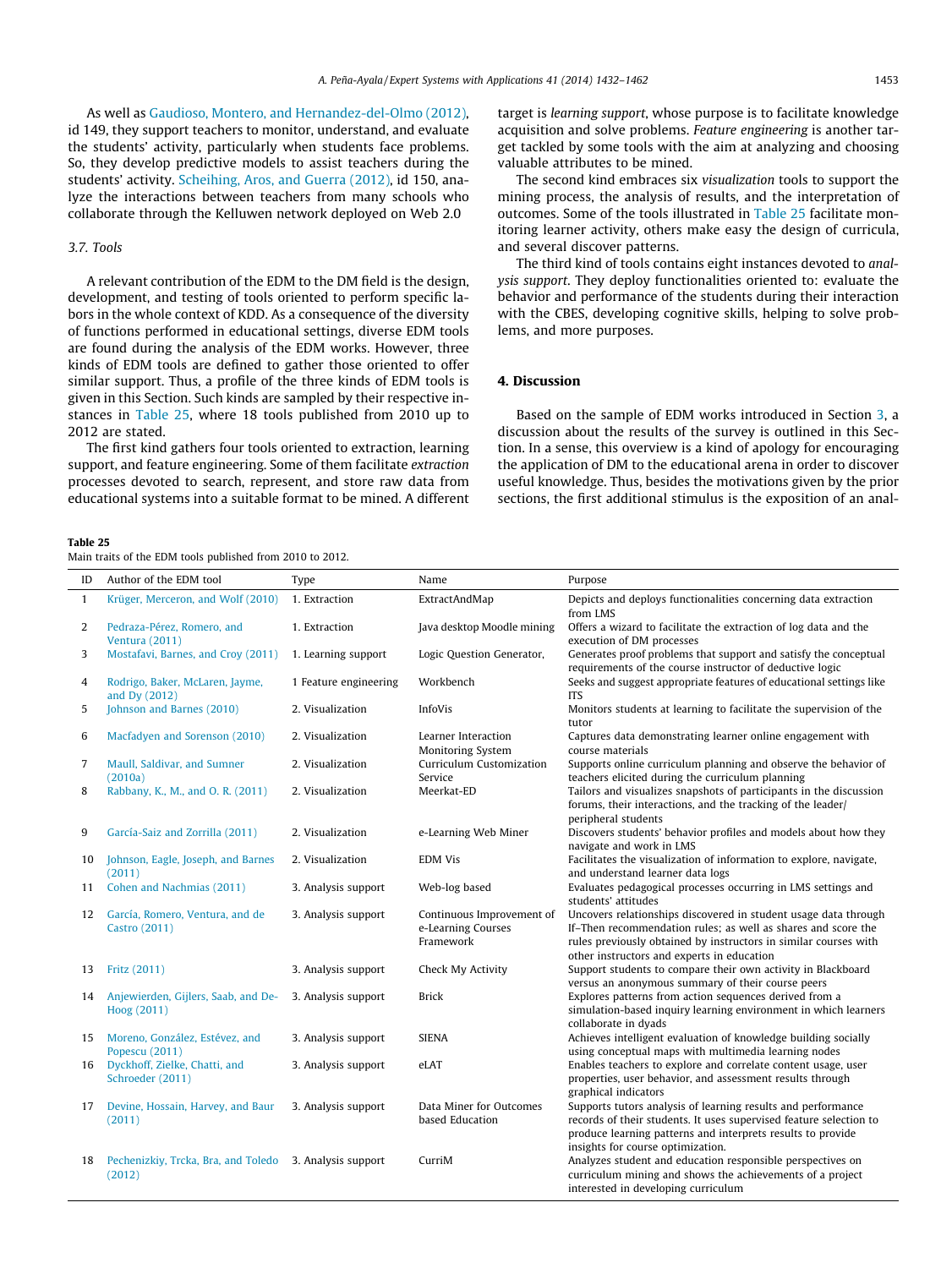<span id="page-22-0"></span>ysis about the functionalities and tools earlier presented, as well as a mention concerning their evolution. The second encouragement is the description of patterns that characterize EDM approaches as a result of the mining achieved by a DM application that was performed as part of our KDD method.

#### 4.1. Analysis of the educational data mining functionalities

According to the arguments stated in Section [2.5.2](#page-5-0), the sample of 240 EDM works was split into seven clusters, where six represent educational functionalities and one integrates EDM tools. A specific functionality reveals the essence of several EDM approaches, their purpose and application target. Thus, 222 EDM approaches were organized according to such a criterion to tailor a conceptual work area; where researchers, developers, and users, who hold similar interests, collaborate to spread a particular functionality.

Thus, in this subsection a brief analysis based on the individual works that compose a particular functionality or a set of tools is stated, and a highlight related to its evolution is also included. Therefore, during the reading of the analysis given by the following sub-subsections (e.g., 4.1.1,..., 4.1.7), the respective source (e.g., Sections [3.1 to 3.7](#page-7-0)) and the statistical information earlier provided (e.g., [Tables 11–25\)](#page-7-0) should be taken into account to facilitate the interpretation.

#### 4.1.1. Analysis of student modeling

As for student modeling, it represents the kernel of the EDM labor. Excepting behavior and performance, all kinds of student traits, actions, and achievements are considered as part of this functionality that is simple called ''student modeling''. According to the analysis of the 43 EDM approaches identified in Section [3.1](#page-7-0) the following traits are the most characterized: groups of activities, instruction and learning styles, resource usage, analysis and prediction of academic achievements, student success factors, concentration, postural patterns, students' mental states, domain knowledge, learning trajectories, knowledge tracing, and skills.

However, before the diversity of traits and the difficulty to depict them, the specialization of the student modeling functionality is demanded. Even though 66% of the approaches is mature and no incipient works were found in 2012, the total number is decreasing from 17 in 2010 up to 10 in 2012 as a consequence of the specialization effect. Thus, new mature targets could emerge as a result of the most claimed demands, such as: domain knowledge, skills, emotions, context, and cognition.

### 4.1.2. Analysis of student behavior modeling

In relation to student behavior modeling, it represents a mature target that challenges researchers to monitor, analyze, depict, simulate, and evaluate in real-time student behavior, as well as proactive and reactive modes. The analysis of the 48 EDM approaches stated in Section [3.2](#page-9-0), where 66% is descriptive, unveils specific issues that are object of study and characterization such as: feature extraction, students contributions, persistence in online activity, careless attitude, gaming, metacognitive activity, user-system interaction, self-adaptation, collaborative activities, solving styles, as well as the prediction of student's ability, outcomes, understanding, behavior, task completion, and final marks.

The evolution of this functionality shows a slightly decreasing tendency of the quantity of approaches, whose annual average is 15. However, the demand for implementing real-time approaches for monitoring, supporting, and assessing student behavior should increase as much as online educational modalities (e.g., u-learning, educational networking...) spread.

#### 4.1.3. Analysis of student performance modeling

With respect to student performance modeling, it is the ''novelty'' of the functionalities. As Section [3.3](#page-13-0) reports, although its first approaches appeared in 2011, they have accumulated 46 works in just two years, a similar quantity to the prior functionalities. In consequence, 66% corresponds to incipient approaches and the remaining to matures, all of them oriented to deal with the following subjects: failure, success, students' response time, carelessness achievement, forgetting and relearning, time needed to solve a problem, sequential effect, preparation for future learning, knowledge mastered after a delay, disorientation, learning progression, response patterns, and learning achievements.

It is expected the performance functionality matures and their support be incorporated to CBES. Specially, the current demand is to provide timely students supervision and assessment with the aim at anticipating adjustments. This proactive policy is supported by the empirical evidence, because more than 80% corresponds to approaches based on predictive models.

### 4.1.4. Analysis of assessment

In another vein, assessment functionality represents the opportunity and responsibility to evaluate and control the efficacy, efficiency, quality, and degree of users' satisfaction of any kind of educational system, specially the CBES. As the sample embraces 45 EDM works, where 75% is mature, the interest in implementing this functionality is equivalent to the one held by the prior three. Practically, half the 45 approaches introduced in Section [3.4](#page-15-0) is based on descriptive models and the remaining on predictive. The approaches are normally oriented to tackle the next issues: find recurrent failures, selection of examples, inquiry process, learned skills, discover relationships among responses, recruitment of aspirants, difficulty level of problems, student accuracy, learning activities, misunderstandings, confusions, merits and pitfalls of standardized tests.

Even though the sample shows a decreasing number of approaches published in 2012, assessment is an essential functionality to be permanently carried out. Moreover, new paradigms and modes of assessment are being considered such as: adaptive testing, self-assessment, dynamic prompting, and collaborative evaluation.

### 4.1.5. Analysis of student support and feedback

As regards student support and feedback, this functionality is the key to enhance the personalization and customization of CBES to meet students' demands. Furthermore, it is necessary to extend the scope, performance, and support provided by the whole educational system, including academic human resources. The series of 21 approaches stated in Section [3.5](#page-18-0) unveils a halting occurrence of works, where nearly 40% is mature. Some of the study objects taken into account are the following: dialogue analysis, generation of hints, decision making, customized feedback, reinforcement, recommendations, opinion about teaching behaviors, advice content, student annotations, dealing with emotions, and stimulation of competences.

Concerning the functionality evolution, subjects such as the following are under development: recommender systems, adaptive support, text mining, web mining, analysis of tutorial and peer dialogues, and interaction through social networks.

# 4.1.6. Analysis of curriculum, domain knowledge, sequencing, and teachers support

The functionality that embraces curriculum, domain knowledge, sequencing, and teachers support represents heterogeneous tasks and components that CBES usually perform. The series of 19 approaches given in Section [3.6](#page-19-0) uncovers a hesitant publication of works, where nearly 60% is incipient! Most of the approaches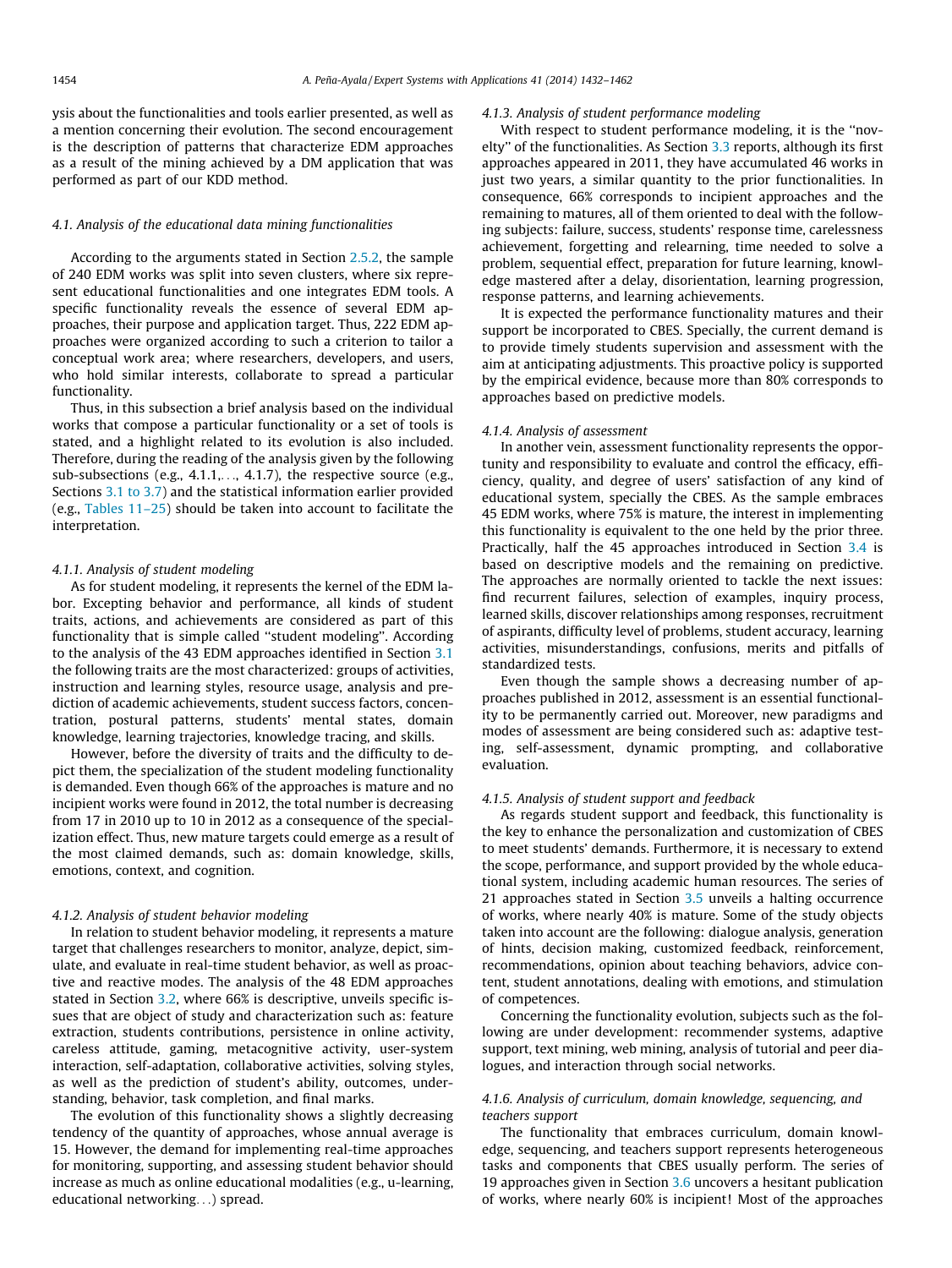<span id="page-23-0"></span>provide the next kind of service: content authoring, knowledge description, teachers' collaboration to tailor curricula, personalized searching of educational content, user-tools interaction, curriculum analysis, scheduling of learning activities, design of hierarchical content structures, inducing pedagogical strategies, anticipation of teachers' performance, and teacher mentoring behaviors.

The evolution of this sort of functionality expects an increasing demand of the prior tasks and components, as well as the incursion in other targets, such as: development of adaptive pedagogical strategies, application of social networking to deliver education and spread collaboration, personalization of learning content, adaptive sequencing, and automation of content authoring.

# 4.1.7. Analysis of tools

As well as the set of 18 tools stated in Section [3.7](#page-21-0), they are organized in three kinds of tools, where the first contains three sorts of tools. So, there are five types of tools (e.g., extraction, learning support, feature engineering, visualization, and analysis support) that denote the diversity of tasks, which are suitable to be supported. In spite of 60% of the tools being incipient and their publication is inconsistent, the claim for assigning devoted resources to build specialized EDM tools is growing.

Thus, the evolution of the development tools, as well as their application is oriented to: facilitate raw data extraction and transformation, simplify feature extraction, provide learning support to students, enhance the collaboration among peers of students as well as teachers, and introduce graphical and streaming interfaces to supervise students, data analysis, and knowledge discovery.

#### 4.2. Discovery of patterns about educational data mining approaches

Based on the frequencies estimated for each value that instantiate a particular trait, a set of clusters was produced to identify the most usual value-instances for educational and DM traits. It means the resultant clusters unveil the inner-relationships between the values that instantiate a specific trait. In addition, seldom used traits to depict the EDM approaches were gathered into three clusters according to specific ranges of counting. In this way, the ground to support a proposal for a realistic pattern to depict EDM approaches was introduced through in Sections [2.4 and 2.5](#page-3-0) through [Tables 1–10.](#page-3-0)

However, the next issues are still pending to be solved: How is it possible to confirm such inner-relationships? What are the interrelationships between the value-instances of the educational and DM traits? The responses to both questions will contribute to enforce the proposed EDM approach pattern.

The second answer reveals two specific patterns: one is the pattern for EDM approaches based on descriptive models, and the other is the pattern for EDM approaches based on predictive models, which are respectively called: EDM descriptive approach pattern and EDM predictive approach pattern.

## 4.2.1. Data mining application to unveil interrelationships between educational and data mining traits

With the aim of answering that pair of questions, a DM application was performed according to the next EDM approach profile: domain knowledge functionality; domain knowledge role; analysis role-type; evaluation module; monitor module-type; conventional system; personal system-name; machine learning discipline; descriptive model; clustering task; instance-based learning method; k-means algorithm. The implementation was made in Weka ([Hall et al., 2009\)](#page-27-0).

A sample of the outcome produced for the approach is shown in Table 26; where after 7 iterations a pair of clusters was generated. The cluster sum of squared errors was that 1444.2154. Although

#### Table 26

Outcome of the DM application to discover the interrelationships between educational and DM traits value-instances of 222 EDM approaches, which was deployed in Weka.

| Educational and DM traits                                                                                                                                                                                                                          | Full data<br>(222)                                       | Cluster 0<br>(92)                                        | Cluster 1<br>(130)                                    |
|----------------------------------------------------------------------------------------------------------------------------------------------------------------------------------------------------------------------------------------------------|----------------------------------------------------------|----------------------------------------------------------|-------------------------------------------------------|
| <b>EDM</b> functionalities<br>2. Student behavior modeling<br>3. Student performance modeling<br>4. Assessment: general<br>5. Student modeling<br>6. Student support and feedback<br>7. Curriculum-domain knowledge-<br>sequencing-teacher support | 0.1937<br>0.2162<br>0.2072<br>0.2027<br>0.0946<br>0.0856 | 0.1630<br>0.2609<br>0.0761<br>0.2391<br>0.1304<br>0.1304 | 0.2154<br>0.1846<br>0.3<br>0.1769<br>0.0692<br>0.0538 |
| <b>Educational systems</b><br>78 Conventional system<br>91 Intelligent tutoring system<br>93 Learning management system                                                                                                                            | 0.0901<br>0.3964<br>0.0901                               | 0.1739<br>0.1957<br>0.1304                               | 0.0308<br>0.5385<br>0.0615                            |
| Educational systems-name<br>107 Algebra<br>113 ASSISTments<br>140 Moodle                                                                                                                                                                           | 0.0901<br>0.0856<br>0.0586                               | 0<br>0.0326<br>0.0761                                    | 0.1538<br>0.1231<br>0.0462                            |
| <b>DM-Disciplines</b><br>162 Machine learning<br>164 Probability<br>165 Statistic                                                                                                                                                                  | 0.4054<br>0.4550<br>0.2117                               | 0.5<br>0.2065<br>0.337                                   | 0.3385<br>0.6308<br>0.1231                            |
| DM-Model<br>167 Descriptive<br>168 Predictive                                                                                                                                                                                                      | 0.4279<br>0.6126                                         | 1<br>0.0652                                              | 0.0231<br>1                                           |
| DM-Tasks<br>169 Association rules<br>170 Classification<br>173 Clustering<br>177 Regression                                                                                                                                                        | 0.0721<br>0.4595<br>0.2928<br>0.1667                     | 0.1739<br>0.0326<br>0.6739<br>0.0326                     | 0<br>0.7615<br>0.0231<br>0.2615                       |
| DM-Methods<br>181 Bayes theorem<br>194 Decision trees<br>208 Instances-based learning                                                                                                                                                              | 0.2162<br>0.1982<br>0.0991                               | 0.0761<br>0.087<br>0.2065                                | 0.3154<br>0.2769<br>0.0231                            |
| DM-Techniques<br>242 Frequencies<br>261 Logistic regression                                                                                                                                                                                        | 0.045<br>0.0901                                          | 0.1087<br>0                                              | 0<br>0.1538                                           |
| DM-Algorithms<br>325 Expectation maximization<br>342 [48<br>347 K-means<br>373 NaiveBayes                                                                                                                                                          | 0.0676<br>0.0676<br>0.0856<br>0.0586                     | 0.0652<br>0.0326<br>0.1848<br>0.0109                     | 0.0692<br>0.0923<br>0.0154<br>0.0923                  |
| <b>DM-Equations</b><br>425 Descriptive statistic<br>451 Statistical                                                                                                                                                                                | 0.027<br>0.0946                                          | 0.0543<br>0.1739                                         | 0.0077<br>0.0385                                      |
| <b>DM-Frames</b><br>461 Bayesian networks                                                                                                                                                                                                          | 0.0721                                                   | $\Omega$                                                 | 0.1231                                                |

the binary vector holds 475 items, only those that represent the highest average of presence are shown. The first column identifies the numerical trait id and its name. The other three columns uncover the average estimated for the full data, cluster 0, and cluster 1, which respectively hold 222, 92, 130 records of the EDM approach profiles. In order to facilitate the interpretation, the name of the trait appears before its respective value-instances that reached the highest average.

# 4.2.2. Inner-relationships between value-instances of educational and data mining traits

With the purpose to respond to the first question and provide more evidence in favor of the EDM approach pattern, it is necessary to compare the averages shown in Table 26 against the counting presented in earlier [Tables 1–10](#page-3-0) stated in Sections [2.4 and 2.5.](#page-3-0) So, several matches between the average of specific value-instances and their respective counting estimated for them in their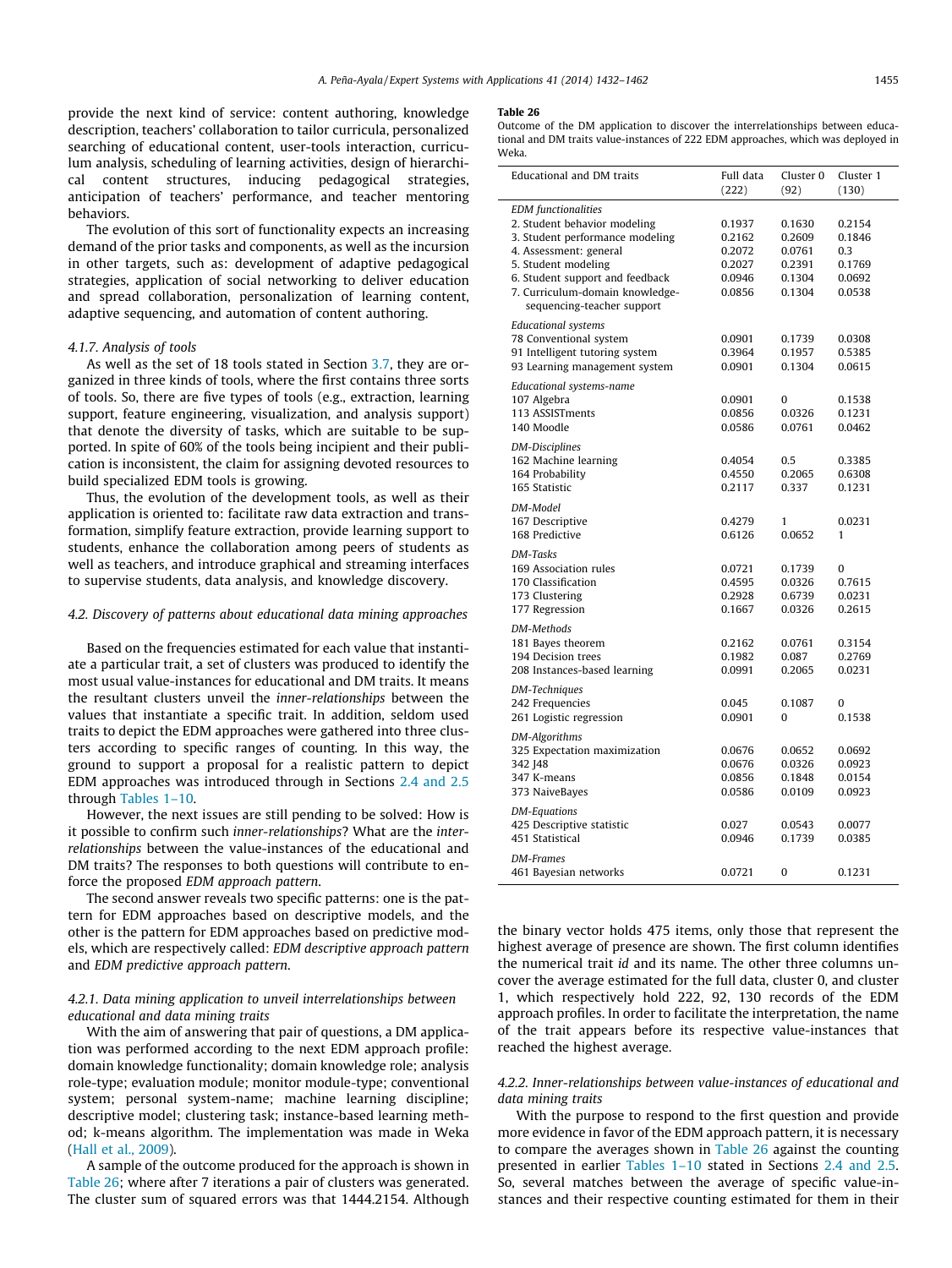respective ''comparative table'' are highlighted for the following traits<sup>8</sup>:

- 1. EDM functionalities: its value-instances 2 to 7 confirm their frequency unveiled in [Table 10.](#page-6-0) So, the balanced proportion of the six functionalities that label EDM approaches (e.g., student modeling, assessment, curriculum...) is demonstrated.
- 2. Educational systems: the average of its value-instances 78, 91, and 93 is similar to the counting depicted in [Table 8](#page-5-0) for conventional, ITS, and LMS; therefore, it is confirmed the most common educational system are: ITS.
- 3. Educational systems-name: the average of its value-instances 107, 113, and 140 demonstrate that Algebra, ASSISTments, and Moodle are three of the most specific educational systems mined by EDM approaches as [Table 9](#page-5-0) asserts.
- 4. Disciplines: the average of its value-instances 162, 164, and 165 reinforce their prominence claimed in [Table 1](#page-3-0) for machine learning, probability, and statistic.
- 5. Model: the average of its value-instances 167 and 168 follow the same proportion as the one illustrated for descriptive and predictive in [Fig. 2](#page-3-0).
- 6. Tasks: the average of its value-instances 169, 170, 173, and 177 support their popularity manifested in [Table 2](#page-3-0) for association rules, classification, clustering, and regression.
- 7. Methods: the average of its value-instances 181, 194, and 208 guarantee that Bayes theorem, decision trees, and instances-based learning are the top-three methods unveiled in [Table 3.](#page-4-0)
- 8. Techniques: the average of its value-instances 242 and 261 add evidence in favor of frequencies and logistic regression, the two techniques most common used according to [Table 4.](#page-4-0)
- 9. Algorithms: the average of its value-instances 325, 342, 347, and 373 exclaim the most popular four algorithms are EM, J48, k-means, and Naive–Bayes, which have been identified in [Table 5](#page-4-0).
- 10. Equations: the average of its value-instances 425 and 451 coincide with [Table 6](#page-4-0) to assert statistical, including descriptive, equations are the most estimated by EDM approaches.
- 11. Frames: the average of its value-instance 461 confirms the most popular frame is Bayesian networks as [Table 7](#page-5-0) shows.

### 4.2.3. Interrelationships between value-instances of educational and data mining traits

In order to respond to the second question, an analysis of clusters 0 and 1 is demanded to discover the interrelationships between the value-instances of educational and DM traits. The right columns of [Table 26](#page-23-0) reveal the existence of a couple of ''absolute'' clusters; because the number 0 only contains EDM approaches whose model is descriptive; whereas, cluster 1 is exclusively made up of EDM approaches deployed as predictive models.

Therefore, two new patterns are yielded to characterize EDM approaches; the first is: both patterns, descriptive and predictive, are composed of the values that instantiate more often their respective EDM approaches than the ones which pertain to the other model. According to such kind of contrasting comparison, the following interrelationships between the value-instances of several traits are conjectured to tailor the respective pattern for descriptive and predictive EDM approaches:

Regarding EDM approaches characterized as descriptive models, they are suitable for functionalities such as: student performance modeling, student modeling, student support and feedback, and curriculum, domain knowledge, sequencing, and teacher support. They are used most often in conventional and LMS systems. Nearly the double of they, in comparison with predictive, discover knowledge from Moodle. Half these approaches is ground on the machine learning discipline, and one third lays on the statistic. Association rules are exclusively used by these approaches; whereas, clustering is nearly always applied by them too. Instances-based learning is their favorite method. Exclusively, they apply frequency techniques. What is more, they often deploy the k-means algorithm. The EM algorithm is similarly deployed by approaches based on descriptive as well as predictive models. Statistical equations, including descriptive, are preferably estimated by descriptive approaches; but, they rarely implement a frame.

As for EDM approaches based on predictive models, they are more in demand for student behavior modeling and assessment functionalities. Half is deployed in ITS. All the approaches that mine Algebra are depicted by predictive models, and the majority exploits ASSISTments. Approximately, two thirds is supported by the probability discipline. Classification and regression tasks are very often applied for predictive approaches. Bayes theorem and decision trees are preferable methods for predictive approaches. Only these approaches include logistic regression techniques. Besides, they frequently implement the J48 and Naïve–Bayes algorithms. The application of statistical equations by predictive approaches is unusual. In addition, they exclusively implement Bayesian networks.

# 5. Conclusions

The journey along the EDM arena is terminating. However, it is pertinent to visit two places before reaching the final point. The first highlights the main attributes and patterns found out from the sample of EDM works. The second develops an analysis of strengths, weaknesses, opportunities, and threats (SWOT) to describe the EDM arena status, as well as to provide a reference for future work. Finally, the following comment can be stated:

''EDM is living its spring time and preparing for a hot summer season.''

#### 5.1. A snapshot of the survey of educational data mining works

Once the sample of EDM works has been presented, as well as several statistical and mining outcomes, a conceptual shape of the EDM field is sketched in this subsection. Such a viewpoint is made up of six subjects: one corresponds to the main EDM functionalities, the other concerns the EDM approach pattern, a pair is related to the EDM descriptive and predictive approach patterns, and two more are devoted to authors and institutions engaged in the development of the EDM arena.

The functionalities EDM (e.g., detailed by their specific Sections [3.1 to 3.6](#page-7-0) and supported by statistical and mined outcomes given in Sections [2.4, 2.5, and 4.2](#page-3-0)) label the nature of the work being developed since 2010 up to date. Therefore, it is evident student modeling is the preferred target of research, development, and application, which is followed by assessment. Even though, the other three functionalities (e.g., student support..., curriculum..., tools) claim the focus and interest of the EDM community, as well as others that are identified in Section [1](#page-0-0).

The EDM approach pattern (presented and ground in Section [4.2\)](#page-23-0) highlights the preferences of the EDM community that lead the design, deployment, and operation of EDM approaches.

 $^8\,$  In matches 3, 4, 6, 7, 8, 9, 10, and 11, the average of the full data estimated for the traits (i.e., second column in [Table 26\)](#page-23-0) is equivalent to the percentage computed for them in the respective comparative table (i.e., see the percentage column of the comparative table). The reason is: they apply a different denominator that corresponds to their respective sample size; in this case, the denominator is 222 (i.e., see the second column header of [Table 26](#page-23-0)), which is different to the total counting stated at the bottom of the respective comparative table.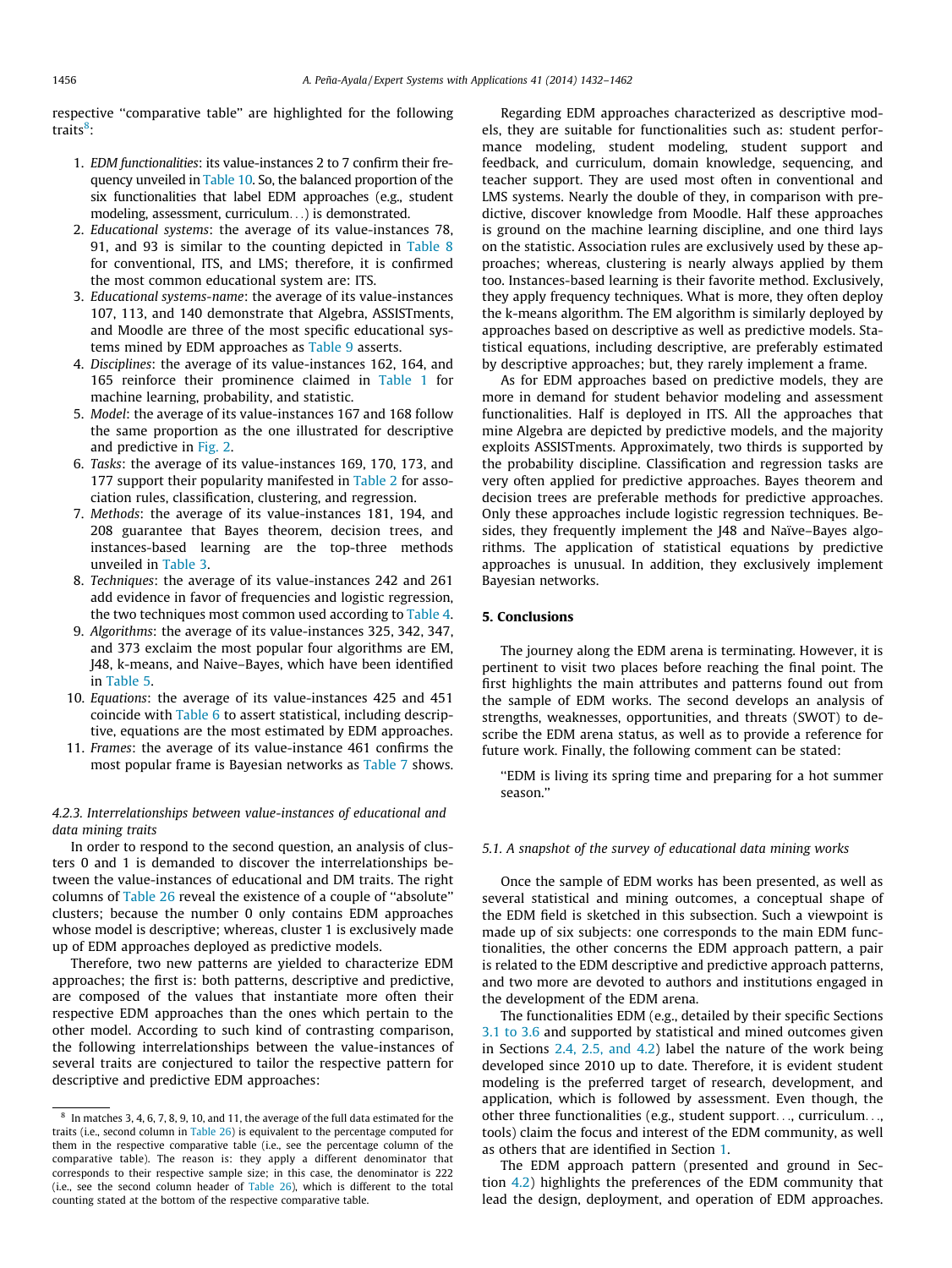<span id="page-25-0"></span>As has been stated, twelve traits make up the pattern, where four concern educational subject and eight the DM topic. The privileged values-instances of the traits shape the ''favorite menu dishes''. This means, the most common EDM approaches are oriented to student modeling and assessment functionalities, particularly those devoted to performance, behavior, learning, and domain knowledge. Such approaches mainly operate on ITS, LMS, and conventional systems. Particularly, they use Algebra, ASSISTments, and Moodle to mine their data. The DM profile of the majority of EDM approaches is supported by probability, machine learning, and static disciplines; where six of ten approaches are based on predictive models; whereas classification is the leader task that is followed by clustering; as well as, Bayes theorem and decision trees are the most used methods, which are complemented by logistic regression and frequencies techniques. Concerning the implementation, EDM approaches often turn to k-means, EM, J48, and Naive–Bayes algorithms; besides statistical and logistic regression equations, as well as, Bayesian networks, and its dynamical version, frame.

In another vein, the EDM descriptive approach pattern and EDM predictive approach pattern, earlier described in Section [4.2](#page-23-0), unveil: how the EDM approaches probably look to each other based on their respective DM model. According to the privileged valueinstances of the traits that make up both patterns, an additional remark is made: In some sense, descriptive and predictive patterns reflect the logistic behind the approaches developed during from 2010 to date, as well as being a reference worthy to be considered for future approaches.

On the other hand, the EDM community is composed of researchers and institutions. Given a segment of the references gathered in this survey, a ranking is estimated. It provides in descending order the authors and their number of EDM works as follows: (a) Ryan Baker: 15; (b) Cristobal Romero and Sebastián Ventura: 12; (c) Kenneth Koedinger: 11; (d) Joseph Beck: 7; (e) Kalina Yacef, Tiffany Barnes, John Stamper: 6; (f) Philip Pavlik, Jr., Neil T. Heffernan, Zachary Pardos, Sujith M. Gowda: 5.

As result of such a sample, it is desirable to award the support provided by some institutions involved in the EDM research, such as: Worcester Polytechnic Institute, USA; Carnegie Mellon University, USA; Cordoba University, Spain; University of Sydney, Australia; University of North Carolina at Charlotte, USA; University of Memphis, USA; Vanderbilt University, USA.

### 5.2. Analysis of the educational data mining field

The status of the EDM arena is briefly described by means of a SWOT analysis [\(Mengel, Sis, & Halloran, 2007\)](#page-28-0). Besides of identifying strengths, weaknesses, opportunities, and threats about the EDM arena, these factors respectively represent: aspects to justify the use of EDM as part of the CBES scope, issues to overcome, profitable areas of development, and risks to be tackled by EDM community. The description of the four factors is given as follows.

As for the strengths, some of the most relevant are: the baseline is quite robust and mature, due to being supported by the DM and the educational systems fields, whose background was fully outlined in Sections [2.4 and 2.5.](#page-3-0) It represents a target of study and application for many disciplines that demand interdisciplinary and transdisciplinary viewpoints. It is perceived as a friendly environment among the EDM members, who share data logs, software, and findings. In addition, EDM specialized events and media are expanding quickly to spread the achievements and encourage new research projects.

Concerning the weaknesses, EDM is an incipient research field that is taken on few shoulders. Most of the recent works have been published in the proceedings of the International Conference on Educational Data Mining.<sup>9</sup> Specialized conferences and media in DM practically ignore the application of DM for education. Most of the EDM approaches represent the implementation of DM to explore educational subjects, instead of contributing to extend the DM field. Thus, many of the EDM researchers are in reality users of DM frameworks and tools. Because student modeling commands the focus of more than half the approaches, other targets are underdeveloped and others are still pending. According to the results analysis presented in Section [4.2](#page-23-0), it is evident that most of the EDM approaches only apply a small portion of the huge repertory of DM items (e.g., disciplines, tasks, algorithms, equations, and frames) and ignore or underrate many other options.

The opportunities for EDM are tremendous! Education is a high priority of world society, which claims new paradigms to enhance the scope, quality, efficiency, and achievements of educational systems. Non-conventional educational approaches are welcome everywhere. Pedagogical paradigms demand student-centered education; as well as, personalized teaching is needed to meet individual, group, and community demands. Such a need is being tackled by AIWBES, where EDM represents an option to implement these properties. According to the fast evolution of computers, communications, internet, and heterogeneous platforms that facilitate the interaction man–machine anywhere/anytime, the sort of educational settings and data are growing exponentially and its diversification is unknown.

As regards the threats, they represent the constraints that avoid, delay, and obstruct the rational and formal development of EDM. Such barriers are mainly represented by the natural shortages that an incipient discipline has to confront. Therefore, EDM has to deal with: the lack of a particular theory to ground the EDM work essentials. What is more, a standard terminology, a common logistic, reliable frameworks, and open architectures are demanded to be proposed, accepted, and followed by the EDM community. Other issues are the lack of recognition and valorization of the contributions that EDM is able to provide for extending and enhancing the traditional achievements of educational systems.

### Acknowledgments

The author gives testimony of the strength given by his Father, Brother Jesus, and Helper, as part of the research projects of World Outreach Light to the Nations Ministries (WOLNM). Moreover, a special mention is given to Leonor Adriana Cárdenas Robledo, who fulfilled a valueable task during the research, as well as Mr. Lawrence Whitehill Waterson, a native British English speaker who tunes the manuscript. Finally, this research holds a partial support from grants given by: CONACYT-SNI-36453, CONACYT 118862, CONACYT 118962-162727, IPN-SIP-20131093, IPN-COF-AA-SIBE DEBEC/647-391/2013.

#### References

- Akcapinar, G., Cosgun, E., & Altun, A. (2011). Prediction of perceived disorientation in online learning environment with random forest regression. In Proceedings of the 4th international conference on educational data mining (pp. 259–263).
- Aleahmad, T., Aleven, V., & Kraut, R. (2010). Automatic rating of user-generated math solutions. In: Proceedings of the 3rd international conference on educational data mining (pp. 267–268).
- [Anaya, A. R., & Boticario, J. G. \(2011a\). Content-free collaborative learning modeling](http://refhub.elsevier.com/S0957-4174(13)00663-5/h0005) using data mining. [User Modeling and User-Adapted Interaction, 21](http://refhub.elsevier.com/S0957-4174(13)00663-5/h0005)(1–2), [181–216](http://refhub.elsevier.com/S0957-4174(13)00663-5/h0005).
- Anaya, A. R., & Boticario, J. G. (2011b). Towards improvements on domainindependent measurements for collaborative assessment. In Proceedings of the 4th international conference on educational data mining (pp. 317–318).
- Anjewierden, A., Gijlers, H., Saab, N., & De-Hoog, R. (2011). Brick: mining pedagogically interesting sequential patterns. In Proceedings of the 4th international conference on educational data mining (pp. 341–342).

<sup>9</sup> [https://sites.google.com/a/iis.memphis.edu/edm-2013-conference/](https://www.sites.google.com/a/iis.memphis.edu/edm-2013-conference/)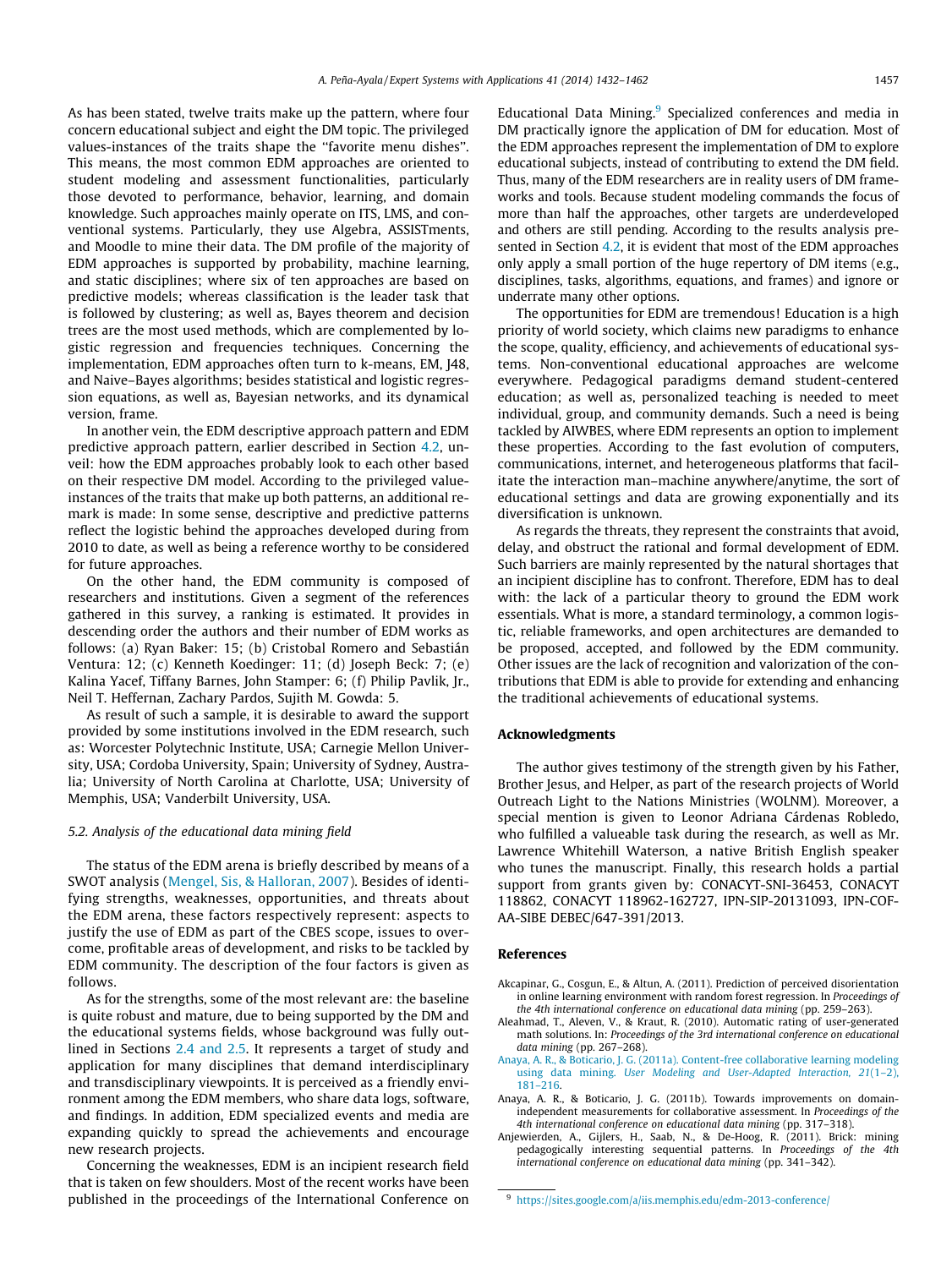<span id="page-26-0"></span>Anjewierden, A., Kollöffel, B., & Hulshof, C. (2007). Towards educational data mining: using data mining methods for automated chat analysis to understand and support inquiry learning processes. In Proceedings of the international workshop on applying data mining in e-Learning (pp. 23–32).

- [Antonenko, P. D., Toy, S., & Niederhauser, D. S. \(2012\). Using cluster analysis for data](http://refhub.elsevier.com/S0957-4174(13)00663-5/h0010) [mining in educational technology research.](http://refhub.elsevier.com/S0957-4174(13)00663-5/h0010) Educational Technology Research and [Development, 60](http://refhub.elsevier.com/S0957-4174(13)00663-5/h0010)(3), 383–398.
- Arroyo, I., Mehranian, H., & Woolf, B. P. (2010). Effort-based tutoring: an empirical approach to intelligent tutoring. In Proceedings of the 3rd international conference on educational data mining (pp. 1–10).
- Bachmann, M., Gobert, J., & Beck, J. (2010). Tracking students' inquiry paths through student transition analysis. In Proceedings of the 3rd international conference on educational data mining (pp. 269–270).
- Baker, R. S. J. D., & Gowda, S. M. (2010). An analysis of the differences in the frequency of students' disengagement in urban, rural, and suburban high schools. In Proceedings of the 3rd international conference on educational data mining (pp. 11–20).
- [Baker, R. S. J. D., & Yacef, K. \(2009\). The state of educational data mining in 2009: A](http://refhub.elsevier.com/S0957-4174(13)00663-5/h0015) review and future vision. [Journal of Educational Data Mining, 1](http://refhub.elsevier.com/S0957-4174(13)00663-5/h0015)(1), 1–15.
- Baker, R. S. J. D., Gowda, S. M., & Corbett, A. T. (2011). Automatically detecting a student's preparation for future learning: Help use is key. In Proceedings of the 4th international conference on educational data mining (pp. 179–188).
- Baker, R. S. J. D., Gowda, S. M., Wixon, M., Kalka, J., Wagner, A. Z., Salvi, A., Aleven, V., Kusbit, G. W., Ocumpaugh, J., & Rossi, L. (2012). Towards sensor-free affect detection in cognitive tutor algebra. In Proceedings of the 5th international conference on educational data mining (pp. 126–133).
- Barker-Plummer, D., Cox, R., & Dale, R. (2011). Student translations of natural language into logic: The grade grinder corpus release 1.0. In Proceedings of the 4th international conference on educational data mining (pp. 51–60).
- Barker-Plummer, D., Dale, R., & Cox, R. (2012). Using edit distance to analyse errors in a natural language to logic translation corpus. In Proceedings of the 5th international conference on educational data mining (pp. 134–141).
- Barracosa, J., & Antunes, C. (2011a). Anticipating teachers' performance. In Proceedings of the KDD 2011 workshop: Knowledge discovery in educational data (pp. 77–82).
- Barracosa, J., & Antunes, C. (2011b). Mining teaching behaviors from pedagogical surveys. In Proceedings of the 4th international conference on educational data mining (pp. 329–330).
- Bayer, J., Bydzovská, H., Géryk, J., Obsıvac, T., & Popelínský, L. (2012). Predicting drop-out from social behaviour of students. In Proceedings of the 5th international conference on educational data mining (pp. 103–109).
- Beheshti, B., Desmarais, M. C., & Naceur, R. (2012). Methods to find the number of latent skills. In Proceedings of the 5th international conference on educational data mining (pp. 81–86).
- Bergner, Y., Dröschler, S., Kortemeyer, G., Rayyan, S., Seaton, D., & Pritchard, D. E. (2012). Model-based collaborative filtering analysis of student response data: machine-learning item response theory. In Proceedings of the 5th international conference on educational data mining (pp. 95–102).
- [Berkhin, P. \(2006\). Survey of clustering data mining techniques. In J. Kogan, C.](http://refhub.elsevier.com/S0957-4174(13)00663-5/h0020) [Nicholas, & M. Teboulle \(Eds.\),](http://refhub.elsevier.com/S0957-4174(13)00663-5/h0020) Grouping multidimensional data (pp. 25–71). [Heidelberg: Springer.](http://refhub.elsevier.com/S0957-4174(13)00663-5/h0020)
- [Bhattacharyya, D. K., & Hazarika, S. M. \(2006\).](http://refhub.elsevier.com/S0957-4174(13)00663-5/h0025) Networks, data mining and artificial [intelligence: trends and future directions](http://refhub.elsevier.com/S0957-4174(13)00663-5/h0025). New Delhi: Narosa Publishing House.
- Bian, H. (2010). Clustering student learning activity data. In Proceedings of the 3rd international conference on educational data mining (pp. 277–278).
- [Bolt, D. M., & Newton, J. R. \(2011\). Multiscale measurement of extreme response](http://refhub.elsevier.com/S0957-4174(13)00663-5/h0030) style. [Educational and Psychological Measurement, 71](http://refhub.elsevier.com/S0957-4174(13)00663-5/h0030)(5), 814–833.
- Bouchet, F., Azevedo, R., Kinnebrew, J. S., & Biswas, G. (2012). Identifying students' characteristic learning behaviors in an intelligent tutoring system fostering selfregulated learning. In Proceedings of the 5th international conference on educational data mining (pp. 65–72).
- Bousbia, N., Labat, J. M., Balla, A., & Rebai, I. (2010). Analyzing learning styles using behavioral indicators in web based learning environments. In Proceedings of the 3rd international conference on educational data mining (pp. 279–280).
- Boyer, K. E., Phillips, R., Ha, E. Y., Wallis, M. D., Vouk, M. A., & Lester, J. C., (2010). A preliminary investigation of hierarchical hidden Markov models for tutorial planning. In Proceedings of the 3rd international conference on educational data mining (pp. 285–286).
- [Brighton, H., & Mellish, C. \(2002\). Advances in instance selection for instance-based](http://refhub.elsevier.com/S0957-4174(13)00663-5/h0035) learning algorithms. [Journal of Data Mining and Knowledge Discovery, 6](http://refhub.elsevier.com/S0957-4174(13)00663-5/h0035), [153–172](http://refhub.elsevier.com/S0957-4174(13)00663-5/h0035).
- Brunskill, E. (2011). Estimating prerequisite structure from noisy data. In Proceedings of the 4th international conference on educational data mining (pp. 217–221).
- Brunskill, E., & Russell, S. (2011). Partially observable sequential decision making for problem selection in an intelligent tutoring system. In Proceedings of the 4th international conference on educational data mining (pp. 327–328).
- [Buldua, A., & Üçgüna, K. \(2010\). Data mining application on students' data.](http://refhub.elsevier.com/S0957-4174(13)00663-5/h0040) Procedia [Social and Behavioral Sciences, 2](http://refhub.elsevier.com/S0957-4174(13)00663-5/h0040)(2), 5251–5259.
- Cade, W. L., & Olney, A. (2010). Using topic models to bridge coding schemes of differing granularity. In Proceedings of the 3rd international conference on educational data mining (pp. 281–282).
- Cai, S., Jain, S., Chang, Y. H., & Kim, J. (2011). Towards identifying teacher topic interests and expertise within an online social networking site. In Proceedings of the KDD 2011 workshop: Knowledge discovery in educational data (pp. 97–102).
- Campagni, R., Merlini, D., & Sprugnoli, R. (2012). Analyzing paths in a student database. In Proceedings of the 5th international conference on educational data mining (pp. 208–209).
- [Cetintas, S., Si, L., Xing, Y. P., Zhang, D., Park, J. Y., & Tzur, R. \(2010\). A joint](http://refhub.elsevier.com/S0957-4174(13)00663-5/h0045) [probabilistic classification model of relevant and irrelevant sentences in](http://refhub.elsevier.com/S0957-4174(13)00663-5/h0045) Mathematical word problems. [Journal of Educational Data Mining, 2](http://refhub.elsevier.com/S0957-4174(13)00663-5/h0045)(1), 83–101.
- Champaign, J., & Cohen, R. (2010). An annotations approach to peer tutoring. In Proceedings of the 3rd international conference on educational data mining (pp. 231–240).
- [Chang, S. R., Plake, B. S., Kramer, G. A., & Lien, S. M. \(2011\). Development and](http://refhub.elsevier.com/S0957-4174(13)00663-5/h0050) [application of detection indices for measuring guessing behaviors and test](http://refhub.elsevier.com/S0957-4174(13)00663-5/h0050)[taking effort in computerized adaptive testing.](http://refhub.elsevier.com/S0957-4174(13)00663-5/h0050) Educational and Psychological [Measurement, 71](http://refhub.elsevier.com/S0957-4174(13)00663-5/h0050)(3), 437–459.
- Chaturvedi, R. & Ezeife, C. I. (2012). Data mining techniques for design of its student models. In Proceedings of the 5th international conference on educational data mining (pp. 218–219).
- [Chau, M., Cheng, R., Kao, B., & Ng, J. \(2006\). Uncertain data mining: an example in](http://refhub.elsevier.com/S0957-4174(13)00663-5/h0055) [clustering location data. In W. K. Ng, M. Kitsuregawa, J. Li, & K. Chang \(Eds.\),](http://refhub.elsevier.com/S0957-4174(13)00663-5/h0055) [Advances in knowledge discovery and data mining, lecture notes in computer](http://refhub.elsevier.com/S0957-4174(13)00663-5/h0055) science [\(pp. 199–204\). Heidelberg: Springer. Vol. 3918](http://refhub.elsevier.com/S0957-4174(13)00663-5/h0055).
- [Chi, M., VanLehn, K., Litman, D., & Jordan, P. \(2011\). Empirically evaluating the](http://refhub.elsevier.com/S0957-4174(13)00663-5/h0060) [application of reinforcement learning to the induction of effective and adaptive](http://refhub.elsevier.com/S0957-4174(13)00663-5/h0060) pedagogical strategies. [User Modeling and User-Adapted Interaction, 21](http://refhub.elsevier.com/S0957-4174(13)00663-5/h0060)(1–2), [137–180](http://refhub.elsevier.com/S0957-4174(13)00663-5/h0060).
- Chi, M., Koedinger, K., Gordon, G., Jordan, P., & VanLehn, K. (2011). Instructional factors analysis: a cognitive model for multiple instructional interventions. In Proceedings of the 4th international conference on educational data mining (pp. 61–70).
- Cobo, G., García, D., Santamaría, E., Morán, J. A., Melenchón, J., & Monzo, C. (2011). Modeling students' activity in online discussion forums: a strategy based on time series and agglomerative hierarchical clustering. In Proceedings of the 4th international conference on educational data mining (pp. 253–257).
- [Cohen, A., & Nachmias, R. \(2011\). What can instructors and policy makers learn](http://refhub.elsevier.com/S0957-4174(13)00663-5/h0065) [about web-supported learning through web-usage mining.](http://refhub.elsevier.com/S0957-4174(13)00663-5/h0065) The Internet and [Higher Education, 14](http://refhub.elsevier.com/S0957-4174(13)00663-5/h0065)(2), 67–76.
- Crespo, P., & Antunes, C. (2012). Social networks analysis for quantifying students' performance in teamwork. In Proceedings of the 5th international conference on educational data mining (pp. 232–233).
- Desmarais, M. C. (2011). Conditions for effectively deriving a q-matrix from data with non-negative matrix factorization. In Proceedings of the 4th international conference on educational data mining (pp. 41–50).
- Desmarais, M. C., & Pelczer, I. (2010). On the faithfulness of simulated student performance data. In Proceedings of the 3rd international conference on educational data mining (pp. 21–30).
- Devine, T., Hossain, M., Harvey, E. & Baur, A. (2011). Improving pedagogy by analyzing relevance and dependency of course learning outcomes. In Proceedings of the KDD 2011 workshop: Knowledge discovery in educational data (pp. 83–90).
- Dominguez, A. K., Yacef, K., & Curran, J. R. (2010). Data mining for individualised hints in elearning. In Proceedings of the 3rd international conference on educational data mining (pp. 91–100).
- Durand, G., LaPlante, F. & Kop, R. (2011). A learning design recommendation system based on Markov decision processes. In Proceedings of the KDD 2011 workshop: Knowledge discovery in educational data (pp. 69–76).
- Dyckhoff, A. L., Zielke, D., Chatti, M. A., & Schroeder, U. (2011). eLAT: an exploratory learning analytics tool for reflection and iterative improvement of technology enhanced learning. In Proceedings of the 4th international conference on educational data mining (pp. 355–356).
- D'Mello, S., & Graesser, A. (2010). Mining bodily patterns of affective experience during learning. In Proceedings of the 3rd international conference on educational data mining (pp. 31–40).
- [D'Mello, S., Olney, A., & Person, N. \(2010\). Mining collaborative patterns in tutorial](http://refhub.elsevier.com/S0957-4174(13)00663-5/h0070) dialogues. [Journal of Educational Data Mining, 2](http://refhub.elsevier.com/S0957-4174(13)00663-5/h0070)(1), 1–37.
- Eagle, M., Johnson, M., & Barnes, T. (2012). Interaction networks: generating high level hints based on network community clustering. In Proceedings of the 5th international conference on educational data mining (pp. 164–167).
- Falakmasir, M. H., & Habibi, J. (2010). Using educational data mining methods to study the impact of virtual classroom in e-learning. In Proceedings of the 3rd international conference on educational data mining (pp. 241–248).
- Fancsali, S. (2011). Variable construction and causal modeling of online education messaging data: initial results. In Proceedings of the 4th international conference on educational data mining (pp. 331–332).
- Fancsali, S. (2012). Variable construction and causal discovery for cognitive tutor log data: initial results. In Proceedings of the 5th international conference on educational data mining (pp. 237–238).
- Feng, M., & Heffernan, N. (2010). Can we get better assessment from a tutoring system compared to traditional paper testing? Can we have our cake (better assessment) and eat it too (student learning during the test)? In Proceedings of the 3rd international conference on educational data mining (pp. 41–50).
- Feng, M., Heffernan, N. T., Pardos, Z. A., & Heffernan, C. (2011). Comparison of traditional assessment with dynamic testing in a tutoring system. In Proceedings of the 4th international conference on educational data mining (pp. 295–300).
- Fincham, J. M., Anderson, J. R., Betts, S., & Ferris, J. L. (2010). Using neural imaging and cognitive modeling to infer mental states while using an intelligent tutoring system. In Proceedings of the 3rd international conference on educational data mining (pp. 51–60).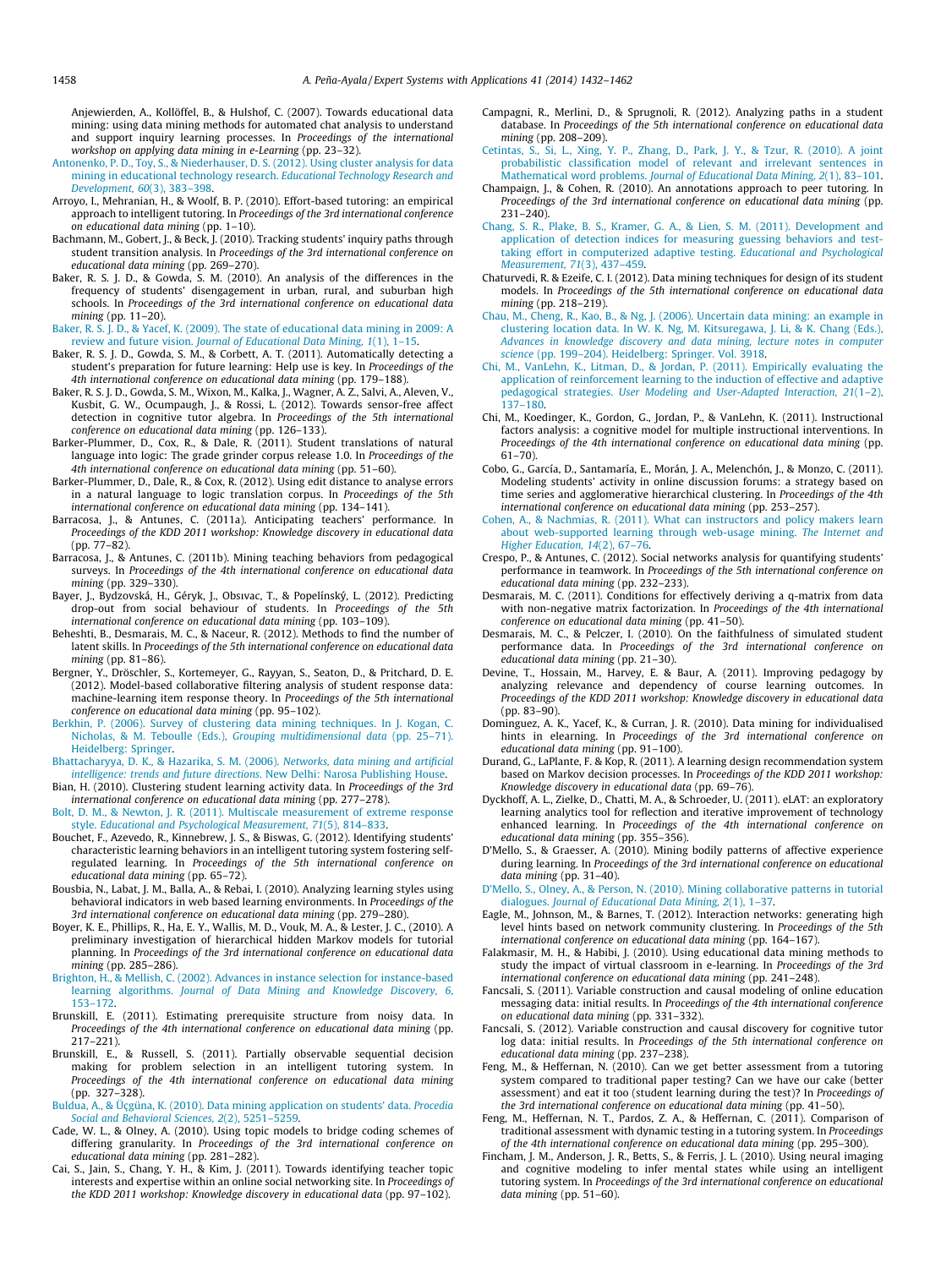- <span id="page-27-0"></span>Forsyth, C., Butler, H., Graesser, A. C., Halpern, D., Millis, K., Cai, Z., & Wood, J. (2010). Higher contributions correlate with higher learning gains. In Proceedings of the 3rd international conference on educational data mining (pp. 287–288).
- Forsyth, C., Pavlik, Jr., P. I., Graesser, A. C., Cai, Z., Germany, M. L., Millis, K., Dolan, R. P., Butler, H., & Halpern, D. (2012). Learning gains for core concepts in a serious game on scientific reasoning. In Proceedings of the 5th international conference on educational data mining (pp. 172–175).
- [France, M. K., Finney, S. J., & Swerdzewski, P. \(2010\). Students' group and member](http://refhub.elsevier.com/S0957-4174(13)00663-5/h0075) [attachment to their University: a construct validity study of the university](http://refhub.elsevier.com/S0957-4174(13)00663-5/h0075) attachment Scale. [Educational and Psychological Measurement, 70](http://refhub.elsevier.com/S0957-4174(13)00663-5/h0075)(3), 440–458.
- [Frey, A., & Seitz, N. N. \(2011\). Hypothetical use of multidimensional adaptive testing](http://refhub.elsevier.com/S0957-4174(13)00663-5/h0080) [for the assessment of student achievement in the program for international](http://refhub.elsevier.com/S0957-4174(13)00663-5/h0080) student assessment. [Educational and Psychological Measurement, 71](http://refhub.elsevier.com/S0957-4174(13)00663-5/h0080)(3), 503–522.
- [Fritz, J. \(2011\). Classroom walls that talk: using online course activity data of](http://refhub.elsevier.com/S0957-4174(13)00663-5/h0085) [successful students to raise self-awareness of underperforming peers.](http://refhub.elsevier.com/S0957-4174(13)00663-5/h0085) The [Internet and Higher Education, 14](http://refhub.elsevier.com/S0957-4174(13)00663-5/h0085)(2), 89–97.
- Gandhi, P., & Aggarwal, V. (2010). Ensemble hybrid logit model. In Proceedings of the KDD 2010 cup 2010: Workshop knowledge discovery in educational data (pp. 33– 50).

[García, E., Romero, C., Ventura, S., & de Castro, C. \(2011\). A collaborative educational](http://refhub.elsevier.com/S0957-4174(13)00663-5/h0090) association rule mining tool. [The Internet and Higher Education, 14](http://refhub.elsevier.com/S0957-4174(13)00663-5/h0090)(2), 77–88.

- García-Saiz, D. & Zorrilla, M. (2011). E-learning web miner: a data mining application to help instructors involved in virtual courses. In Proceedings of the 4th international conference on educational data mining (pp. 323–324).
- García-Saiz, D., & Zorrilla, M. (2012). A promising classification method for predicting distance students' performance. In Proceedings of the 5th international conference on educational data mining (pp. 206–207).
- [Gaudioso, E., Montero, M., & Hernandez-del-Olmo, F. \(2012\). Supporting teachers in](http://refhub.elsevier.com/S0957-4174(13)00663-5/h0095) [adaptive educational systems through predictive models: a proof of concept.](http://refhub.elsevier.com/S0957-4174(13)00663-5/h0095) [Expert Systems with Applications, 39](http://refhub.elsevier.com/S0957-4174(13)00663-5/h0095)(1), 621–625.
- [Genkin, A., Lewis, D. D., & Madigan, D. \(2007\). Large-scale Bayesian logistic](http://refhub.elsevier.com/S0957-4174(13)00663-5/h0100) [regression for text categorization.](http://refhub.elsevier.com/S0957-4174(13)00663-5/h0100) Journal of Technometrics, 49(3), 291–304.
- [Gobert, J. D., Sao Pedro, M. A., Baker, R. S. J. D., Toto, E., & Montalvo, O. \(2012\).](http://refhub.elsevier.com/S0957-4174(13)00663-5/h0105) [Leveraging educational data mining for real-time performance assessment of](http://refhub.elsevier.com/S0957-4174(13)00663-5/h0105) [scientific inquiry skills within microworlds.](http://refhub.elsevier.com/S0957-4174(13)00663-5/h0105) Journal of Educational Data Mining, 4[\(1\), 111–143](http://refhub.elsevier.com/S0957-4174(13)00663-5/h0105).
- Goguadze, G., Sosnovsky, S., Isotani, S., & Mclaren, B. M. (2011). Evaluating a bayesian student model of decimal misconceptions. In Proceedings of the 4th international conference on educational data mining (pp. 301–306).
- Goldin, I. M., Koedinger, K. R., & Aleven, V. (2012). Learner differences in hint processing. In Proceedings of the 5th international conference on educational data mining (pp. 73–80).
- Goldstein, A. B., Baker, R. S. J. D., & Heffernan, N. T. (2010). Pinpointing learning moments; a finer grain p(j) model. In Proceedings of the 3rd international conference on educational data mining (pp. 289–290).
- Gong, Y., & Beck, J. E. (2011). Items, skills, and transfer models: which really matters for student modeling?. In Proceedings of the 4th international conference on educational data mining (pp. 81–90).
- Gong, Y., Beck, J. E., & Heffernan, N. T. (2010). Using multiple Dirichlet distributions to improve parameter plausibility. In Proceedings of the 3rd international conference on educational data mining (pp. 61–70).
- González-Brenes, J. P., & Mostow, J. (2010). Predicting task completion from rich but scarce data. In Proceedings of the 3rd international conference on educational data mining (pp. 291–292).
- González-Brenes, J. P., & Mostow, J. (2012). Dynamic cognitive tracing: towards unified discovery of student and cognitive models. In Proceedings of the 5th international conference on educational data mining (pp. 49–56).
- González-Brenes, J. P., Duan, W., & Mostow, J. (2011). How to classify tutorial dialogue? comparing feature vectors vs. Sequences. In Proceedings of the 4th international conference on educational data mining (pp. 169–178).
- Gowda, S. M., Baker, R. S. J. D., Pardos, Z. A., & Heffernan, N. (2011). The sum is greater than the parts: ensembling student knowledge models in ASSISTments. In Proceedings of the KDD 2011 workshop: Knowledge discovery in educational data (pp. 11–20).
- Gowda, S. M., Rowe, J. P., Baker, R. S.J. D., Chi, M., & Koedinger, K. R. (2011). Improving models of slipping, guessing, and moment-by-moment learning with estimates of skill difficulty. In Proceedings of the 4th international conference on educational data mining (pp. 199-208).
- [Gupta, N. K., & Rosé, K. P. \(2010\). Understanding instructional support needs of](http://refhub.elsevier.com/S0957-4174(13)00663-5/h0110) [emerging Internet users for Web-based information seeking.](http://refhub.elsevier.com/S0957-4174(13)00663-5/h0110) Journal of [Educational Data Mining, 2](http://refhub.elsevier.com/S0957-4174(13)00663-5/h0110)(1), 38–82.
- [Guruler, H., Istanbullu, A., & Karahasan, M. \(2010\). A new student performance](http://refhub.elsevier.com/S0957-4174(13)00663-5/h0115) [analysing system using knowledge discovery in higher educational databases.](http://refhub.elsevier.com/S0957-4174(13)00663-5/h0115) [Computers & Education, 55](http://refhub.elsevier.com/S0957-4174(13)00663-5/h0115)(1).
- [Hall, M., Frank, E., Holmes, G., Pfahringer, B., Reutemann, P., & Witten, I. H. \(2009\).](http://refhub.elsevier.com/S0957-4174(13)00663-5/h0120)
- [The WEKA data mining software: an update.](http://refhub.elsevier.com/S0957-4174(13)00663-5/h0120) SIGKDD Explorations, 11(1), 10–18. [Hand, D. J., Mannila, H., & Smyth, P. \(2001\).](http://refhub.elsevier.com/S0957-4174(13)00663-5/h0125) Principles of data mining. Massachusetts: [MIT Press](http://refhub.elsevier.com/S0957-4174(13)00663-5/h0125).
- Hardof-Jaffe, S., Hershkovitz, A., Azran, R., Nachmias, R. (2010). Hierarchical structures of content items in lms. In Proceedings of the 3rd international conference on educational data mining (pp. 293–294).
- [Hardoon, D. R., Shawe-Taylor, J., & Szedmak, S. \(2004\). Canonical correlation](http://refhub.elsevier.com/S0957-4174(13)00663-5/h0130) [analysis: an overview with application to learning methods.](http://refhub.elsevier.com/S0957-4174(13)00663-5/h0130) Journal of Neural Computation, 16[\(12\), 2639–2664](http://refhub.elsevier.com/S0957-4174(13)00663-5/h0130).
- He, Q., Veldkamp, B. P., & Westerhof, G. J. (2011). Computerized coding system for life narratives to assess students?' personality adaption. In Proceedings of the 4th international conference on educational data mining (pp. 325–326).
- [He, W. \(2013\). Examining students' online interaction in a live video streaming](http://refhub.elsevier.com/S0957-4174(13)00663-5/h0135) [environment using data mining and text mining.](http://refhub.elsevier.com/S0957-4174(13)00663-5/h0135) Computers in Human Behavior, 29[\(1\), 90–102.](http://refhub.elsevier.com/S0957-4174(13)00663-5/h0135)
- Hershkovitz, A., & Nachmias, R. (2010). Is students' activity in lms persistent?. In Proceedings of the 3rd international conference on educational data mining (pp. 295–296).
- [Hershkovitz, A., & Nachmias, R. \(2011\). Online persistence in higher education web](http://refhub.elsevier.com/S0957-4174(13)00663-5/h0140)supported courses. [The Internet and Higher Education, 14](http://refhub.elsevier.com/S0957-4174(13)00663-5/h0140)(2), 98–106.
- [Hershkovitz, A., Azran, R., Hardof-Jaffe, S., & Nachmias, R. \(2011\). Types of online](http://refhub.elsevier.com/S0957-4174(13)00663-5/h0145) hierarchical repository structures. [The Internet and Higher Education, 14](http://refhub.elsevier.com/S0957-4174(13)00663-5/h0145)(2), [107–112](http://refhub.elsevier.com/S0957-4174(13)00663-5/h0145).
- Hershkovitz, A., Baker, R. S. J. D., Gobert, J., & Wixon, M. (2011). Goal orientation and changes of carelessness over consecutive trials in science inquiry. In Proceedings of the 4th international conference on educational data mining (pp. 315–316).
- Hill, T., & Lewicki, P. (2006). [Statistics: methods and applications: a comprehensive](http://refhub.elsevier.com/S0957-4174(13)00663-5/h0150) [reference for science, industry, and data mining](http://refhub.elsevier.com/S0957-4174(13)00663-5/h0150). Oklahoma: StatSoft.
- [Holzhüter, M., Frosch-Wilke, D., & Klein, U. \(2012\). Exploiting learner models using](http://refhub.elsevier.com/S0957-4174(13)00663-5/h0155) [data mining for e-learning: a rule based approach. In A. Peña-Ayala \(Ed.\),](http://refhub.elsevier.com/S0957-4174(13)00663-5/h0155) [Intelligent and adaptive educational- learning systems: achievements and trends,](http://refhub.elsevier.com/S0957-4174(13)00663-5/h0155) [smart innovation, systems and technologies](http://refhub.elsevier.com/S0957-4174(13)00663-5/h0155) (pp. 77–105). Heidelberg: Springer.
- [Hong, T. P., Lin, K. Y., & Wang, S. L. \(2003\). Fuzzy data mining for interesting](http://refhub.elsevier.com/S0957-4174(13)00663-5/h0160) generalized association rules. [Journal of Fuzzy Sets and systems, 138](http://refhub.elsevier.com/S0957-4174(13)00663-5/h0160)(2), 255–269.
- Howard, L., Johnson, J., & Neitzel, C. (2010). Examining learner control in a structured inquiry cycle using process mining. In Proceedings of the 3rd international conference on educational data mining (pp. 71–80).
- [Hsieh, T., & Wang, T. \(2010\). A mining-based approach on discovering courses](http://refhub.elsevier.com/S0957-4174(13)00663-5/h0165) [pattern for constructing suitable learning path.](http://refhub.elsevier.com/S0957-4174(13)00663-5/h0165) Expert Systems with Applications, 37[\(6\), 4156–4167](http://refhub.elsevier.com/S0957-4174(13)00663-5/h0165).
- [Hsu, J., Chou, H., & Chang, H. \(2011\). EduMiner: using text mining for automatic](http://refhub.elsevier.com/S0957-4174(13)00663-5/h0170) formative assessment. [Expert Systems with Applications, 38](http://refhub.elsevier.com/S0957-4174(13)00663-5/h0170)(4), 3431–3439.

[Huei-Tse, H. \(2011\). A case study of online instructional collaborative discussion](http://refhub.elsevier.com/S0957-4174(13)00663-5/h0175) [activities for problem-solving using situated scenarios: an examination of](http://refhub.elsevier.com/S0957-4174(13)00663-5/h0175) [content and behavior cluster analysis.](http://refhub.elsevier.com/S0957-4174(13)00663-5/h0175) Computers & Education, 56(3), 712-719.

- Ignatov, D., Mamedova, S., Romashkin, N., & Shamshurin, I. 2011. What can closed sets of students and their marks say? In Proceedings of the 4th international conference on educational data mining (pp. 223–228).
- Inventado, P. S., Legaspi, R., Suarez, M., & Numao, M. (2011). Investigating the transitions between learning and non-learning activities as students learn online. In Proceedings of the 4th international conference on educational data
- mining (pp. 367–368). Ivancevic, V., Celikovic, M., & Lukovic, I. (2011). Analyzing student spatial deployment in a computer laboratory. In Proceedings of the 4th international conference on educational data mining (pp. 265–270).
- Jarusek, P., & Pelánek, R. (2011). Problem response theory and its application for tutoring. In Proceedings of the 4th international conference on educational data mining (pp. 371–372).
- Jeong, H., Biswas, G., Johnson, J., & Howard, L. (2010). Analysis of productive learning behaviors in a structured inquiry cycle using hidden Markov models. In Proceedings of the 3rd international conference on educational data mining (pp. 81–90).
- Jin, W., Lehmann, L., Johnson, M., Eagle, M., Mostafavi, B., Barnes, T., & Stamper, J. (2011). Towards Automatic Hint Generation for a Data-Driven Novice Programming Tutor. In Proceedings of the KDD 2011 workshop: Knowledge discovery in educational data (pp. 91–96).
- Johnson, M. W., & Barnes, T. (2010). EDM visualization tool: watching students learn. In Proceedings of the 3rd international conference on educational data mining (pp. 297–298).
- Johnson, M. W., Eagle, M. J., Joseph, L., & Barnes, T. (2011). The EDM Vis tool. In Proceedings of the 4th international conference on educational data mining (pp. 349–350).
- Johnson, S., & Zaiane, O. (2012). Deciding on feedback polarity and timing. In Proceedings of the 5th international conference on educational data mining (pp. 220–221).
- Kabakchieva, D., Stefanova, K., & Kisimov, V. (2011). Analyzing university data for determining student profiles and predicting performance. In Proceedings of the 4th international conference on educational data mining (pp. 347–348).
- Kantardzic, M. (2011). [Data mining: concepts, models, methods, and algorithms](http://refhub.elsevier.com/S0957-4174(13)00663-5/h0180) (2nd [ed.\). New Jersey: IEEE Press.](http://refhub.elsevier.com/S0957-4174(13)00663-5/h0180)
- Kardan, S., & Conati, C. (2011). A framework for capturing distinguishing user interaction behaviours in novel interfaces. In Proceedings of the 4th international conference on educational data mining (pp. 159–168).
- Karegar, M., Isazadeh, A., Fartash, F., Saderi, T., & Navin, A. H. (2008). Data-mining by probability-based patterns. In Proceedings of the 30th international conference on information technology interfaces (pp. 353–360).
- [Kerr, D., & d Chung, G. K. W. K. \(2012\). Identifying key features of student](http://refhub.elsevier.com/S0957-4174(13)00663-5/h0185) [performance in educational video games and simulations through cluster](http://refhub.elsevier.com/S0957-4174(13)00663-5/h0185) analysis. [Journal of Educational Data Mining, 4](http://refhub.elsevier.com/S0957-4174(13)00663-5/h0185)(1), 144–182.
- Keshtkar, F., Morgan, B., & Graesser., A. (2012). Automated detection of mentors and players in an educational game. In Proceedings of the 5th international conference on educational data mining (pp. 212–213).
- Khodeir, N., Wanas, N., Darwish, N., & Hegazy, N. (2010). Inferring the differential student model in a probabilistic domain using abduction inference in bayesian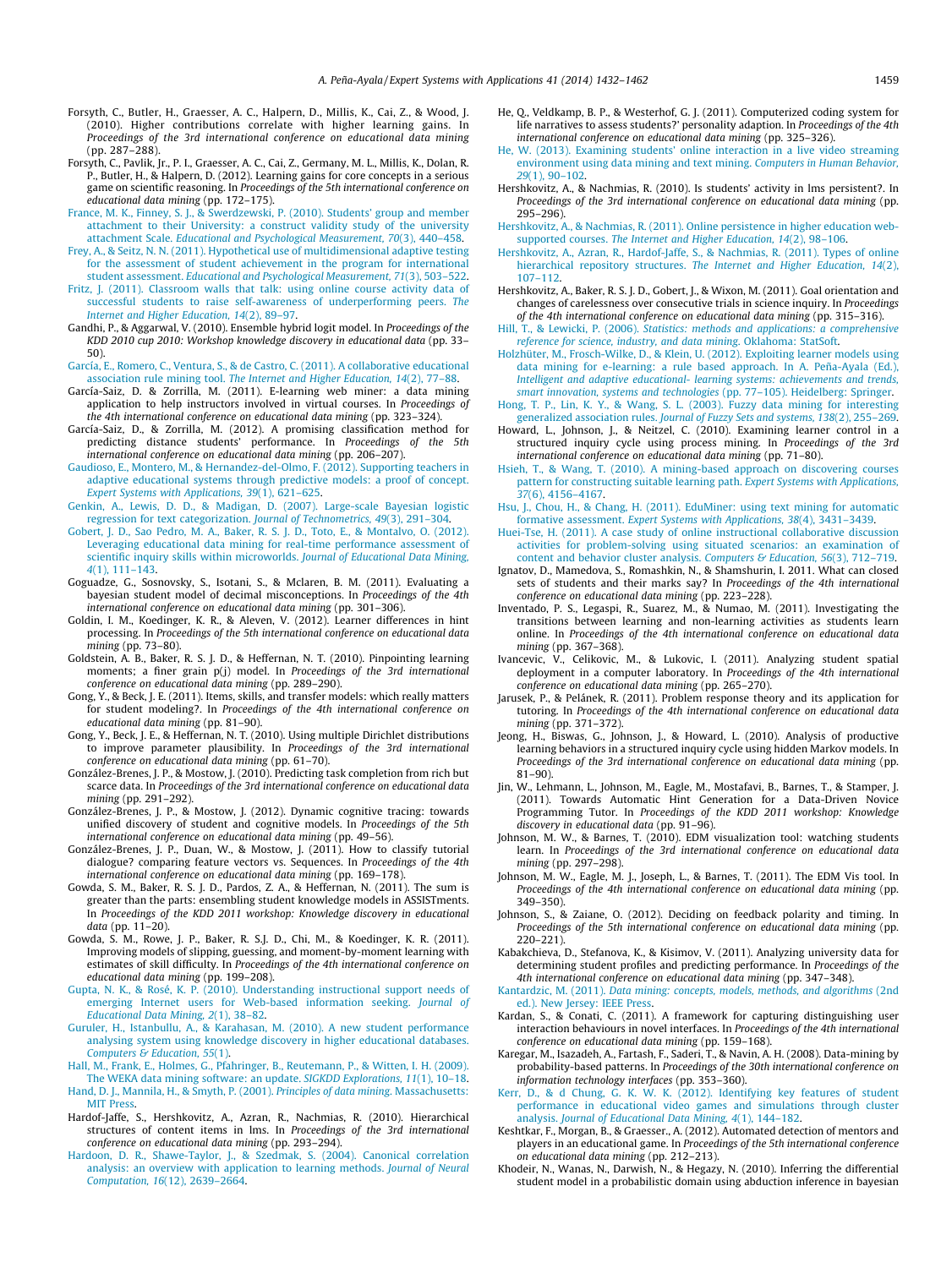<span id="page-28-0"></span>networks. In Proceedings of the 3rd international conference on educational data mining (pp. 299–300).

Khoshneshin, M., Basir, M. A., Srinivasan, P., Street, N., & Hand, B. (2011). Analyzing the language evolution of a science classroom via a topic model. In Proceedings of the KDD 2011 workshop: Knowledge discovery in educational data (pp. 41–50).

- Kim, J., Shaw, E., Xu, H., & Adarsh, G. V. (2012). Assisting instructional assessment of undergraduate collaborative wiki and SVN activities. In Proceedings of the 5th international conference on educational data mining (pp. 10–16).
- Kim, S. M., & Calvo, R. A. (2010). Sentiment analysis in student experiences of learning. In Proceedings of the 3rd international conference on educational data mining (pp. 111-120).
- Kinnebrew, J. S., & Biswas, G. (2011). Comparative action sequence analysis with hidden Markov models and sequence mining. In Proceedings of the KDD 2011 workshop: Knowledge discovery in educational data (pp. 59–68).
- Kinnebrew, J. S., & Biswas, G. (2012). Identifying learning behaviors by contextualizing differential sequence mining with action features and performance evolution. In Proceedings of the 5th international conference on educational data mining (pp. 57–64).
- [Kobrin, J. L., Kim, J. K., & Sackett, P. R. \(2012\). Modeling the predictive validity of SAT](http://refhub.elsevier.com/S0957-4174(13)00663-5/h0190) [mathematics items using item characteristics.](http://refhub.elsevier.com/S0957-4174(13)00663-5/h0190) Educational and Psychological [Measurement, 72](http://refhub.elsevier.com/S0957-4174(13)00663-5/h0190)(1), 99–119.
- [Köck, M., & Paramythis, A. \(2011\). Activity sequence modelling and dynamic](http://refhub.elsevier.com/S0957-4174(13)00663-5/h0195) [clustering for personalized e-learning.](http://refhub.elsevier.com/S0957-4174(13)00663-5/h0195) User Modeling and User-Adapted [Interaction, 21](http://refhub.elsevier.com/S0957-4174(13)00663-5/h0195)(1–2), 51–97.
- Koedinger, K. R., & Stamper, J. C. (2010). A data driven approach to the discovery of better cognitive models. In Proceedings of the 3rd international conference on educational data mining (pp. 325–326).
- Koedinger, K. R., McLaughlin, E. A., & Stamper, J. C. (2012). Automated student model improvement. In Proceedings of the 5th international conference on educational data mining (pp. 17–24).
- Koedinger, K. R., Pavlik, Jr., P. I., Stamper, J. C., Nixon, T., & Ritter, S. (2011). Avoiding problem selection thrashing with conjunctive knowledge tracing. In Proceedings of the 4th international conference on educational data mining (pp. 91–100).
- Koprinska, I. (2011). Mining assessment and teaching evaluation data of regular and advanced stream students. In Proceedings of the 4th international conference on educational data mining (pp. 359–360).
- Krüger, A., Merceron, A., & Wolf, B. (2010). A data model to ease analysis and mining of educational data. In Proceedings of the 3rd international conference on educational data mining (pp. 131–140).
- [Kuncel, N. R., Wee, S., Serafin, L., & Hezlett, S. A. \(2010\). The validity of the graduate](http://refhub.elsevier.com/S0957-4174(13)00663-5/h0200) [record examination for master's and doctoral programs: a meta-analytic](http://refhub.elsevier.com/S0957-4174(13)00663-5/h0200) investigation. [Educational and Psychological Measurement, 70](http://refhub.elsevier.com/S0957-4174(13)00663-5/h0200)(2), 340–352.
- Lee, J. I., & Brunskill, E. (2012). The impact on individualizing student models on necessary practice opportunities. In Proceedings of the 5th international conference on educational data mining (pp. 118-125).
- Lehman, B., Cade, W., & Olney, A. (2010). Off topic conversation in expert tutoring: waste of time or learning opportunity?. In Proceedings of the 3rd international conference on educational data mining (pp. 101–110).
- Lemmerich, F., Ifland, M., & Puppe, F. (2011). Identifying influence factors on students success by subgroup discovery. In Proceedings of the 4th international
- conference on educational data mining (pp. 345–346). [Leong, C. K., Lee, Y. H., & Mak, W. K. \(2012\). Mining sentiments in SMS texts for](http://refhub.elsevier.com/S0957-4174(13)00663-5/h0205) teaching evaluation. [Expert Systems with Applications, 39](http://refhub.elsevier.com/S0957-4174(13)00663-5/h0205)(3), 2584–2589.
- [Levy, S. T., & Wilensky, U. \(2011\). Mining students' inquiry actions for](http://refhub.elsevier.com/S0957-4174(13)00663-5/h0210) [understanding of complex systems.](http://refhub.elsevier.com/S0957-4174(13)00663-5/h0210) Computers & Education, 56(3), 556–573.
- Li, N., Matsuda, N., Cohen, W. W., & Koedinger, K. R. (2011). A machine learning approach for automatic student model discovery. In Proceedings of the 4th international conference on educational data mining (pp. 31–40).
- Liu, K. & Xing, Y. (2010). A lightweight solution to the educational data mining challenge. In Proceedings of the KDD 2010 cup 2010 workshop knowledge discovery in educational data (pp. 76–82).
- López, M. I., Luna, J. M., Romero, C., Ventura, S. (2012). Classification via clustering for predicting final marks starting from the student participation in forums. In Proceedings of the 5th international conference on educational data mining (pp. 148–151).
- [Luan, J. \(2002\). Data mining and its applications in higher education.](http://refhub.elsevier.com/S0957-4174(13)00663-5/h0215) Journal of New [Directions for Institutional Research, 113](http://refhub.elsevier.com/S0957-4174(13)00663-5/h0215), 17–36.
- [Macfadyen, L. P., & Dawson, S. \(2010\). Mining LMS data to develop an early warning](http://refhub.elsevier.com/S0957-4174(13)00663-5/h0220) [system for educators: a proof of concept.](http://refhub.elsevier.com/S0957-4174(13)00663-5/h0220) Computers  $\mathcal G$  Education, 54(2), [588–599](http://refhub.elsevier.com/S0957-4174(13)00663-5/h0220).
- Macfadyen, L. P., & Sorenson, P. (2010). Using LiMS (the learner interaction monitoring system) to track online learner engagement and evaluate course design. In Proceedings of the 3rd international conference on educational data mining (pp. 301–302).
- Malmberg, J., Järvenoja, H., & Järvela, S. (2013). Patterns in elementary school student strategic actions in varying learning situations. Instructional Science, 1-22. In press, published on line January, 2013. http://link.springer.com/article/ 10.1007/s11251-012-9262-1#page-1.
- Marquez-Vera, C., Romero, C., & Ventura, S. (2011). Predicting school failure using data mining. In Proceedings of the 4th international conference on educational data mining (pp. 271–275).
- Martinez, R., Yacef, K., & Kay, J. (2012). Speaking (and touching) to learn: a method for mining the digital footprints of face-to-face collaboration. In Proceedings of the 5th international conference on educational data mining (pp. 234–235).
- Martinez, R., Yacef, K., Kay, J., Al-Qaraghuli, A., & Kharrufa, A. (2011). Analysing frequent sequential patterns of collaborative learning activity around an

interactive tabletop. In Proceedings of the 4th international conference on educational data mining (pp. 111–120).

- Maull, K. E., Saldivar, M. G., & Sumner, T. (2010a). Observing online curriculum planning behavior of teachers. In Proceedings of the 3rd international conference on educational data mining (pp. 303–304).
- Maull, K. E., Saldivar, M. G., & Sumner, T. (2010b). Online curriculum planning behavior of teachers. In Proceedings of the 3rd international conference on educational data mining (pp. 121–130).
- [McCarthy, P. M., & Boonthum-Denecke, Ch. \(2011\).](http://refhub.elsevier.com/S0957-4174(13)00663-5/h0225) Applied natural language: [identification, investigation and resolution](http://refhub.elsevier.com/S0957-4174(13)00663-5/h0225). Pensilvania: International Science [Reference](http://refhub.elsevier.com/S0957-4174(13)00663-5/h0225).
- Mccuaig, J., & Baldwin, J. (2012). Identifying successful learners from interaction behaviour. In Proceedings of the 5th international conference on educational data mining (pp. 160–163).
- [Mengel, M., Sis, B., & Halloran, P. F. \(2007\). SWOT analysis of Banff: strengths,](http://refhub.elsevier.com/S0957-4174(13)00663-5/h0230) [weaknesses, opportunities and threats of the international Banff consensus](http://refhub.elsevier.com/S0957-4174(13)00663-5/h0230) [process and classification system for renal allograft pathology.](http://refhub.elsevier.com/S0957-4174(13)00663-5/h0230) American Journal [of Transplantation, 7](http://refhub.elsevier.com/S0957-4174(13)00663-5/h0230)(10), 2221–2226.
- Merceron, A. (2011). Investigating usage of resources in LMS with specific association rules. In Proceedings of the 4th international conference on educational data mining (pp. 361–362).
- Merceron, A., Schwarzrock, S., Elkina, M., Pursian, A., Beuster, L., Fortenbacher, A., Kappe, L., & Wenzlaff, B. (2012). Learning paths in a non-personalizing elearning environment. In Proceedings of the 5th international conference on educational data mining (pp. 228–229).
- [Mislevy, R. J., Behrens, J. T., Dicerbo, K. E., & Levy, R. \(2012\). Design and discovery in](http://refhub.elsevier.com/S0957-4174(13)00663-5/h0235) educational assessment: evidence-centered design, psychometrics, educational data mining. [Journal of Educational Data Mining, 4](http://refhub.elsevier.com/S0957-4174(13)00663-5/h0235)(1), 11–48.
- Mitra, S., & Acharya, T. (2003). [Data mining: multimedia, soft computing, and](http://refhub.elsevier.com/S0957-4174(13)00663-5/h0240) bioinformatics[. New Jersey: John Wiley & Sons, Inc..](http://refhub.elsevier.com/S0957-4174(13)00663-5/h0240)
- Molina, M. M., Luna, J. M., Romero, C., & Ventura, S. (2012). Meta-learning approach for automatic parameter tuning: a case of study with educational datasets. In Proceedings of the 5th international conference on educational data mining (pp. 180–183).
- Montalvo, O., Baker, R. S. J. D., Sao-Pedro, M. A., Nakama, A., & Gobert, J. D. (2010). Identifying students' inquiry planning using machine learning. In Proceedings of the 3rd international conference on educational data mining (pp. 141–150).
- Moreno, L., González, C., Estévez, R., & Popescu, B. (2011). Intelligent evaluation of social knowledge building using conceptual maps with MLN. In Proceedings of the 4th international conference on educational data mining (pp. 343–344).
- Mostafavi, B., Barnes, T., & Croy, M. (2011). Automatic generation of proof problems in deductive logic. In Proceedings of the 4th international conference on educational data mining (pp. 289–294).
- Mostow, J., González-Brenes, J., & Tan, B. H. (2011). Learning classifiers from a relational database of tutor logs. In Proceedings of the 4th international conference on educational data mining (pp. 149–158).
- Mostow, J., Xu, Y., & Munna, M. (2011). Desperately seeking subscripts: towards automated model parameterization. In Proceedings of the 4th international conference on educational data mining (pp. 283–288).
- Možina, M., Guid, M., Sadikov, A., Groznik, V., Krivec, J., & Bratko, I. (2010). Conceptualizing procedural knowledge targeted at students with different skill levels. In Proceedings of the 3rd international conference on educational data mining (pp. 309–310).
- [Muldner, K., Burleson, W., Van de Sande, B., & VanLehn, K. \(2011\). An analysis of](http://refhub.elsevier.com/S0957-4174(13)00663-5/h0245) [students' gaming behaviors in an intelligent tutoring system: predictors and](http://refhub.elsevier.com/S0957-4174(13)00663-5/h0245) impacts. [User Modeling and User-Adapted Interaction, 21](http://refhub.elsevier.com/S0957-4174(13)00663-5/h0245)(1–2), 99–135.
- [Nandeshwar, A., Menzies, T., & Nelson, A. \(2013\). Learning patterns of university](http://refhub.elsevier.com/S0957-4174(13)00663-5/h0250) student retention. [Expert Systems with Applications, 38](http://refhub.elsevier.com/S0957-4174(13)00663-5/h0250)(12), 14984–14996.
- [Narli, S., Özgen, K., & Alkan, H. \(2011\). In the context of multiple intelligences](http://refhub.elsevier.com/S0957-4174(13)00663-5/h0255) [theory, intelligent data analysis of learning styles was based on rough set](http://refhub.elsevier.com/S0957-4174(13)00663-5/h0255) theory. [Learning and Individual Differences, 21](http://refhub.elsevier.com/S0957-4174(13)00663-5/h0255)(5), 613–618.
- Nooraei, B., Pardos, Z. A., Heffernan, N., T., & Baker, R. S. J. D. (2011). Less is more: improving the speed and prediction power of knowledge tracing by using less data. In Proceedings of the 4th international conference on educational data mining (pp. 101–109).
- Nugent, R., Dean, N., & Ayers, E. (2010). Skill set profile clustering: the empty kmeans algorithm with automatic specification of starting cluster centers. In Proceedings of the 3rd international conference on educational data mining (pp. 151–160).
- Nwaigwe, A. F., & Koedinger, K. R. (2011). The simple location heuristic is better at predicting students' changes in error rate over time compared to the simple temporal heuristic. In Proceedings of the 4th international conference on educational data mining (pp. 71–80).
- Pardos, Z. A., & Heffernan, N. T. (2010a). Navigating the parameter space of bayesian knowledge tracing models: visualizations of the convergence of the expectation maximization algorithm. In Proceedings of the 3rd international conference on educational data mining (pp. 161–170).
- Pardos, Z. A., & Heffernan, N. T. (2010b). Using HMMs and bagged decision trees to leverage rich features of user and skill from an intelligent tutoring system dataset. In Proceedings of the KDD 2010 cup 2010 workshop knowledge discovery in educational data (pp. 24–35). Pardos, Z. A., Wang, Q. Y., & Trivedi, S. (2012). The real world significance of
- performance prediction. In Proceedings of the 5th international conference on educational data mining (pp. 192–195).
- Pardos, Z. A., Gowda, S. M., Baker, R. S. J. D., & Heffernan, N. T. (2011). Ensembling predictions of student post-test scores for an intelligent tutoring system. In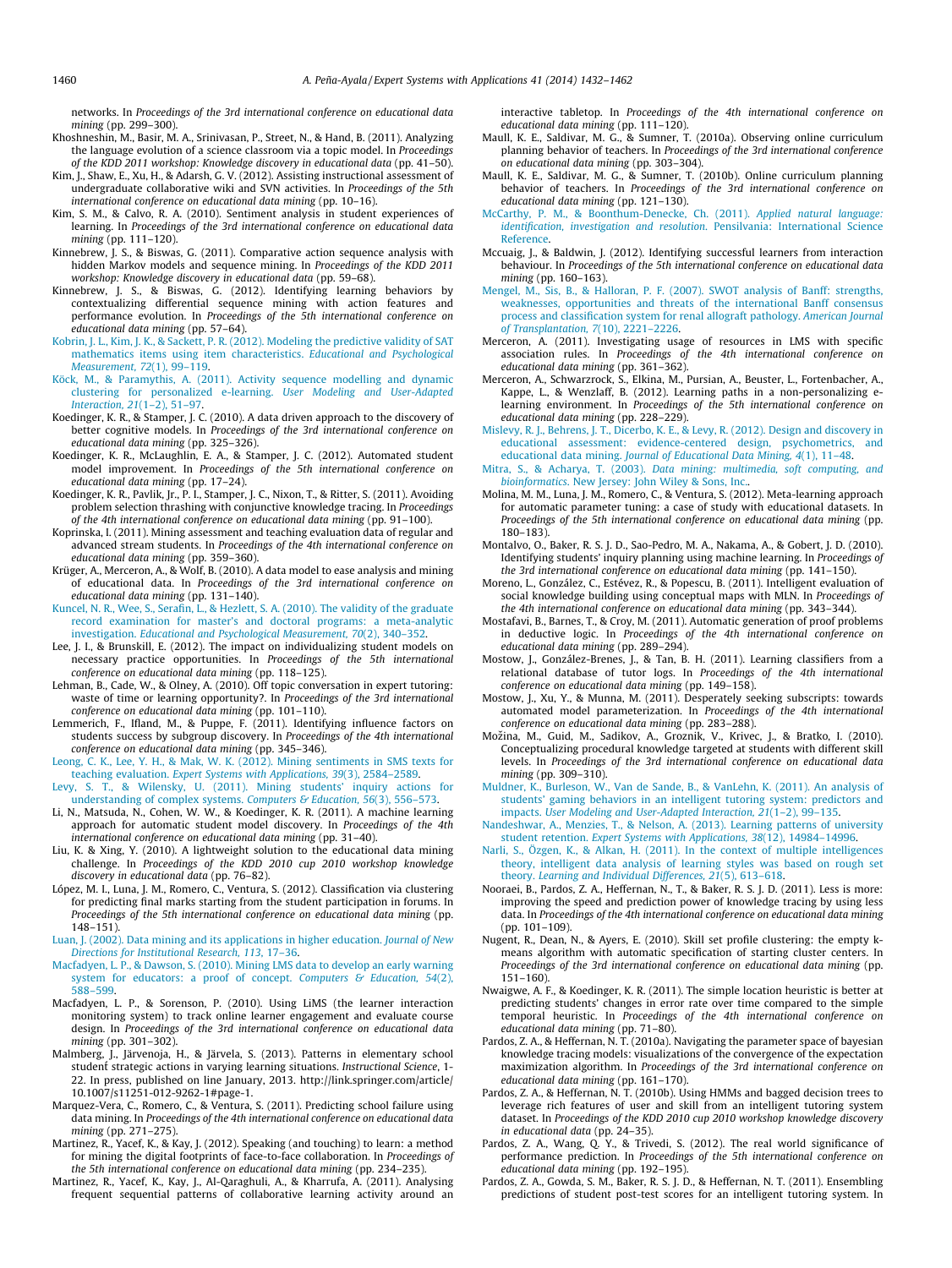<span id="page-29-0"></span>Proceedings of the 4th international conference on educational data mining (pp. 189–198).

- [Patarapichayatham, C., Kamata, A., & Kanjanawasee, S. \(2012\). Evaluation of model](http://refhub.elsevier.com/S0957-4174(13)00663-5/h0260) [selection strategies for cross-level two-way differential item functioning](http://refhub.elsevier.com/S0957-4174(13)00663-5/h0260) analysis. [Educational and Psychological Measurement, 72](http://refhub.elsevier.com/S0957-4174(13)00663-5/h0260)(1), 44–51.
- Pavlik, Jr., P. I. (2010). Data reduction methods applied to understanding complex learning hypotheses. In Proceedings of the 3rd international conference on educational data mining (pp. 311–312).
- Pavlik Jr., P. I., & Wu, S. (2011). A dynamical system model of microgenetic changes in performance, efficacy, strategy use and value during vocabulary learning. In Proceedings of the 4th international conference on educational data mining (pp. 277–282).
- Pechenizkiy, M., Trcka, N., Bra, P. D., & Toledo, P. (2012). CurriM: curriculum mining. In Proceedings of the 5th international conference on educational data mining (pp. 216–217).
- Peckham, T., & McCalla, G. (2012). Mining student behavior patterns in reading comprehension tasks. In Proceedings of the 5th international conference on educational data mining (pp. 87–94).
- Pedraza-Pérez, R., Romero, C., & Ventura, S. (2011). A java desktop tool for mining moodle data. In Proceedings of the 4th international conference on educational data mining (pp. 319–320).
- [Peng, Y., Kou, G., Shi, Y., & Chen, Z. \(2008\). A descriptive framework for the field of](http://refhub.elsevier.com/S0957-4174(13)00663-5/h0265) [data mining and knowledge discovery.](http://refhub.elsevier.com/S0957-4174(13)00663-5/h0265) International Journal of Information [Technology & Decision Making, 7](http://refhub.elsevier.com/S0957-4174(13)00663-5/h0265)(4), 639-682.
- [Peña-Ayala, A., Domínguez, R., & Medel, J. \(2009\). Educational data mining: a](http://refhub.elsevier.com/S0957-4174(13)00663-5/h0270) sample of review and study case. [World Journal of Educational Technology, 2](http://refhub.elsevier.com/S0957-4174(13)00663-5/h0270), [118–139](http://refhub.elsevier.com/S0957-4174(13)00663-5/h0270).
- Peña-Ayala, A. (Ed.). (2013). Educational data mining: applications and trends, studies in computational intelligence. Heidelberg: Springer Verlang. [http://](http://www.springer.com/series/7092) [www.springer.com/series/7092](http://www.springer.com/series/7092).
- Perez-Mendoza, R., Rubens, N., & Okamoto, T. (2010). Hierarchical aggregation prediction method. In Proceedings of the KDD 2010 cup 2010 workshop knowledge discovery in educational data (pp. 62–75).
- [Ping-Feng, P., Yi-Jia, L., & Yu-Min, W. b. \(2010\). Analyzing academic achievement of](http://refhub.elsevier.com/S0957-4174(13)00663-5/h0275) [junior high school students by an improved rough set model.](http://refhub.elsevier.com/S0957-4174(13)00663-5/h0275) Computers & [Education, 54](http://refhub.elsevier.com/S0957-4174(13)00663-5/h0275)(4), 889–900.
- [Psotka, J., Massey, L. D., & Mutter, S. A. \(Eds.\). \(1989\).](http://refhub.elsevier.com/S0957-4174(13)00663-5/h0280) Intelligent tutoring systems: lessons learned[. New Jersey: Lawrence Erlbaum Associates, Inc..](http://refhub.elsevier.com/S0957-4174(13)00663-5/h0280)
- Qiu, Y., Qi, Y., Lu, H., Pardos, Z. A., & Heffernan, N. T. (2011). Does time matter? modeling the effect of time in bayesian knowledge tracing. In Proceedings of the 4th international conference on educational data mining (pp. 139–148).
- Rabbany, R., K., Takaffoli, M. & Zaiane, O. R. (2011). Analyzing participation of students in online courses using social network analysis techniques. In Proceedings of the 4th international conference on educational data mining (pp.  $21 - 30$
- [Rad, A., Naderi, B., & Soltani, M. \(2011\). Clustering and ranking university majors](http://refhub.elsevier.com/S0957-4174(13)00663-5/h0285) [using data mining and AHP algorithms. A case study in Iran.](http://refhub.elsevier.com/S0957-4174(13)00663-5/h0285) Expert Systems with [Applications, 38](http://refhub.elsevier.com/S0957-4174(13)00663-5/h0285)(1), 755–763.
- Rafferty, A. N., Lamar, M. M., & Griffiths, T. L. (2012). Inferring learners' knowledge from observed actions. In Proceedings of the 5th international conference on educational data mining (pp. 226–227).
- Rai, D., & Beck, J. E. (2010). Analysis of a causal modeling approach: a case study with an educational intervention. In Proceedings of the 3rd international
- conference on educational data mining (pp. 313–314). Rai, D., & Beck, J. E. (2011). Exploring user data from a game-like math tutor: a case study in causal modeling. In Proceedings of the 4th international conference on educational data mining (pp. 307–311).
- Rajibussalim. (2010). Mining students' interaction data from a system that support learning by reflection. In Proceedings of the 3rd international conference on educational data mining (pp. 249–256).
- [Randall, J., Cheong, Y. F., & Engelhard, G. Jr., \(2011\). Using explanatory item response](http://refhub.elsevier.com/S0957-4174(13)00663-5/h0290) [theory modeling to investigate context effects of differential item functioning](http://refhub.elsevier.com/S0957-4174(13)00663-5/h0290) for students with disabilities. [Educational and Psychological Measurement, 71](http://refhub.elsevier.com/S0957-4174(13)00663-5/h0290)(1), [129–147](http://refhub.elsevier.com/S0957-4174(13)00663-5/h0290).
- Rau, M. A., & Pardos, Z. A. (2012). Interleaved practice with multiple representations: analyses with knowledge tracing based techniques. In Proceedings of the 5th international conference on educational data mining (pp. 168–171).
- Rau, M. A., & Scheines, R. (2012). Searching for variables and models to investigate mediators of learning from multiple representations. In Proceedings of the 5th international conference on educational data mining (pp. 110–117).
- [Rebak, D. R., Blackmon, B., & Humphreys, A. R. \(2000\). The virtual university:](http://refhub.elsevier.com/S0957-4174(13)00663-5/h0295) [developing a dynamic learning management portal.](http://refhub.elsevier.com/S0957-4174(13)00663-5/h0295) Journal of IEEE Concurrency, 8[\(3\), 3–5.](http://refhub.elsevier.com/S0957-4174(13)00663-5/h0295)
- Rodrigo, M. M. T., Baker, R. S. J. D., McLaren, B., Jayme, A., & Dy, T. T. (2012). Development of a workbench to address the educational data mining bottleneck. In Proceedings of the 5th international conference on educational data mining (pp. 152–155).
- Romashkin, N., Ignatov, D., & Kolotova, E. (2011). How university entrants are choosing their department? mining of university admission process with FCA taxonomies. In Proceedings of the 4th international conference on educational data mining (pp. 229–233).
- [Romero, C., & Ventura, S. \(Eds.\). \(2006\).](http://refhub.elsevier.com/S0957-4174(13)00663-5/h0300) Data mining in E-learning. Advances in Management Information[. Wessex: Wit Press. vol. 4](http://refhub.elsevier.com/S0957-4174(13)00663-5/h0300).
- [Romero, C., & Ventura, S. \(2007\). Educational data mining: a survey from 1995 to](http://refhub.elsevier.com/S0957-4174(13)00663-5/h0305) 2005. [Expert Systems with Applications, 33](http://refhub.elsevier.com/S0957-4174(13)00663-5/h0305)(1), 135–146.
- [Romero, C., & Ventura, S. \(2010\). Educational data mining: a review of the state of](http://refhub.elsevier.com/S0957-4174(13)00663-5/h0310) the art. [IEEE Transactions on systems, man, and cybernetics, part C: applications](http://refhub.elsevier.com/S0957-4174(13)00663-5/h0310) [and reviews, 40](http://refhub.elsevier.com/S0957-4174(13)00663-5/h0310)(6), 601–618.
- Romero, C., Romero, J. R., Luna, J. M., & Ventura, S. (2010). Mining rare association rules from e-learning data. In Proceedings of the 3rd international conference on educational data mining (pp. 171–180).
- [Romero, C., Ventura, S., Pechenizkiy, M., & Ryan, S. J. d. \(Eds.\). \(2011\).](http://refhub.elsevier.com/S0957-4174(13)00663-5/h0315) Handbook of [educational data mining, data mining and knowledge discovery series](http://refhub.elsevier.com/S0957-4174(13)00663-5/h0315). Florida: [Chapman & Hall/CRC](http://refhub.elsevier.com/S0957-4174(13)00663-5/h0315).
- Romero, C., Ventura, S., Vasilyeva, E., & Pechenizkiy, M. (2010). Class association rules mining from students' test data. In Proceedings of the 3rd international conference on educational data mining (pp. 317–318).
- Rupp, A. A., Sweet, S. J., & Choi, Y. (2010). Modeling learning trajectories with epistemic network analysis: a simulation-based investigation of a novel analytic method for epistemic games. In Proceedings of the 3rd international conference on educational data mining (pp. 319–320).
- [Rupp, A. A., Levy, R., Dicerbo, K. E., Sweet, S. J., Crawford, A. V., Calico, T., et al. \(2012\).](http://refhub.elsevier.com/S0957-4174(13)00663-5/h0320) [Putting ECD into practice: the interplay of theory and data in evidence models](http://refhub.elsevier.com/S0957-4174(13)00663-5/h0320) [within a digital learning environment.](http://refhub.elsevier.com/S0957-4174(13)00663-5/h0320) Journal of Educational Data Mining, 4(1), [49–110](http://refhub.elsevier.com/S0957-4174(13)00663-5/h0320).
- Rus, V., Moldovan, C., Niraula, N., & Graesser, A. C. (2012). Automated discovery of speech act categories in educational games. In Proceedings of the 5th international conference on educational data mining (pp. 25–32).
- Sabourin, J. L., Mott, B. W., & Lester, J. C. (2012). Early prediction of student selfregulation strategies by combining multiple models. In Proceedings of the 5th international conference on educational data mining (pp. 156–159).
- Sao-Pedro, M. A., Baker, R. S. J. D., Montalvo, O., Nakama, A., & Gobert, J. D. (2010). Using text replay tagging to produce detectors of systematic experimentation behavior patterns. In Proceedings of the 3rd international conference on educational data mining (pp. 181–190).
- Scheihing, E., Aros, C., & Guerra, D. (2012). Analyzing the behavior of a teacher network in a web 2.0 environment. In Proceedings of the 5th international conference on educational data mining (pp. 210–211).
- [Schoor, C., & Bannert, M. \(2012\). Exploring regulatory processes during a computer](http://refhub.elsevier.com/S0957-4174(13)00663-5/h0325)[supported collaborative learning task using process mining.](http://refhub.elsevier.com/S0957-4174(13)00663-5/h0325) Computers in [Human Behavior, 28](http://refhub.elsevier.com/S0957-4174(13)00663-5/h0325)(4), 1321–1331.
- [Sen, B., Uçar, E., & Denle, D. \(2012\). Predicting and analyzing secondary education](http://refhub.elsevier.com/S0957-4174(13)00663-5/h0330) [placement-test scores: a data mining approach.](http://refhub.elsevier.com/S0957-4174(13)00663-5/h0330) Expert Systems with Applications, 39[\(10\), 9468–9476](http://refhub.elsevier.com/S0957-4174(13)00663-5/h0330).
- Seo, S. W., Kang, J. H., Drummond, J., & Kim, J. (2011). A state transition model for student online discussions. In Proceedings of the KDD 2011 workshop: Knowledge discovery in educational data (pp. 51–58).
- Shanabrook, D. H., Cooper, D. G., Woolf, B. P., & Arroyo, I. (2010). Identifying highlevel student behavior using sequence-based motif discovery. In Proceedings of the 3rd international conference on educational data mining (pp. 191–200).
- Shen, Y., Chen, Q., Fang, M., Yang, Q., Wu, T., Zheng, L., & Cai, Z. (2010). Predicting student performance: a solution for the KDD. In Proceedings of the KDD 2010 cup 2010 workshop: Knowledge discovery in educational data (pp. 24–32).
- Shih, B., Koedinger, K. R., & Scheines, R. (2010). Unsupervised discovery of student learning tactics. In Proceedings of the 3rd international conference on educational data mining (pp. 201–210).
- [Shu-Hsien, L., Pei-Hui, C., & Pei-Yuan, H. \(2012\). Data mining techniques and](http://refhub.elsevier.com/S0957-4174(13)00663-5/h0335) [applications – a decade review from 2000 to 2011.](http://refhub.elsevier.com/S0957-4174(13)00663-5/h0335) Expert Systems with Applications, 39[\(12\), 11303–11311.](http://refhub.elsevier.com/S0957-4174(13)00663-5/h0335)
- [Sohn, S. Y., & Ju, Y. H. \(2010\). Conjoint analysis for recruiting high quality students](http://refhub.elsevier.com/S0957-4174(13)00663-5/h0340) for college education. [Expert Systems with Applications, 37](http://refhub.elsevier.com/S0957-4174(13)00663-5/h0340)(5), 3777–3783.
- Songmuang, P., & Ueno, M. (2010). Multiple test forms construction based on bees algorithm. In Proceedings of the 3rd international conference on educational data mining (pp. 321–322).
- Soundranayagam, H., & Yacef, K. (2010). Can order of access to learning resources predict success?. In Proceedings of the 3rd international conference on educational
- data mining (pp. 323–324). Southavilay, V., & Yacef, K., & Calvo, R. A. (2010). Process mining to support students' collaborative writing. In Proceedings of the 3rd international conference
- on educational data mining (pp. 257–266). [Sparks, R. L., Patton, J., & Ganschow, L. \(2012\). Profiles of more and less successful L2](http://refhub.elsevier.com/S0957-4174(13)00663-5/h0345) learners: a cluster analysis study. [Learning and Individual Differences, 22](http://refhub.elsevier.com/S0957-4174(13)00663-5/h0345)(4), [463–472](http://refhub.elsevier.com/S0957-4174(13)00663-5/h0345).
- Srinivas, S., Hamby, S., Lofthus, R., Caruthers, E., Barett, J., & Ells, E. (2011). From data to actionable knowledge: a collaborative effort with educators. In Proceedings of the KDD 2011 workshop: Knowledge discovery in educational data (pp. 109–114).
- Stamper, J. C., Barnes, T., & Croy, M. (2010). Using a Bayesian knowledge base for hint selection on domain specific problems. In Proceedings of the 3rd international conference on educational data mining (pp. 327–328).
- Stamper, J. C., Lomas, D., Ching, D., Ritter, S., Koedinger, K. R., & Steinhart, J. (2012). The rise of the super experiment. In Proceedings of the 5th international conference on educational data mining (pp. 196–199).
- [Su, J., Tseng, S., Lin, H., & Chen, C. \(2011\). A personalized learning content adaptation](http://refhub.elsevier.com/S0957-4174(13)00663-5/h0350) [mechanism to meet diverse user needs in mobile learning environments.](http://refhub.elsevier.com/S0957-4174(13)00663-5/h0350) User [Modeling and User-Adapted Interaction, 21](http://refhub.elsevier.com/S0957-4174(13)00663-5/h0350)(1–2), 5–49.
- Sudol, L. A., Rivers, K., & Harris, T. K. (2012). Calculating probabilistic distance to solution in a complex problem solving domain. In Proceedings of the 5th international conference on educational data mining (pp. 144–147).
- Sudol-DeLyser, L. A., & Steinhart, J. (2011). Factors impacting novice code comprehension in a tutor for introductory computer science. In Proceedings of the 4th international conference on educational data mining (pp. 365–366).